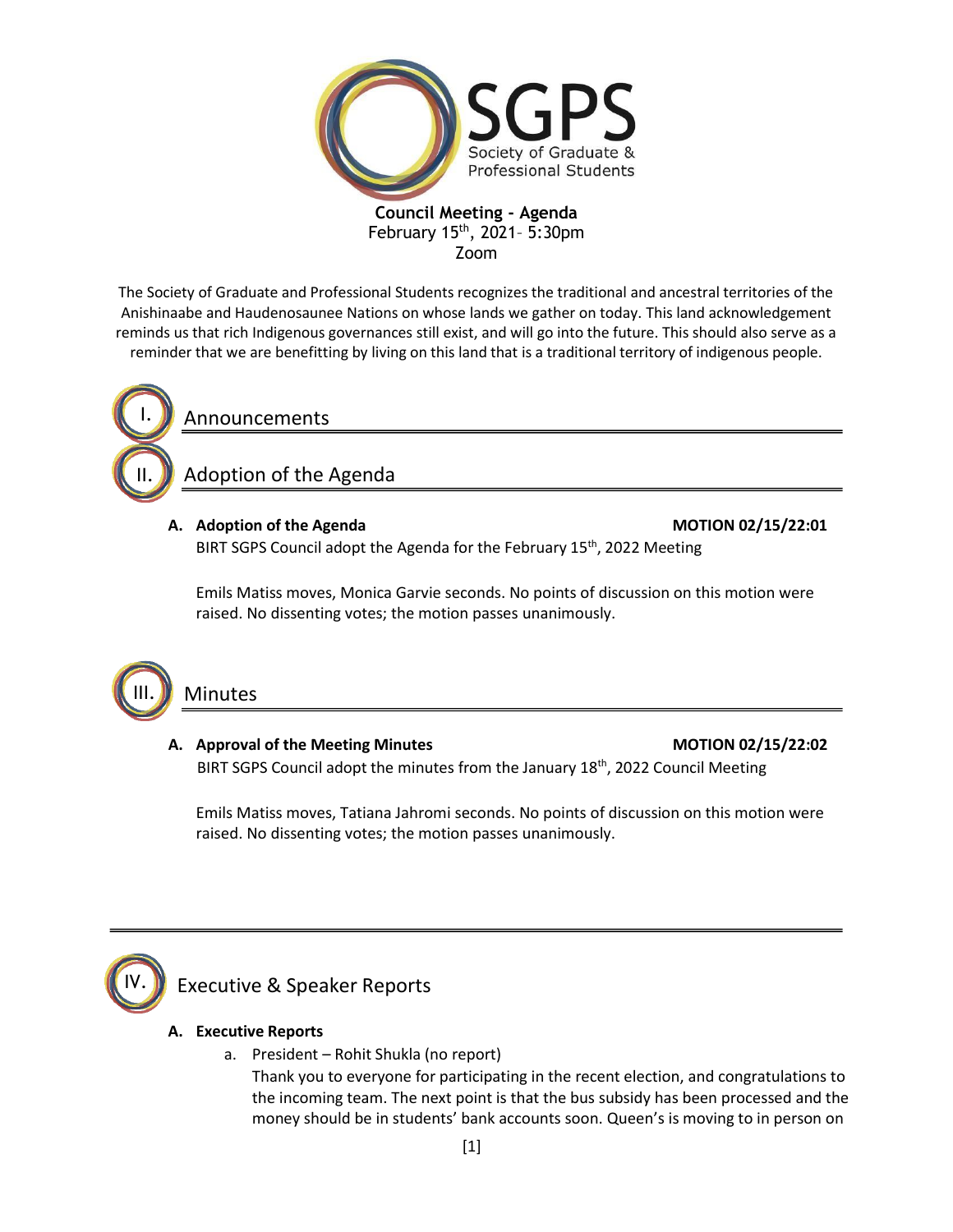

February  $28<sup>th</sup>$  – although it is not compulsory to return to on-campus, but it is highly recommended.

b. VP Graduate – Brittany McBeath (no report)

Update on working group increasing minimum graduate student funding: There was motion to increase the 20,000 CAD every year. This has been approved for next year. And this will move to 24,000 CAD over the next four years (22,000 CAD for 2023-24, and 24,000 CAD for 2024-25). Two initiatives to draw your attention to: (1) student Individual Development Plan can be used to outline our academic skills which prepares us for an academic and professional career path. (2) PhD community, as well as PhD students internship for academic jobs. Another thing that we are working on is off-campus housing for graduate students. Please reach out to Brittany with any questions/suggestions on how to improve off-campus housing for graduate students.

- c. VP Professional Jennifer Li (report attached) Reviewing bylaws and creating a list of mandatory training programs (having an overarching system as opposed to a year-by-year basis). Speaking to lawyers with amending the employee handbook. Andria is working closely with our lawyer to amend this and create an updated version.
- d. VP Finance and Services Courtney Bannerman (report attached) We have exhausted all the funds in the International Student Bursary, and this bursary will reopen again in May 2022. Some of the Emergency Bursary was transferred over to the International Student Bursary as there were not many applications to the former.
- e. VP Community Anthony Lomax (no report) Awards will be advertised quite quickly, so feel free to share when you find it on social media and nominate people for those or apply for those too. Anthony and Emilia are both working on several other projects to; mostly for the incoming executive to ensure a smooth handover. Anthony is trying to find ways to spotlight research from our students that focusses on creating a more inclusive community.

#### **B. Speaker Report**

a. Speaker – Devin Fowlie (no report)

**C. Approval MOTION 02/15/22:03**

BIRT SGPS Council approve the Executive and Speaker Reports. Courtney Bannerman moves, Emils Mattis seconds. No points of discussion on this motion. No dissenting votes on this motion; the motion passes unanimously.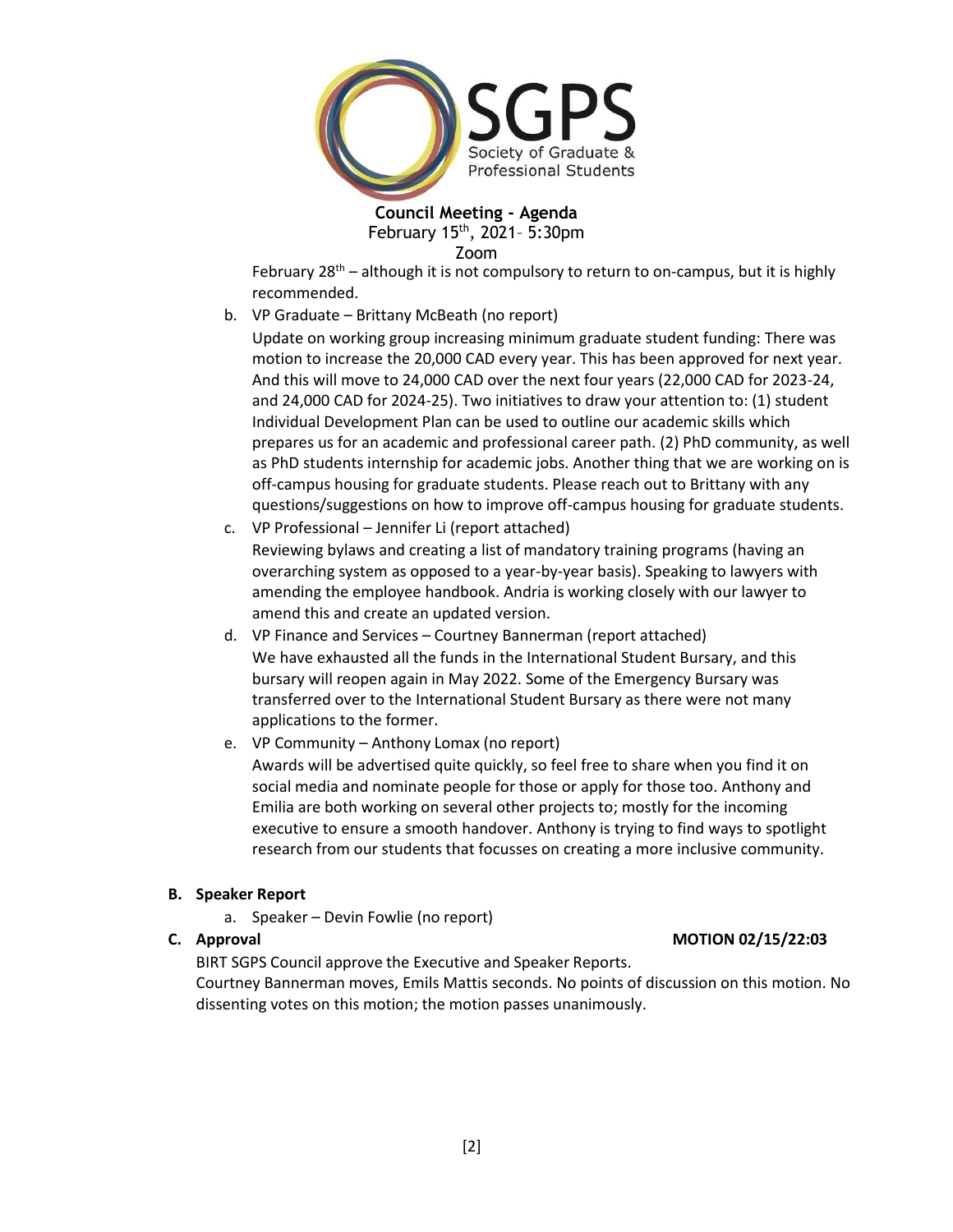



# Senator, Trustee, Commissioner, Committee & Other Reports

## **A. Senator Report** – Graduate Student Senator – Emils Matiss (no report)

Discussions mostly regarding a forced return to campus, and saying that there are no hybrid options. Queen's following Public Health to the bare minimum. These would exclude students who would—for a number of different reasons—much prefer to have remote learning.

Building conditions are quite poor in some departments, with inadequate air circulation (e.g. Nursing). This has been addressed by the Provost but not as urgently as it must be. Graduate student senator and the art and science senators are underrepresented. Non-academic misconduct committee: expecting a fair bit of turnout re the misconduct.

Question from Lucy: any news on testing capacity on-campus?

Answer: province has issued rapid antigen test kits, but there is nothing on-campus specifically. One of the main things that Emils considers inadequate is that Queen's is not conducting contact tracing and, again, this is because the University is following Public Health measures to the bare minimum.

- **B. Trustee Report**  Graduate Student Trustee (no report)
- **C. Commissioner Reports**
	- a. Athletics & Wellness Commissioner Kassandra Coyle (report attached) One event that is happening is run by NEDIC, aiming to have a talk on increasing awareness on eating disorders in post-secondary environments. Any questions or suggestions regarding future events please reach out to Kassandra via email.
	- b. Equity & Diversity Commissioner Monica Garvie (oral report) Accessibility regarding McDuncan-McArthur build, there have also been additional broader discussions regarding inclusivity and accessibility. Everyone should have received at least 1 invitation for surveys (3 surveys, distributed randomly). Also working to ensure smooth handover to the next person who will take up this role. If there is anyone who would like to join the cross-department EDI committee, please email Monica to receive Doodle link.
	- c. Indigenous Graduate Liason Duncan Stewart (report attached) Council members encouraged to increase engagement re writing circle etc. Please email Duncan for further questions or suggestions on events and initiatives. Monica also mentioned that Reading Circle that Duncan facilitated went very well.
	- d. Social Commissioner Emilia Ganslandt (report attached) *nothing to add*
	- e. International Students' Affairs Commissioner Sabrina Masud (report attached)
- **D. Committee Reports**
- **E. Department Reports**
- **F. Other Reports**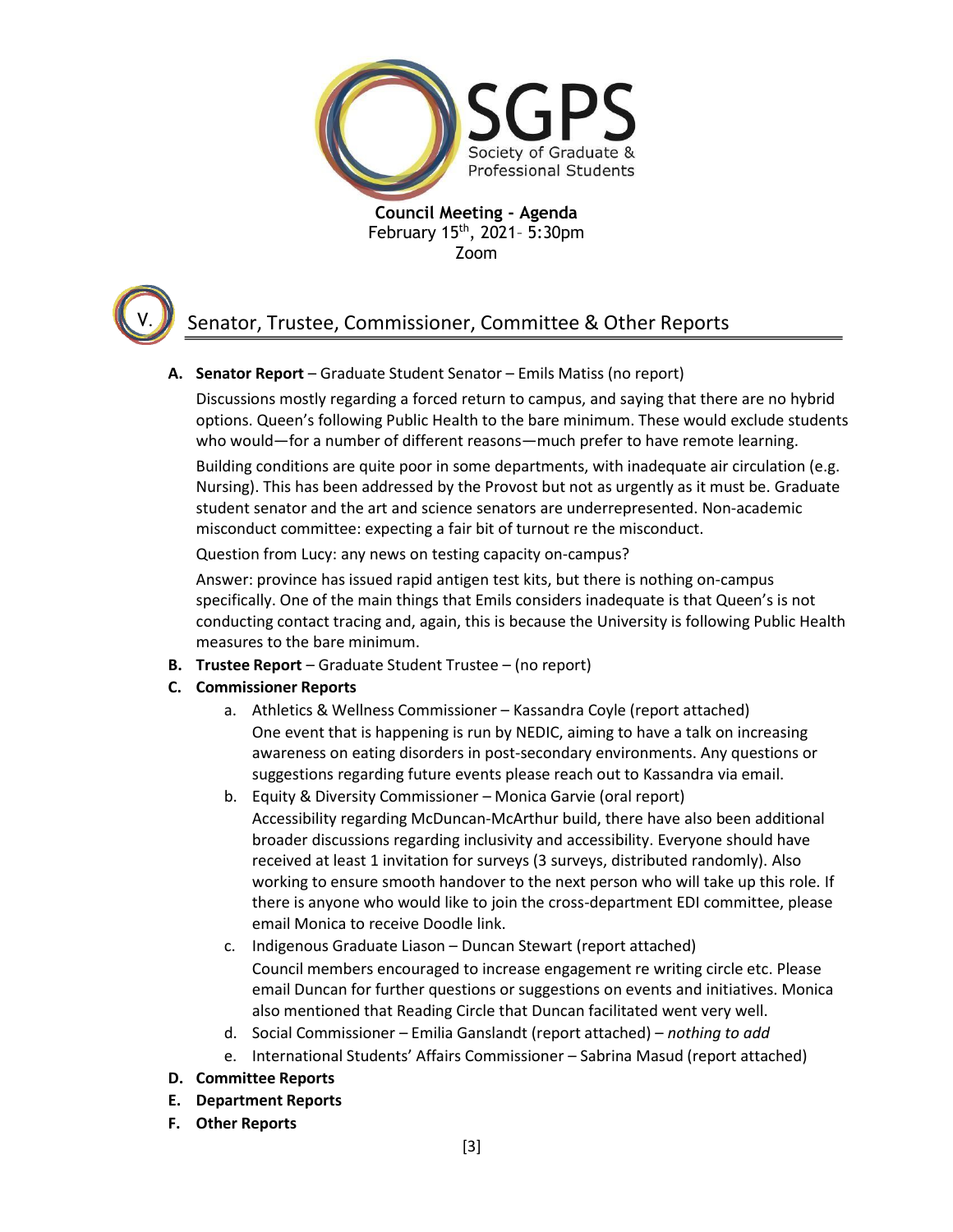

a. University Rector – (no report)

**G. Approval MOTION 02/15/22:04**

**BIRT SGPS Council approve the Senator, Trustee, Commissioner, Committee & Other Reports.**

Courtney Bannerman moves and Tatiana Jahromi seconds. No points of discussion on this motion. No dissenting votes, the motion passes unanimously.

# Question Period and Departmental Issues

# Business Arising from the Minutes

Main Motions & Discussion

#### **A. Approval of Additional Motions per Document(s) sent to Council on February 14th**

Jill Koner moves, Jennifer Li seconds. No points of discussion on this motion. No dissenting votes, the motion passes unanimously.

SGPS 2022-23 Executive: Alissa Burrows moves, and Anthony Lomax seconds. No points of discussion on this motion. No dissenting votes, the motion passes unanimously. Congratulations to the 2022-23 SGPS Executives!

VII.

VI.

VII.

#### **B. Approval MOTION 02/15/22:05**

# **BIRT SGPS Council approve the proposed Graduate Student Trustee Timeline**

Sandra Smeltzer moves, Anthony Lomax seconds. No points of discussion. No dissenting votes, the motion passes unanimously.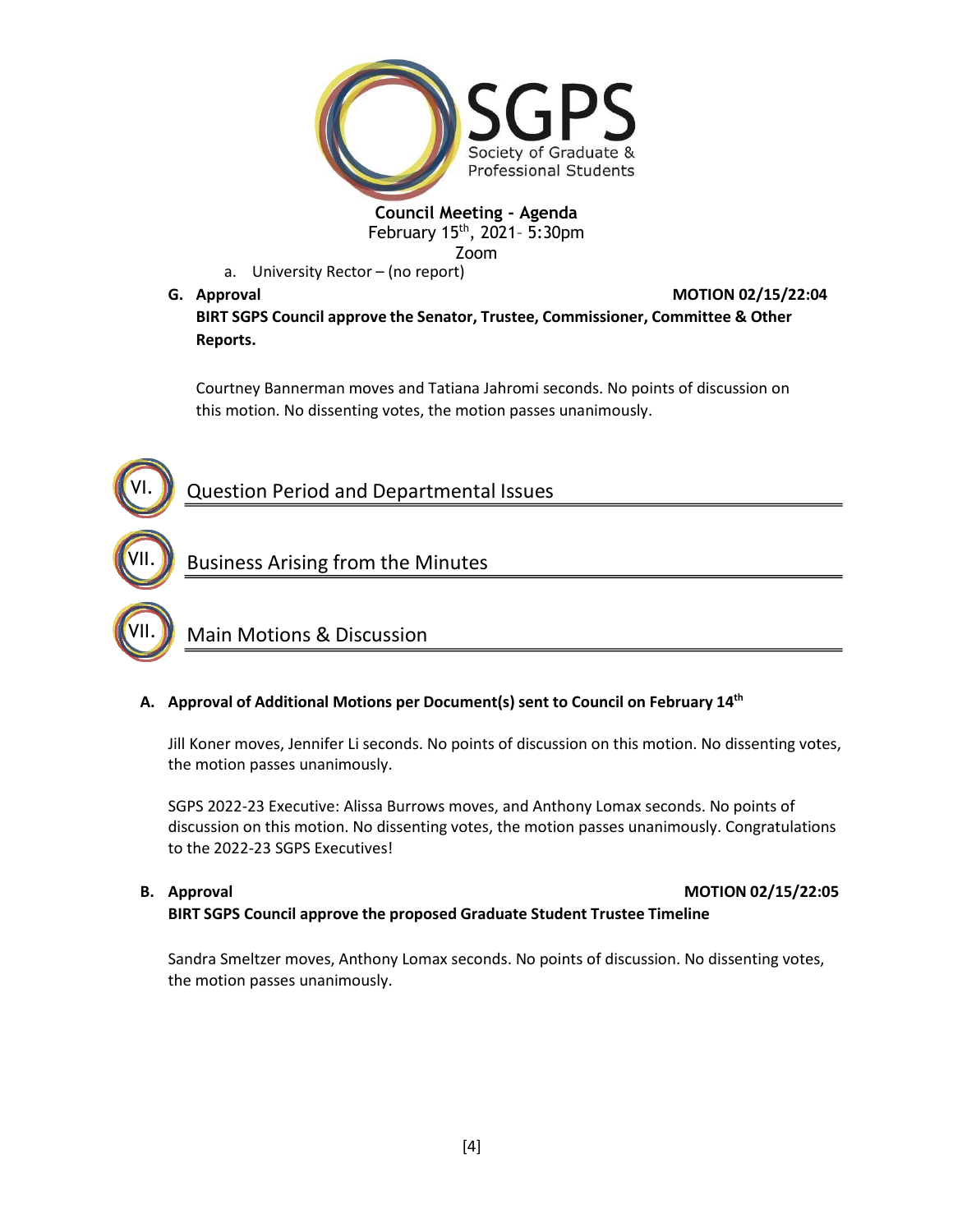

| Zoom                                 |                              |  |
|--------------------------------------|------------------------------|--|
| Purpose                              | <b>Important Dates</b>       |  |
| <b>Nomination Packages Available</b> | March $1st$ , 12pm           |  |
| <b>Nominations Open</b>              | March $3rd$ , 12pm           |  |
| <b>Nominations Close</b>             | March $7th$ , 11:59pm        |  |
| All Candidates' Debate               | March 10 <sup>th</sup> , TBA |  |
| Campaign Period Begins               | March $12th$ , 12:00am       |  |
| Campaign Period Ends                 | March $19th$ , 11:59pm       |  |
| <b>Voting Opens</b>                  | March $20th$ , 9am           |  |
| <b>Voting Closes</b>                 | March $21st$ , 4pm           |  |
| <b>Winner Announced</b>              | March $22nd$ , 9:00am        |  |

**C. Approval MOTION 02/15/22:06**

**BIRT SGPS Council approve the removal of B.26 GPSC and the subsequent modification of P.2.1**

Anthony Lomax moves, Courtney Bannerman seconds. No points of discussion on this motion. No dissenting votes, the motion passes unanimously.

#### *Current Bylaw (p 34-35)*

#### B.26 Peer Support Centre

#### B.26.1 Graduate Peer Support Centre Mandate

a. The Graduate Peer Support Centre is a staffed and volunteer service for members of the SGPS to provide a confidential peer-based support service;

b. the Centre is not a substitute for the provision of professional counseling by Queen's Health, Counseling and Disability Services. The Peer Support Centre is a paraprofessional service – it does not diagnose or treat mental illness. The Centre provides short-term support to students in need of assistance and to appraise students of services available on campus and in the Kingston community

c. The Centre will adhere to a peer support model. The philosophy behind this model is that for some individuals, and for some areas of individual concern, the assistance provided by a peer trained in active listening, will be the most effective form of support. This model is founded on: self-determination and equality,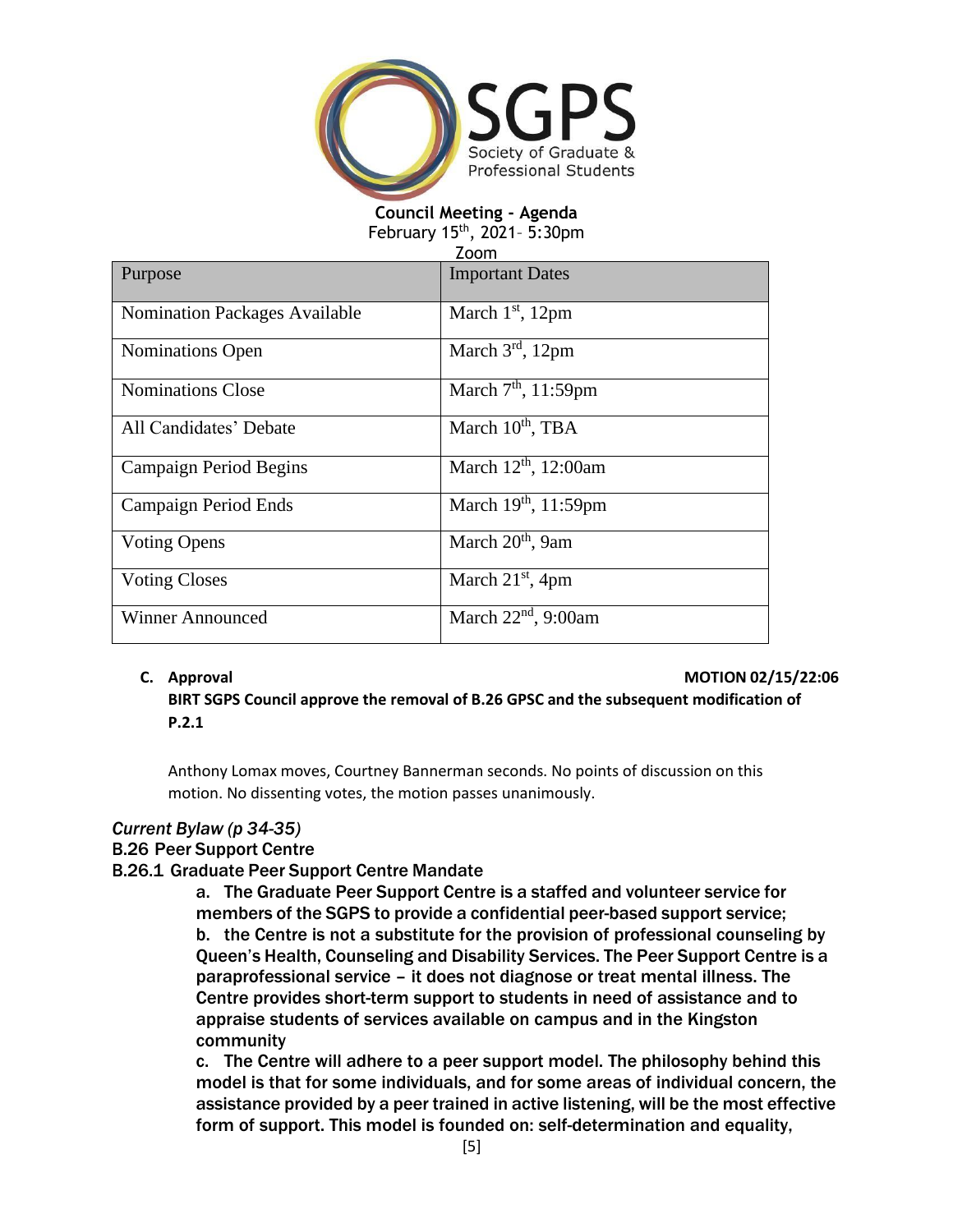

mutuality and empathy and active listening skills;

# B.26.2 Personnel

a. The VP Graduate is an individual elected by the membership of the SGPS to manage the Peer Academic Advisor Program including:

1. acting as Chair of the Graduate Peer Support Centre Hiring Committee;

2. following the guidelines in the Memorandum of Agreement;

3. consulting with the Graduate Peer Support Centre staff in the daily functioning of the Program;

4. advertising the Graduate Peer Support Centre to SGPS member and the Queen's community;

5. acting as the final oversight of the Graduate Peer Support Centre; and

6. reviewing program statistics to advocate for Queen's University level policy changes to benefit SGPS members.

b. The Graduate Peer Support Centre Coordinator is a individual hired by the SGPS that is responsible for:

1. Scheduling for all Peer Support Centre volunteers;

2. supervising the volunteers of the service and ensuring the filing of the confidentiality forms from peer meetings;

- 3. taking on-call shifts;
- 4. providing support during emergency situations while on-call;
- 5. being available for debriefing for volunteers after a peer visit while oncall;

6. empowering and supporting volunteers and;

7. completing all training deemed mandatory by the VP Graduate and Executive Director.

8. make recommendations to the VP Graduates on potential University wide policy changes to benefit SGPS members;

9. compiling regular reports for Health Counseling and Disability Services and the VP Graduate on visit numbers;

10. other tasks as assigned by the Executive Director or VP Graduate c. Volunteer responsibilities shall include but are not limited to:

1. providing confidential support to students by informing them of pertinent rules, regulations and guidelines of the services provided by the Graduate Peer Support Centre;

2. attend all training sessions deemed necessary

3. attend shifts assigned to them. In the event that they are unable to attend a shift, a volunteer must attempt to ensure that the shift is covered;

4. complete volunteer projects as assigned by Graduate Peer Support Centre Staff and the VP Graduate;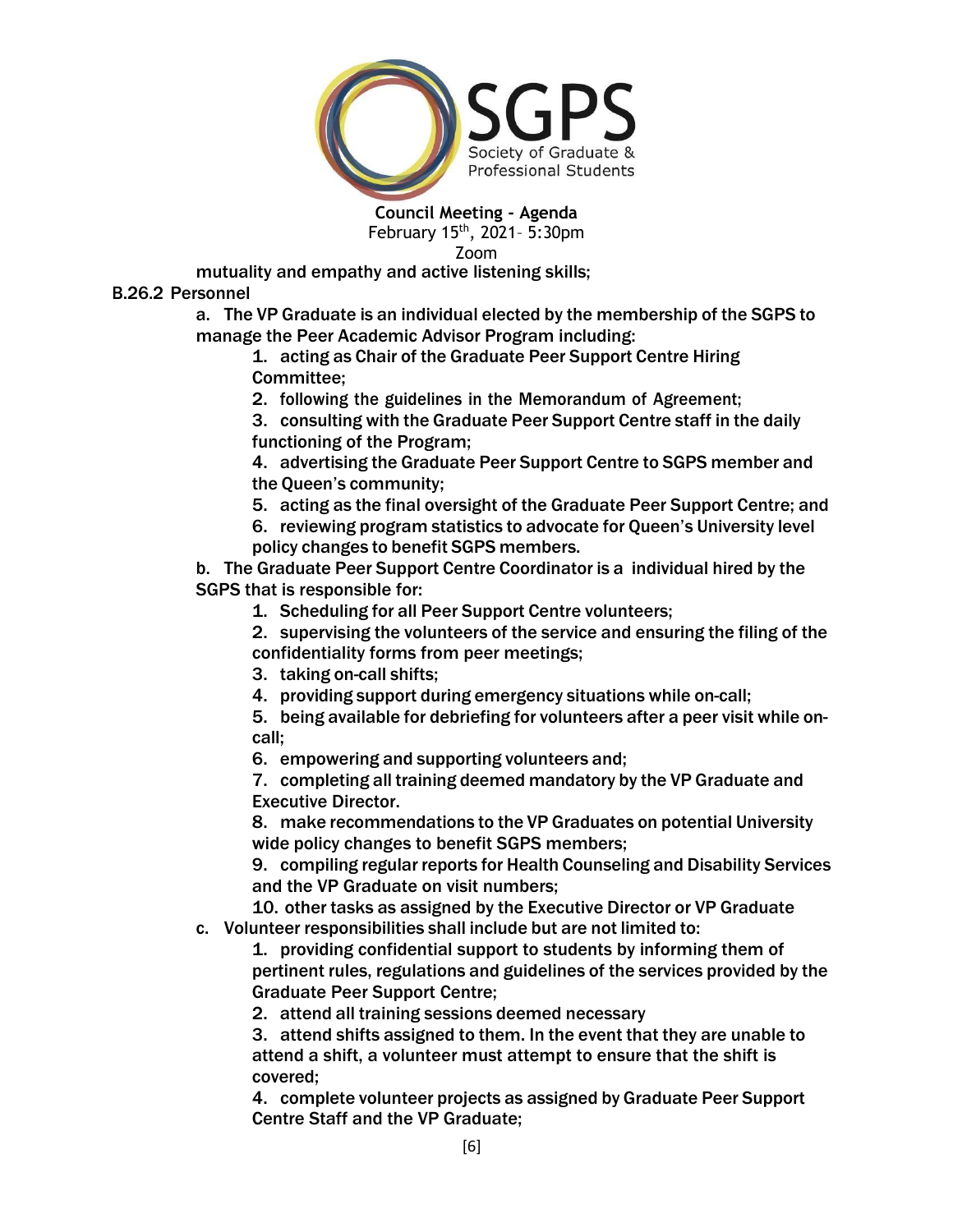

Zoom

- 5. maintain high level of expertise in the Centre's services;
- 6. have clear knowledge of on and off-campus services;
- 7. report to Graduate Peer Support Centre paid staff and;
- 8. adhere to the Centre's confidentiality policies;
- d. All Other matters regarding the Peer Support Centre can be found in SGPS
- Policy.

*Proposed Changes*

Full removal due to the termination of the program.

#### *Current Policy (p 46)*

P.2.1.1 Description of Executive Responsibilities

b. The Vice President Graduate is responsible for:

(6) management of the Peer Academic Advisor Program and the Graduate Peer Support Centre.

### *Proposed Changes*

P.2.1.1 Description of Executive Responsibilities

b. The Vice President Graduate is responsible for:

(6) management of the Peer Academic Advisor Program and the Graduate Peer Support Centre.

#### **D. Approval MOTION 02/15/22:07**

**BIRT SGPS Council approved the projected deficit for the 2021/2022 Fiscal Year**

#### *Courtney Bannerman speaking to the motion.*

Updates to the projected deficit: dental fund and the mental health bursary will not be coming out of the finances fund; the money to these two bursaries will be given out through the Health and Dental Plan. Those who receive these two bursaries would have to: (1) be in the SGPS Health and Dental Plan and (2) have exhausted their coverage under the SGPS Health and Dental Plan. Because of this change, the 14,500 CAD for these two bursaries have come from the SGPS Health and Dental Plan. So, for additional bursary expenses, 12,000 CAD coming out of the general fund. SGPS has spent 2,500 CAD on orientation events (the budget was originally 5,500 CAD). Due to these changes, the projected deficit is **now:** 17,678 CAD

Jennifer Li moves and Kassandra Coyle seconds. No points of discussion. No dissenting votes, the motion passes unanimously.

**BIRT SGPS Council approve the proposed changes to B.1 Definitions**

#### **E. Approval MOTION 02/15/22:08**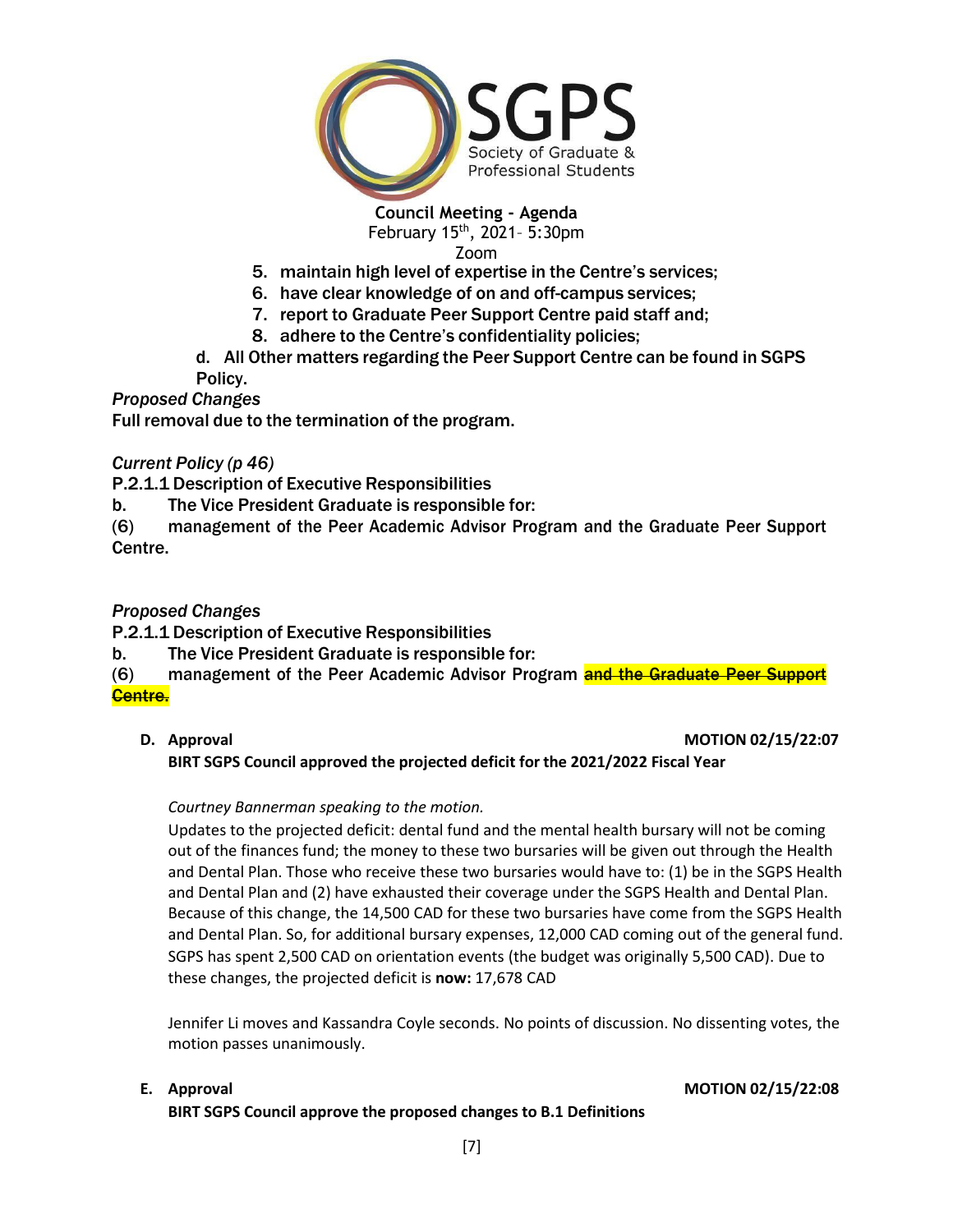

Anthony Lomax moves and Jill Koner seconds. No points of discussion on this motion. No dissenting votes, the motion passes unanimously.

*Current Bylaw (p 9-10)* B.1.1 Definitions a. "Aboriginal Student Representative" shall mean a representative position on Council for Aboriginal students.

j. "Constituent Bodies" shall mean the School of Graduate Studies, the Faculty of Law, the Faculty of Education and graduate programs in the School of Business, except for the MBA programs.

x. "Law Student Senator" shall mean an individual who is registered in the Faculty of Law JD Program, and holds a seat on the University Senate.

z. "Mature Student Representative" shall mean a representative position on Council for Mature students.

ii. "Part–time Student Representative" shall mean a representative position on Council for part-time students.

mm. "Queen's Clubs Officer" shall mean…

oo. "Rehab Student Senator" shall mean an individual who is registered in the Rehabilitation Program, and holds a seat on the University Senate.

uu. "Student Senators" shall mean the positions of "Graduate Student Senator," "Law Student Senator," and "Rehab Student Senator."

Proposed Changes B.1.1 Definitions a. "Aboriginal Student Representative" shall mean a representative position on Council for Aboriginal students.

j. "Constituent Bodies" shall mean the School of Graduate Studies, the Faculty of Law, the School of Medicine, the Faculty of Education and graduate programs in the School of Business, except for the MBA programs and programs taking place outside of Kingston, **Ontario..** 

x. "Law Student Senator" shall mean an individual who is registered in the Faculty of Law JD Program, and holds a seat on the University Senate.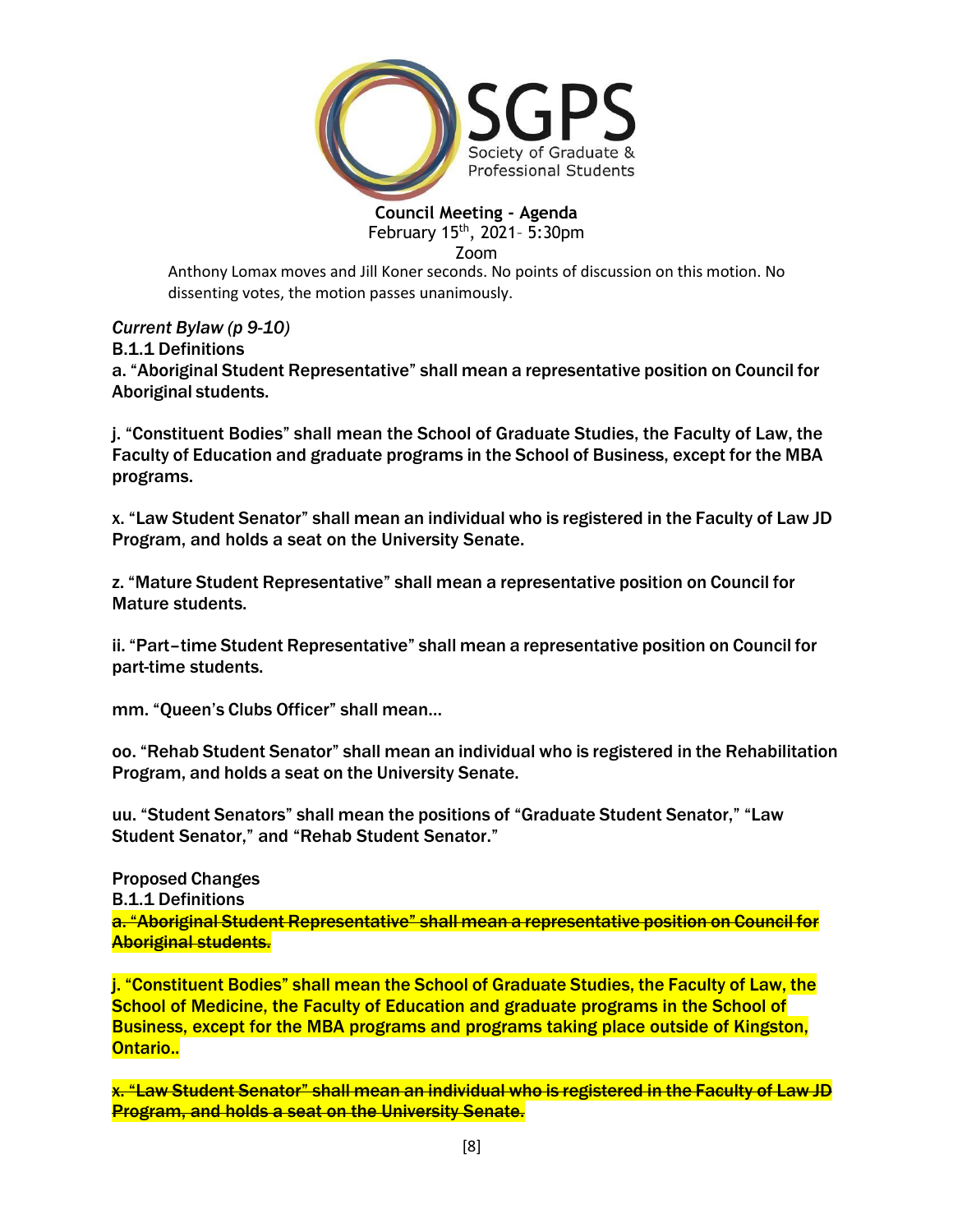

z. "Mature Student Representative" shall mean a representative position on Council for **Mature students.** 

ii. "Part-time Student Representative" shall mean a representative position on Council for part-time students.

mm. "Queen's Clubs Officer" shall mean…

oo. "Rehab Student Senator" shall mean an individual who is registered in the Rehabilitation Program, and holds a seat on the University Senate.

uu. "Student Senators" shall mean the positions of "Graduate Student Senator," "Law Student Senator," "Medical Student Senator", and "Rehab Student Senator."

**F. Approval MOTION 02/15/22:09**

**BIRT SGPS Council approve the proposed changes to B.2 Name**

Sandra Smeltzer moves, Courtney Bannerman seconds. No points of discussion on this motion. No dissenting votes, the motion passes unanimously.

#### *Current Bylaw (p 10)*

B.2 Name

a. name of the Society is "The Society of Graduate and Professional Students at Queen's University".

#### *Proposed Change*

B.2 Name

a. The name of the Society is "The Society of Graduate and Professional Students at Queen's University, Kingston".

#### **G. Approval MOTION 02/15/22:10**

**BIRT SGPS Council approve the proposed changes to B.4 Membership**

Sandra Smeltzer moves, Jill Koner seconds. No points of discussion on this motion. No dissenting votes, the motion passes unanimously.

# *Current Bylaw (p 11)*

#### B.4.1 Ordinary Members

a. An Ordinary Member of the SGPS is defined as any Graduate Student or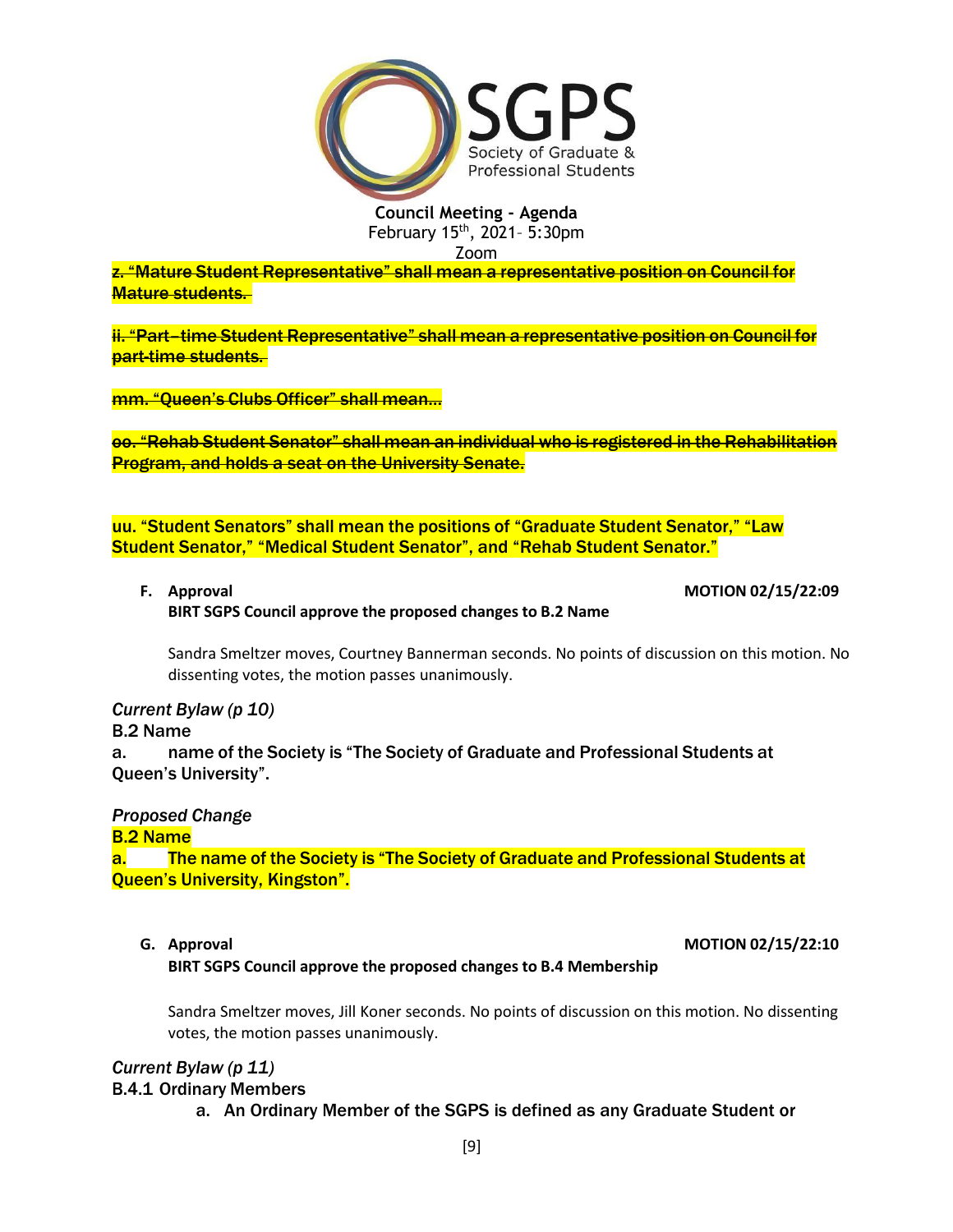

Professional Student at Queen's University that has paid the SGPS Society fee [Ordinary Member].

b. Ordinary Members of the SGPS have the right to:

1. vote in all SGPS elections and referenda;

2. attend and speak at Council and General Meetings of the SGPS subject to the SGPS' rules of order;

3. move motions, second motions, and vote at General Meetings of the SGPS;

4. place referendum questions before the members of the SGPS as described in Policy;

5. seek office within the SGPS by standing for election; and

6. make use of the SGPS' facilities and services, subject to the general regulations governing their use.

## B.4.2 Recognized Groups

a. Ordinary Members may choose to organize themselves into collective groups based on faculty, school, department, program, or degree specialization [Recognized Group] and apply to the SGPS for recognition as prescribed below.

b. The Ordinary Members of the group must demonstrate either:

- 1. that they do not currently belong to any existing Recognized Group; or
- 2. the Recognized Group to which they currently belong do not serve their collective needs.

c. The Ordinary Members of the Recognized Group must demonstrate that they have elected one or more representatives by a Simple Majority vote of the Ordinary Members in the Recognized Group.

d. Applications shall be made to the Speaker, who shall refer each application to the Bylaw and Policy Revisions Standing Committee. The Bylaw and Policy Revisions Standing Committee shall consider the application and make a recommendation to Council within 30 days of receipt.

e. The Bylaw and Policy Revisions Standing Committee may also recommend on its own initiative that Council make changes to the list of Recognized Groups.

f. Council shall make the final decision on whether or not to amend the list of Recognized Groups by a vote requiring Simple Majority.

g. Once an application has been approved, the Recognized Group will be added to a list of Recognized Groups maintained by the Executive Director and they will be entitled to representation on the Council as outlined in B.5.1.

h. Ordinary Members can only be part of one (1) Recognized Group. In the event that a new Recognized Group is composed of members from existing Recognized Groups, the number of representatives to which that group is entitled will be adjusted to reflect the number of Ordinary Members within the new Recognized Group.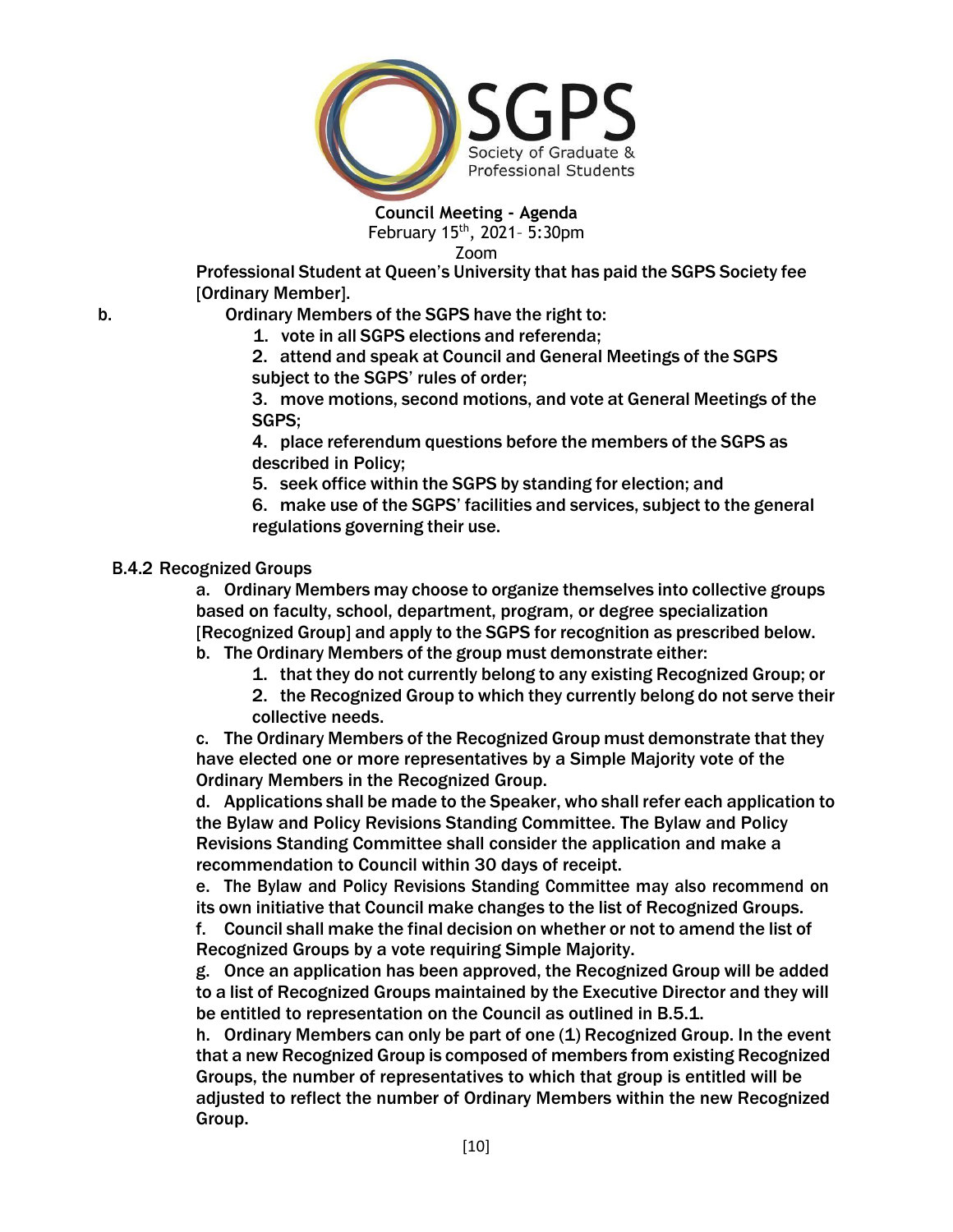

## *Proposed Changes*

B.4.1 Ordinary Members

a. An Ordinary Member of the SGPS is defined as any Graduate Student or Professional Student at Queen's University that has paid the SGPS Society fee as assessed by the Office of the University Registrar [Ordinary Member].

b. Ordinary Members of the SGPS have the right to: 1. vote in all SGPS elections and referenda;

2. attend and speak at Council and General Meetings of the SGPS subject to the SGPS' rules of order;

3. move motions, second motions, and vote at General Meetings of the SGPS;

4. place referendum questions before the members of the SGPS as described in Policy;

5. seek office within the SGPS by standing for election; and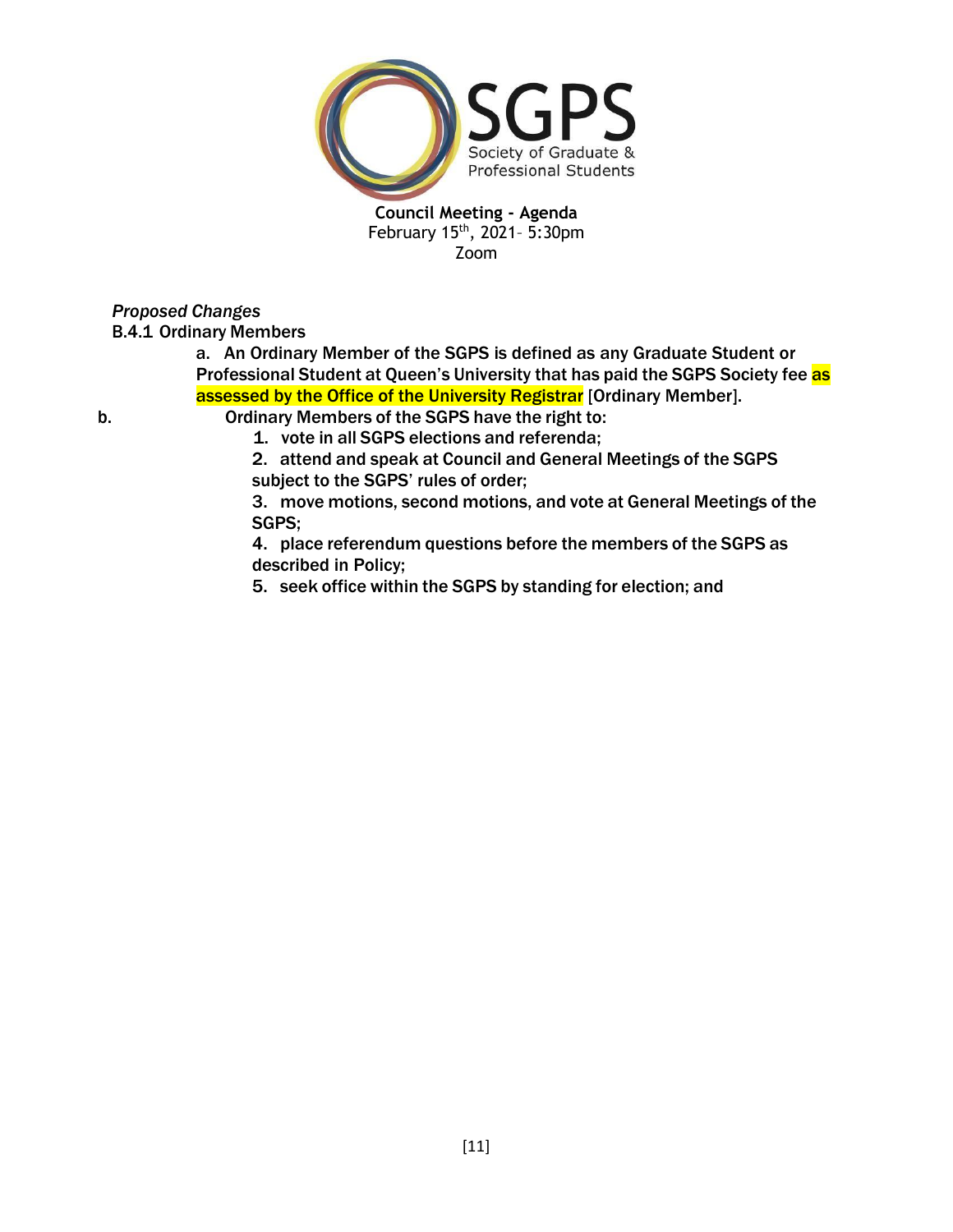

6. make use of the SGPS' facilities and services, subject to the general regulations governing their use.

#### B.4.2 Recognized Groups

a. Ordinary Members may choose to organize themselves into collective groups based on faculty, school, department, program, or degree specialization [Recognized Group] and apply to the SGPS for recognition as prescribed below.

- b. The Ordinary Members of the group must demonstrate either:
	- 1. that they do not currently belong to any existing Recognized Group; or
	- 2. the Recognized Group to which they currently belong does not serve their collective needs.

c. The Ordinary Members of the Recognized Group must demonstrate that they have elected one or more representatives by a Simple Majority vote of the **Ordinary Members in the Recognized Group.** 

d. Applications shall be made to the Speaker, who shall refer each application to the Bylaw and Policy Revisions Standing Committee. The Bylaw and Policy Revisions Standing Committee shall consider the application and make a recommendation to Council within 30 days of receipt.

e. The Bylaw and Policy Revisions Standing Committee may also recommend on its own initiative that Council make changes to the list of Recognized Groups.

f. Council shall make the final decision on whether or not to amend the list of Recognized Groups by a vote requiring Simple Majority.

g. Once an application has been approved, the Recognized Group will be added to a list of Recognized Groups maintained by the Executive Director and they will be entitled to representation on the Council as outlined in B.5.1.

h. Ordinary Members can only be part of one (1) Recognized Group. In the event that a new Recognized Group is composed of members from existing Recognized Groups, the number of representatives to which that group is entitled will be adjusted to reflect the number of Ordinary Members within the new Recognized Group.

#### **H. Approval MOTION 02/15/22:11**

**BIRT SGPS Council approve the proposed changes to B.5 Council**

Sandra Smeltzer moves, Erin Salusi seconds. No points of discussion on this motion. No dissenting votes, the motion passes unanimously.

#### *Current Bylaw (p 12)*

B.5 Council

- a. The Council of the SGPS:
	- 1. acts as the legislative body of the SGPS;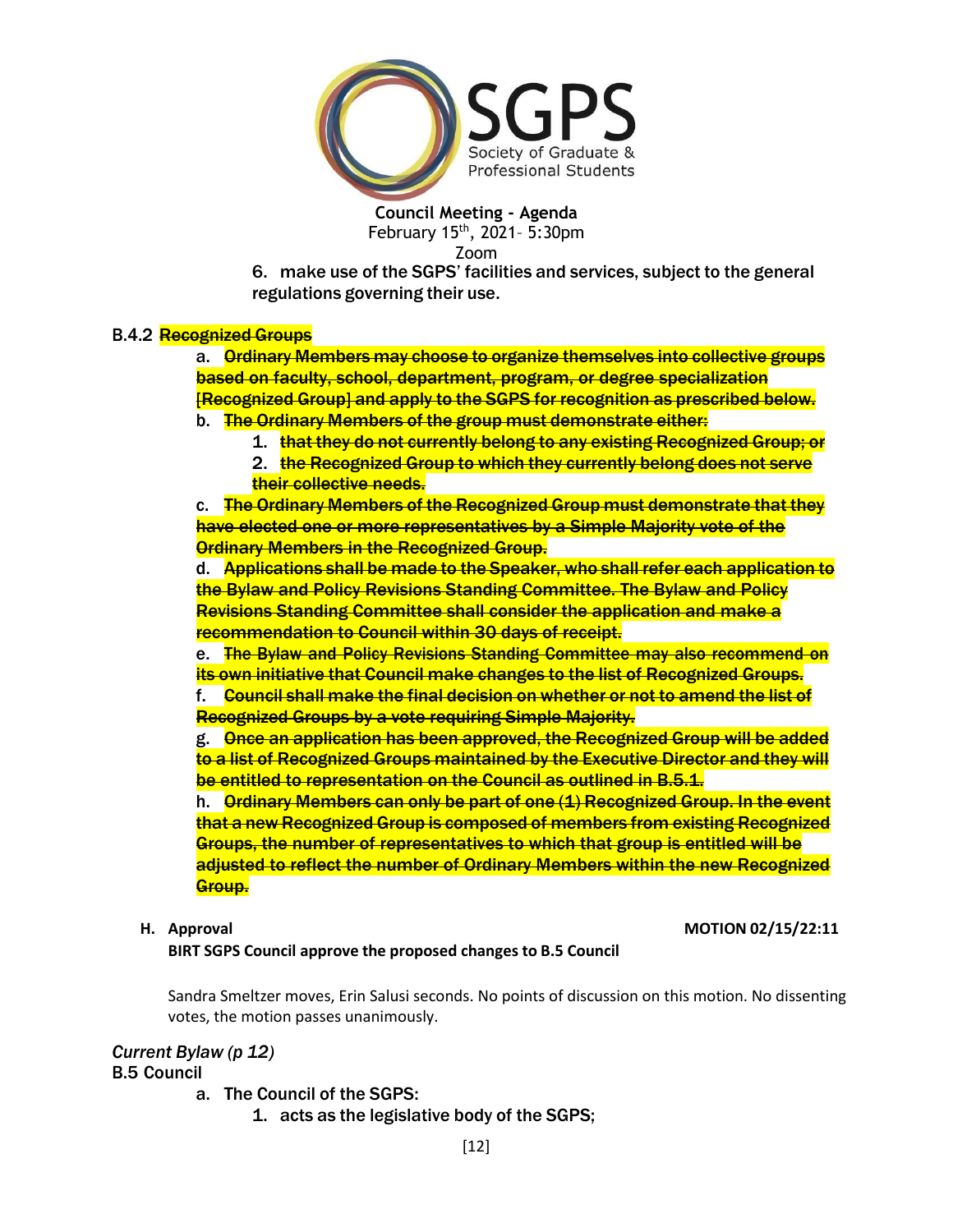

2. makes decisions that are final, unless they are amended or rejected by referendum or General Meeting;

3. is responsible for directing and overseeing the activities of the Executive for formulating and authorizing SGPS policies, and for acting as a liaison between the Executive and the Ordinary Members of the SGPS; 4. may amend or reject the decisions of the Executive by a vote of Council requiring Simple Majority; and

5. provides written authorization for the use of the corporate seal of the SGPS (this authorization may also be granted by the Executive or their delegate).

# B.5.1 Members of Council

a. The Members of Council [Members of Council] include:

1. One representative from each Recognized Group with fewer than 100 Ordinary Members;

2. Two representatives from each Recognized Group with 101-300 Ordinary Members;

3. Three representatives from each Recognized Group with 301-500 Ordinary Members;

4. Four representatives from each Recognized Group with more than 500 Ordinary Members;

5. The Executive;

6. The Speaker (or Deputy Speaker in the absence of the Speaker), who shall not vote except in the case of a tie;

b. The Executive, Officers and Commissioners and Deputy Commissioners will fulfill their responsibilities as outlined in the SGPS Bylaws and Policies.

c. The number of representatives to which each Recognized Group is entitled will be updated annually by the Speaker based on the most recent Queen's University graduate and professional enrollment numbers to be reported by the Vice President Graduate to the April Meeting of Council. The revised number of representatives shall take effect on the following September 1st.

d. Notice of receipt of election for new councillors is to be provided to The Speaker or The Chief Returning Officer (who shall report to the speaker) in accordance with By-Law 4.2 (c).

(1) Receipts of election shall require a registered ballot roll of all Ordinary Members within the Recognized Group certifying an election of 50%+1 of Ordinary Members.

(2) Recognized Groups may choose to independently run elections for councillors or conduct elections through The Chief Returning Officer.

e. The ex–officio members of Council are: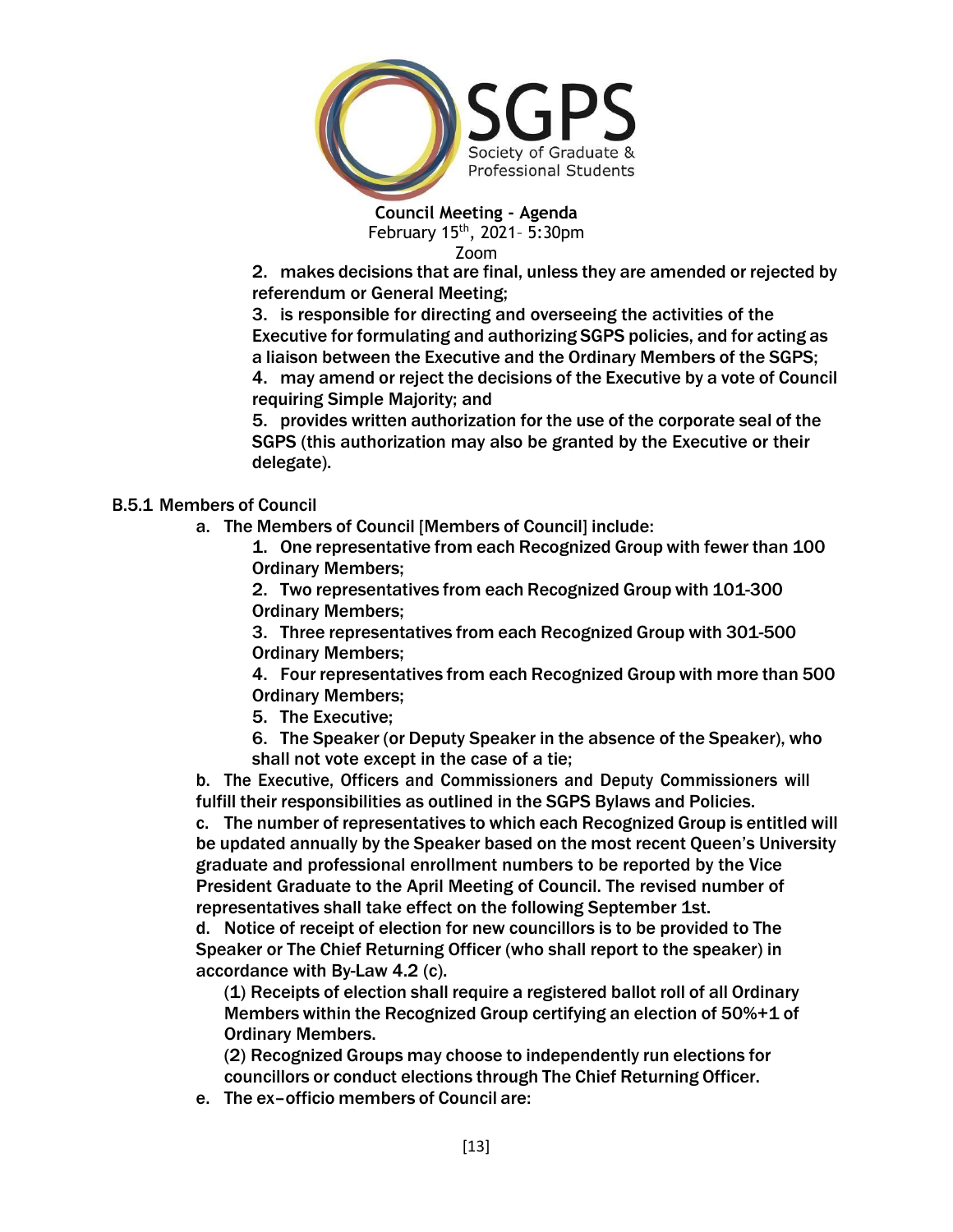

a. The President of the Alma Mater Society, who shall only participate in debate on matters affecting the Alma Mater Society, but shall not vote; and

- b. The University Rector, who shall not vote.
- c. The Graduate Student Trustee, who shall not vote;
- d. All Senators who are members of the SGPS, who shall not vote;
- e. The Commissioners, who shall not vote;
- f. Officers of the SGPS, who shall note vote;
- g. The Queen's Clubs Office Commissioner of Clubs and
- h. The Chief Returning Office, who shall not vote.

#### B.5.2. Roles of Members of Council

a. Members of Council shall act in the best interest of the society in fulfilling the goals and responsibilities of Council defined in the Bylaw.

b. Members of Council carry the responsibility of being advisors to the Executive, with the ability to direct or reverse their decisions.

c. Members of Council are bound to uphold all rules of Council as laid out in Policy.

d. Members of Council may be made privy to confidential matters of the SGPS in in-camera sessions of Council, and are bound by these Bylaws not to violate that confidentiality.

*Proposed Changes*

#### B.5 Council

The Council of the SGPS:

a. acts as the legislative body of the SGPS;

b. makes decisions that are final, unless they are amended or rejected by referendum or General Meeting;

c. is responsible for directing and overseeing the activities of the Executive for formulating and authorizing SGPS policies, and for acting as a liaison between the Executive and the Ordinary Members of the SGPS;

d. may amend or reject the decisions of the Executive by a vote of Council requiring Simple Majority; and

e. provides written authorization for the use of the corporate seal of the SGPS (this authorization may also be granted by the Executive or their delegate).

#### B.5.2 Council Composition

SGPS Council is comprised of representatives from the departments within the School of Graduate Studies, the Faculty of Law, the Faculty of Education, the School of Medicine and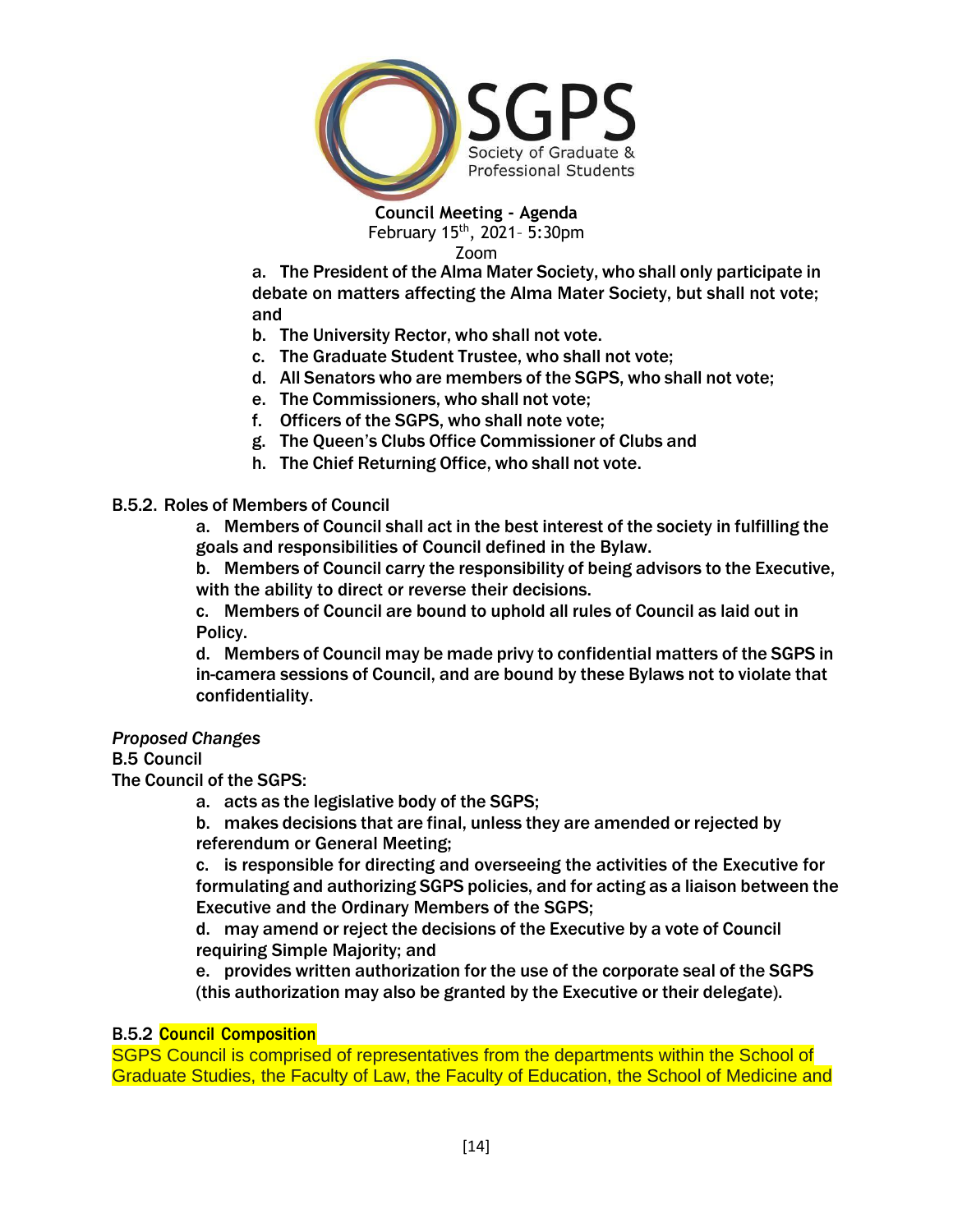

Zoom

affiliated graduate programs in the School of Business that are based in Queen's University campus in Kingston, Ontario.

## B.5.1 Members of Council

- a. The Members of Council [Members of Council] include:
	- i. One representative from each **department/faculty** with fewer than 100 Ordinary Members;
	- ii. Two representatives from each **department/faculty** with 101-300 Ordinary Members;
	- iii. Three representatives from each **department/faculty** with 301-500 Ordinary Members;
	- iv. Four representatives from each **department/faculty** with more than 500 Ordinary Members;
	- v. The Executive;
	- vi. The Speaker (or Deputy Speaker in the absence of the Speaker), who shall not vote except in the case of a tie;

f. The Executive, Officers and Commissioners and Deputy Commissioners will fulfill their responsibilities as outlined in the SGPS Bylaws and Policies.

g. The number of representatives to which each department/faculty is entitled will be updated annually by the Speaker based on the most recent Queen's University SGPS member enrollment numbers to be reported by the Speaker to the August Meeting of Council. The revised number of representatives shall take effect at the September Meeting of Council.

h. Notice of the election of new councillors is to be provided to The Speaker before the Council meeting in which the new councillor will serve.

(1) Receipts of election shall require a registered ballot roll of all Ordinary Members within the Recognized Group certifying an election of 50%+1 of **Ordinary Members.** 

(2) Recognized Groups may choose to independently run elections for councillors or conduct elections through The Chief Returning Officer.

i. The ex–officio members of Council are:

a. The President of the Alma Mater Society, who shall only participate in debate on matters affecting the Alma Mater Society, but shall not vote; and

- b. The University Rector, who shall not vote.
- c. The Graduate Student Trustee, who shall not vote;
- d. All Senators who are members of the SGPS, who shall not vote;
- e. The Commissioners, who shall not vote;
- f. Liaisons of the SGPS, who shall not vote;
- g. The Queen's Clubs Office Commissioner of Clubs and
- h. The Chief Returning Office, who shall not vote.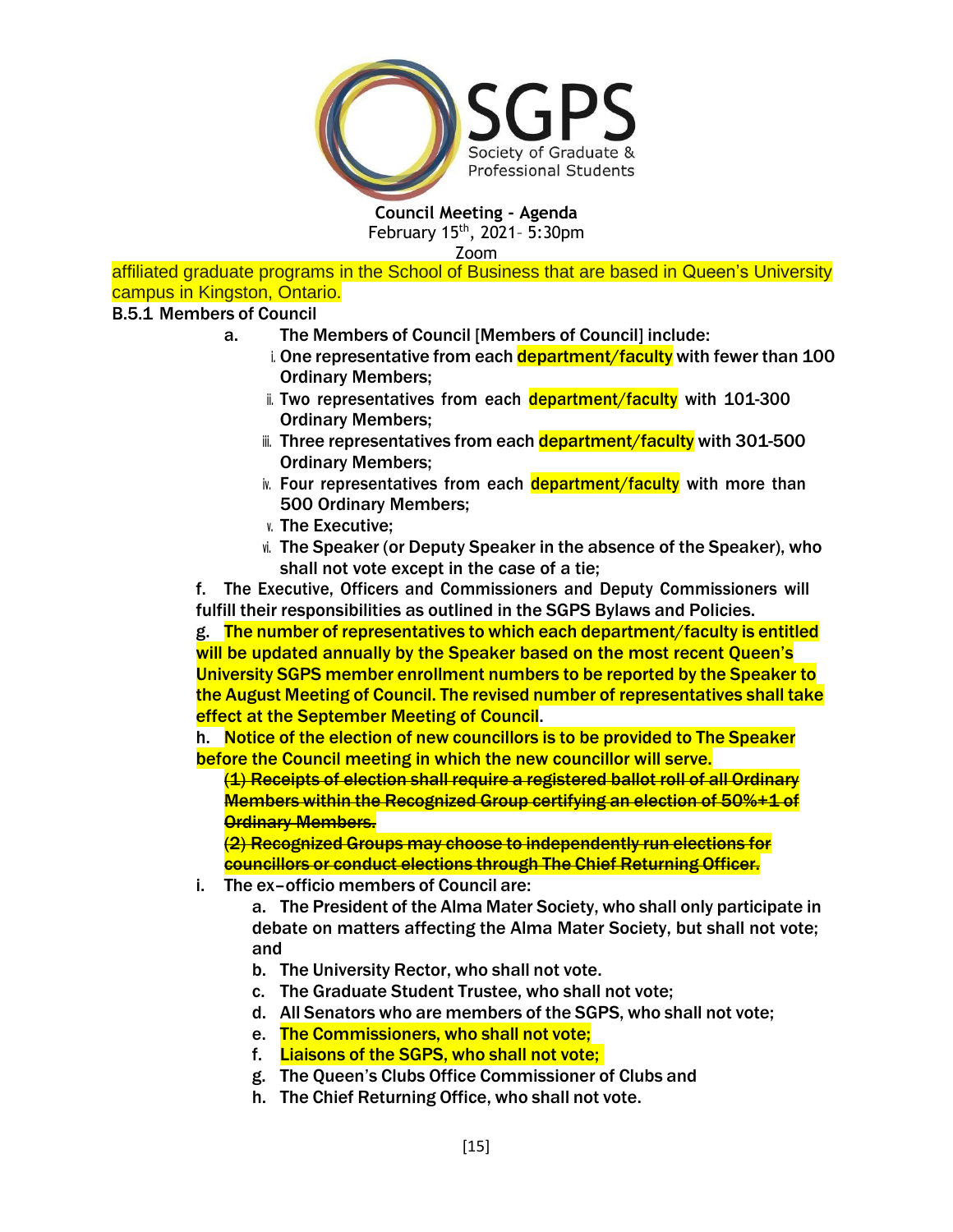

## B.5.2. Roles of Members of Council

e. Members of Council shall act in the best interest of the society in fulfilling the goals and responsibilities of Council defined in the Bylaw.

f. Members of Council carry the responsibility of being advisors to the Executive, with the ability to direct or reverse their decisions.

g. Members of Council are bound to uphold all rules of Council as laid out in Policy.

h. Members of Council may be made privy to confidential matters of the SGPS in in-camera sessions of Council, and are bound by these Bylaws not to violate that confidentiality.

#### **I. Approval MOTION 02/15/22:12**

**BIRT SGPS Council approve the proposed changes to B.6 Executive**

Jennifer Li moves, Sandra Smeltzer seconds. No points of discussion on this motion. No dissenting votes, the motion passes unanimously.

# *Current Bylaw (p 13)*

#### B.6 The Executive

- a. The following constitute the Executive of the SGPS [Executive]:
	- 1. President;
	- 2. Vice President Graduate;
	- 3. Vice President Professional;
	- 4. Vice President Community; and
	- 5. Vice President Finance and Services.

b. No person shall concurrently hold more than one appointed or elected office within the SGPS nor shall one person submit a nomination form for more than one elected office during the same nomination period. This section shall not apply to the offices of the Graduate Student Senator or Graduate Student Trustee.

c. The term of office for all Executive positions is from May 1st to April 30th of each year.

d. All Members of the Executive shall be Ordinary Members who are eighteen (18) or more years of age, and not in undischarged bankruptcy.

e. The SGPS shall have contracts with all Members of the Executive.

f. In keeping with the Ontario Corporations Act, the Officers of the Corporation [Officers of the Corporation] shall be as follows:

- 1. President President;
- 2. VP Graduate Vice–President;
- 3. VP Finance and Services Secretary;
- 4. VP Community Board Member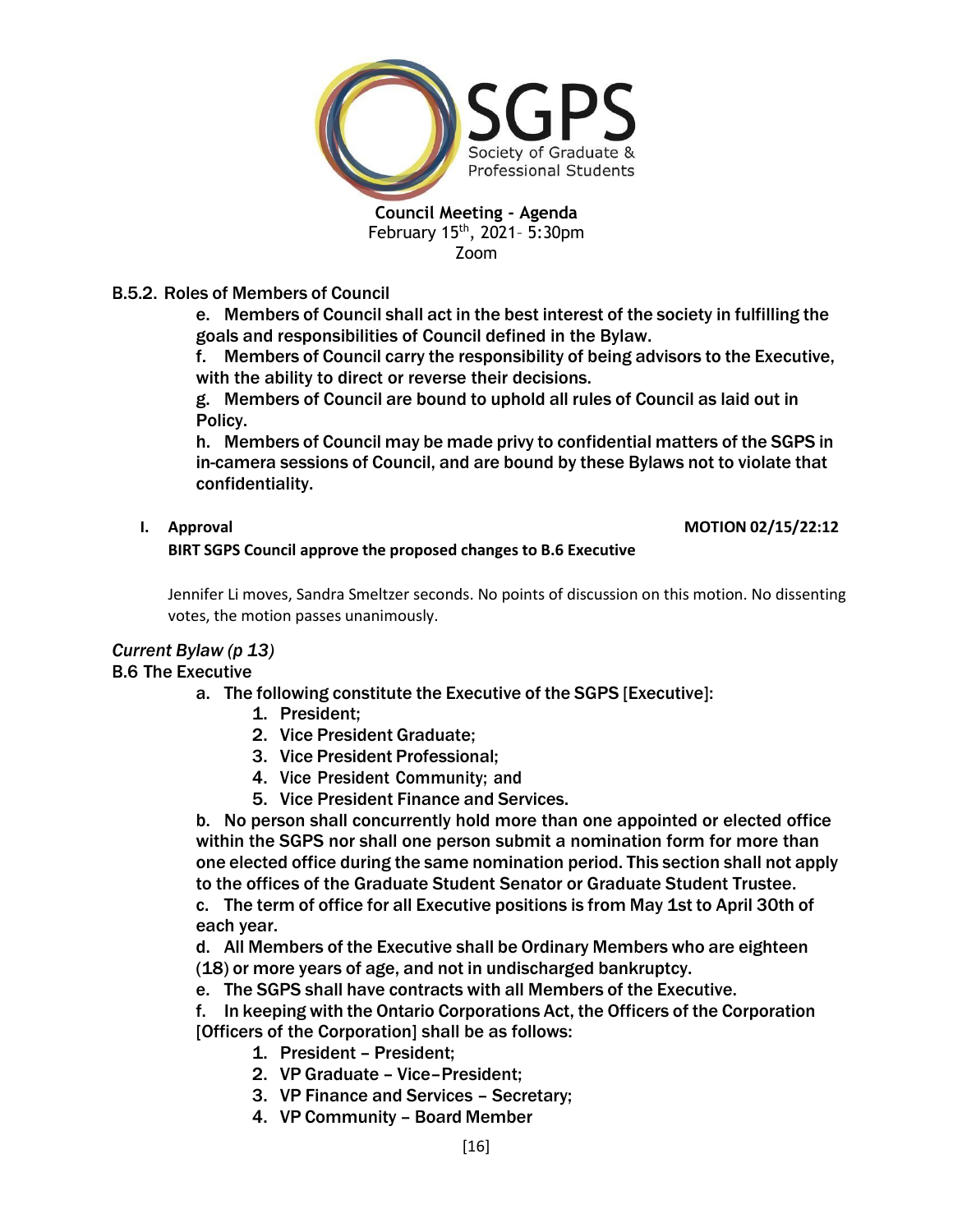

## 5. VP Professional – Board Member

g. Nomination forms for successful Executive candidates shall be kept permanently as a record of the candidate's consent to serve as a Corporate Director and Officer of the Corporation.

# B.6.1 Role and Responsibilities of the Executive

a. The primary roles of the Executive shall be to:

1. act as the Corporate Directors of the SGPS;

2. recognize and respond to the concerns of and take direction from Council and Membership;

3. promote the interests of the SGPS and its Membership;

4. represent the SGPS and its Membership in dealing with external organizations, groups, and individuals;

5. act as the steering committee of Council for a term of office from May 1 to April 30;

6. oversee employees of the SGPS in the performance of their duties and responsibilities;

7. uphold the Bylaws and Policies of the SGPS;

8. from March 1 to April 30, train the successors to their positions with the assistance of the Executive Director and and other SGPS staff as required in accordance with P.4;

9. from March 1 to April 30, avail themselves for transition meetings prior

to the commencement of their official capacity on May 1.

#### B.6.2 Executive Transition

a. There will be an Executive Transition Period of two months, beginning on March 1st following the election, and ending on April 30th [Executive Transition] Period].

b. In recognition of the work required to transition into an Executive role, each Member of the incoming Executive shall be paid the equivalent of one month of salary of the role they are transitioning into during the Executive Transition Period. One half of this amount shall be paid in March and one half shall be paid in April. A Member of the Executive who is re-elected to the same role shall not receive transition payments on top of their ordinary salary for March and April, but a Member of the Executive who is elected to a different position on the Executive shall receive the transition payments on top of their ordinary salary.

# *Proposed Changes*

# B.6 The Executive

- h. The following constitute the Executive of the SGPS [Executive]:
	- 1. President;
	- 2. Vice President Graduate;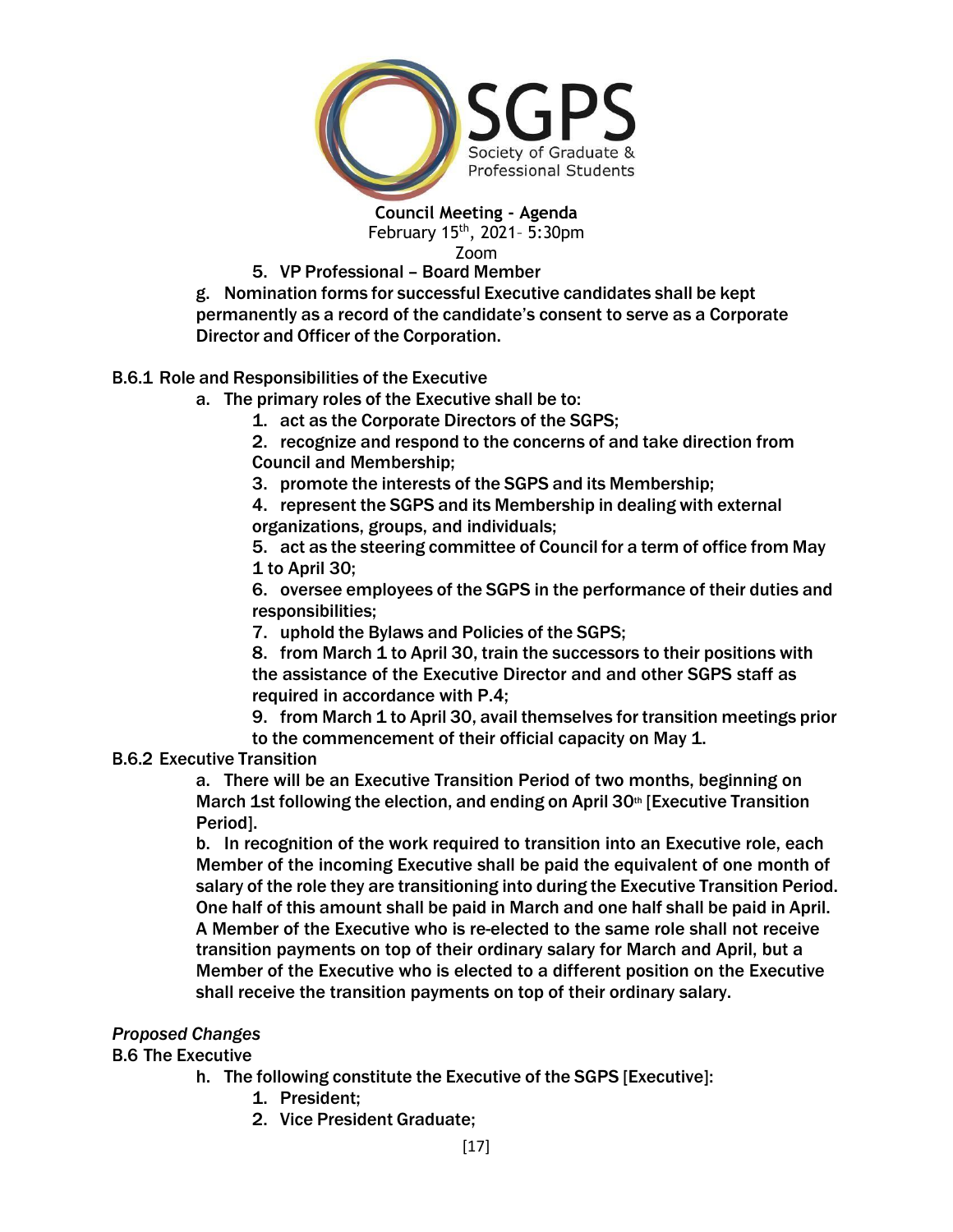

- 3. Vice President Professional;
- 4. Vice President Community; and
- 5. Vice President Finance and Services.

i. No person shall concurrently hold more than one appointed or elected office within the SGPS nor shall one person submit a nomination form for more than one elected office during the same nomination period. This section shall not apply to the offices of the Graduate Student Senator or Graduate Student Trustee.

j. The term of office for all Executive positions is from May 1st to April 30th of each year.

k. All Members of the Executive are required to retain Ordinary Member status for the duration of their Executive term. They must also be eighteen (18) or more years of age, and not in undischarged bankruptcy.

l. The SGPS shall have contracts with all Members of the Executive, which shall be created and reviewed by legal counsel specializing in Human Resources.

m. In keeping with the Ontario Corporations Act, the Officers of the Corporation [Officers of the Corporation] shall be as follows:

- 1. President Chair Person;
- 2. VP Finance and Services Secretary;
- 3. VP Graduate Board Member;
- 4. VP Community Board Member;
- 5. VP Professional Board Member

n. Nomination forms for successful Executive candidates shall be kept permanently as a record of the candidate's consent to serve as a Corporate Director and Officer of the Corporation.

#### B.6.1 Role and Responsibilities of the Executive

b. The primary roles and responsibilities of the Executive shall be to:

1. upholding the mandate of the organization throughout the duration of their term by consistently promoting the interests of the SGPS and its Membership;

2. act as the "Directors" of the SGPS as defined in section 278 of theBusiness Corporations Act;

3. recognize and respond in a timely fashion to the concerns of and take direction from Council and Membership;

4. represent the SGPS and its Membership in dealing with external organizations, groups, and individuals;

5. act as the steering committee of Council for a term of office from May 1 to April 30;

6. oversee employees of the SGPS in the performance of their duties and responsibilities while adhering to the Employment Standards Act;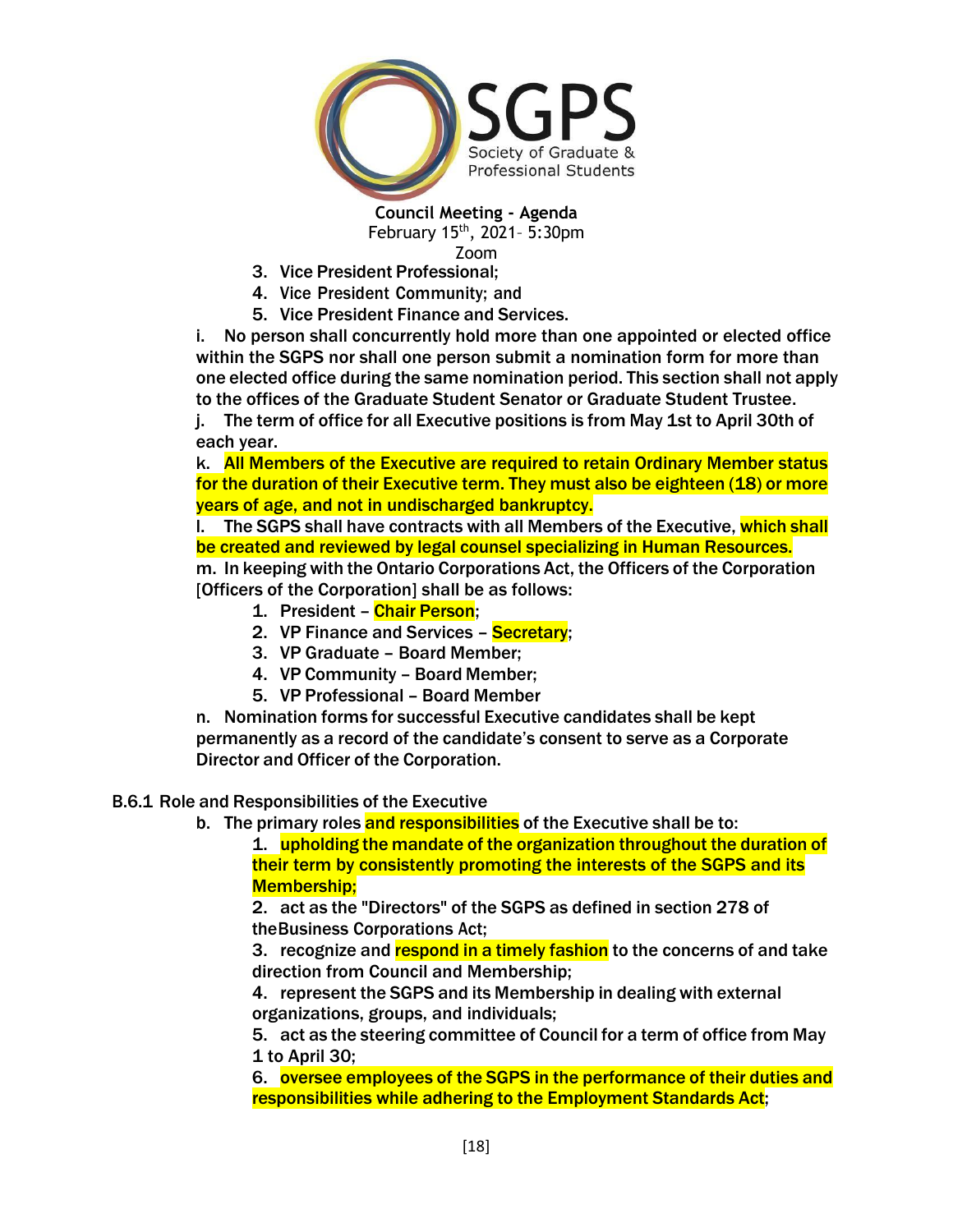

7. uphold the Bylaws and Policies of the SGPS;

8. from March 1 to April 30, train the successors to their positions with the assistance of the Executive Director **and other SGPS staff** as required in accordance with P.4;

9. from March 1 to April 30, avail themselves of transition meetings prior to the commencement of their official capacity on May 1.

#### B.6.2 Incoming Executive Transition

c. There will be an **Incoming Executive Transition Period** of two months, beginning on March 1st following the election, and ending on April 30th [Executive Transition Period].

d. In recognition of the work required to transition into an Executive role, each Member of the incoming Executive shall be paid the equivalent of one month of salary of the role they are transitioning into during the Incoming Executive Transition Period, the total amount of which will be paid in April. A Member of the Executive who is re-elected to the same role shall not receive transition payments on top of their ordinary salary for April, but a Member of the Executive who is elected to a different position on the Executive shall receive the transition payment on top of their ordinary salary.

#### **J. Approval MOTION 02/15/22:13**

**BIRT SGPS Council approve the proposed changes to B.7 Permanent Staff**

Tatiana Jahromi moves, Lucy Warren seconds. No points of discussion on this motion. No dissenting votes, the motion passes unanimously.

#### *Current Bylaw (p 14)*

B.7 Permanent Staff

The following positions constitute the Permanent Staff [Permanent Staff]:

a. the SGPS may employ a Executive Director who shall be a full–time permanent employee. The SGPS shall have a contract with the Executive Director, which shall be negotiated by the Executive;

b. the SGPS may employ an Assistant Director of Finance who shall be a full-time permanent

employee and who reports directly to the Executive Director. The SGPS shall have a contract with the Assistant Director of Finance, which shall be negotiated by the Executive and the Executive Director;

c. the SGPS shall employ an adequate number of permanent full-time employees to ensure all operations of the SGPS are being completed in a timely manner.

*Proposed Changes*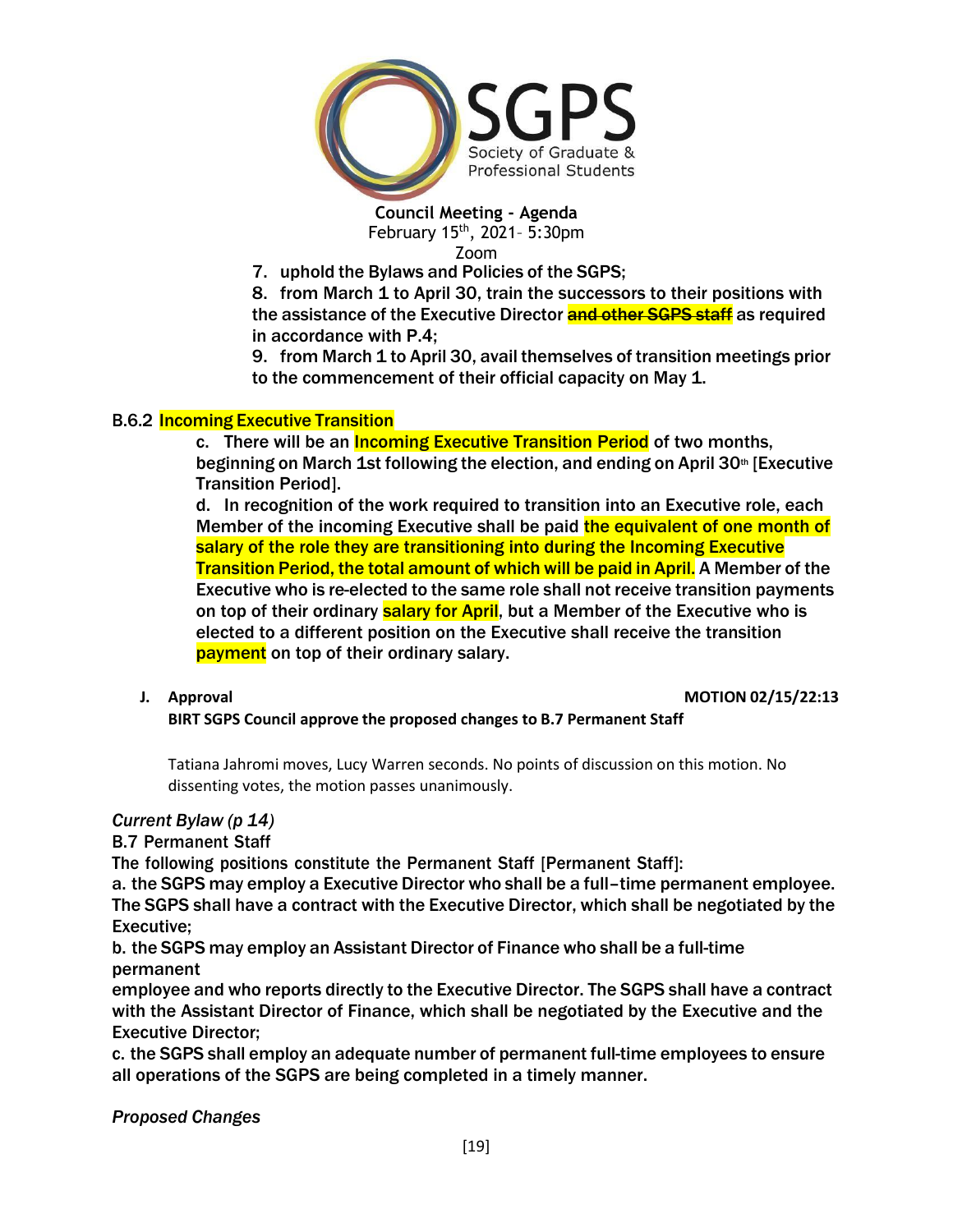

## B.7 Permanent and Professional Support Staff

a. The following positions constitute the Permanent Staff [Permanent Staff]:

(1) the SGPS must employ an Executive Director who shall be a full–time permanent employee. The SGPS shall have a contract with the Executive Director, which shall be negotiated by the Executive and reviewed by a lawyer specializing in Human Resources.

#### b. The following positions constitute Professional Support Staff:

(1) the SGPS must employ financial professionals including a bookkeeper, a Chartered Professional Accountant, and an auditor in order to ensure the financial operations of the organization. These professionals will work with the Executive Director and the Vice-President Finance and Services.

(2) the SGPS must employ human resources professionals including a Human Resources Consultant and a lawyer specializing in Human Resources in order to ensure that the SGPS is operating in a legal and appropriate manner towards its employees. These professionals will work with the Executive Director and the Vice-President Professional.

(3) the SGPS must seek advice from either general legal counsel or a lawyer specializing in a particular area when expertise must be sought dealing with issues under their purview.

c. the SGPS shall employ an adequate number of permanent full-time employees and professional support staff to ensure and safeguard the continuous operation of the SGPS.

#### **K. Approval MOTION 02/15/22:15**

**BIRT SGPS Council approve the proposed changes to B.9 Officers of Council, Commissioners, Officers, and Deputy Commissioners**

Jill Koner moves, Chloe Robinson seconds. No points of discussion on this motion. No dissenting votes, the motion passes unanimously.

#### *Current Bylaw (p 15 -16)*

B.9 Officers of Council, Commissioners, Officers, and Deputy Commissioners The SGPS shall have employment contracts with all Commissioners, Officers, and Deputy Commissioners. Where any substantive changes are made to any employment contracts, a licensed Ontario lawyer must review the changes.

#### B.9.1 Officers of Council

a. The following constitute the Officers of Council, and shall be responsible for assisting Council and the Executive with a specific aspects of the SGPS' operations [Officers of Council]:

1. Speaker;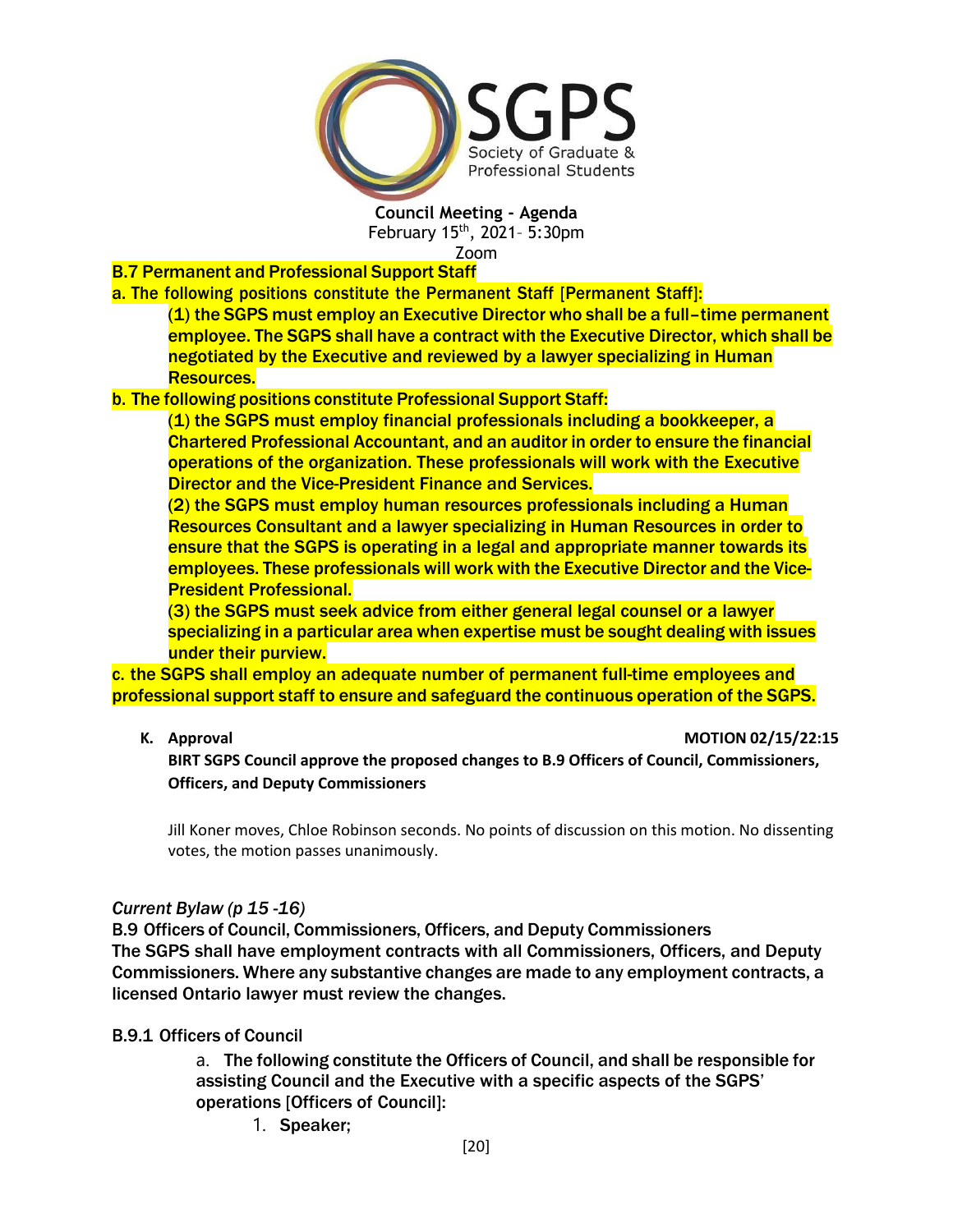

- 2. Deputy Speaker; and
- 3. Chief Returning Officer.

b. The Speaker and the Chief Returning Officer are responsible for reporting to Council.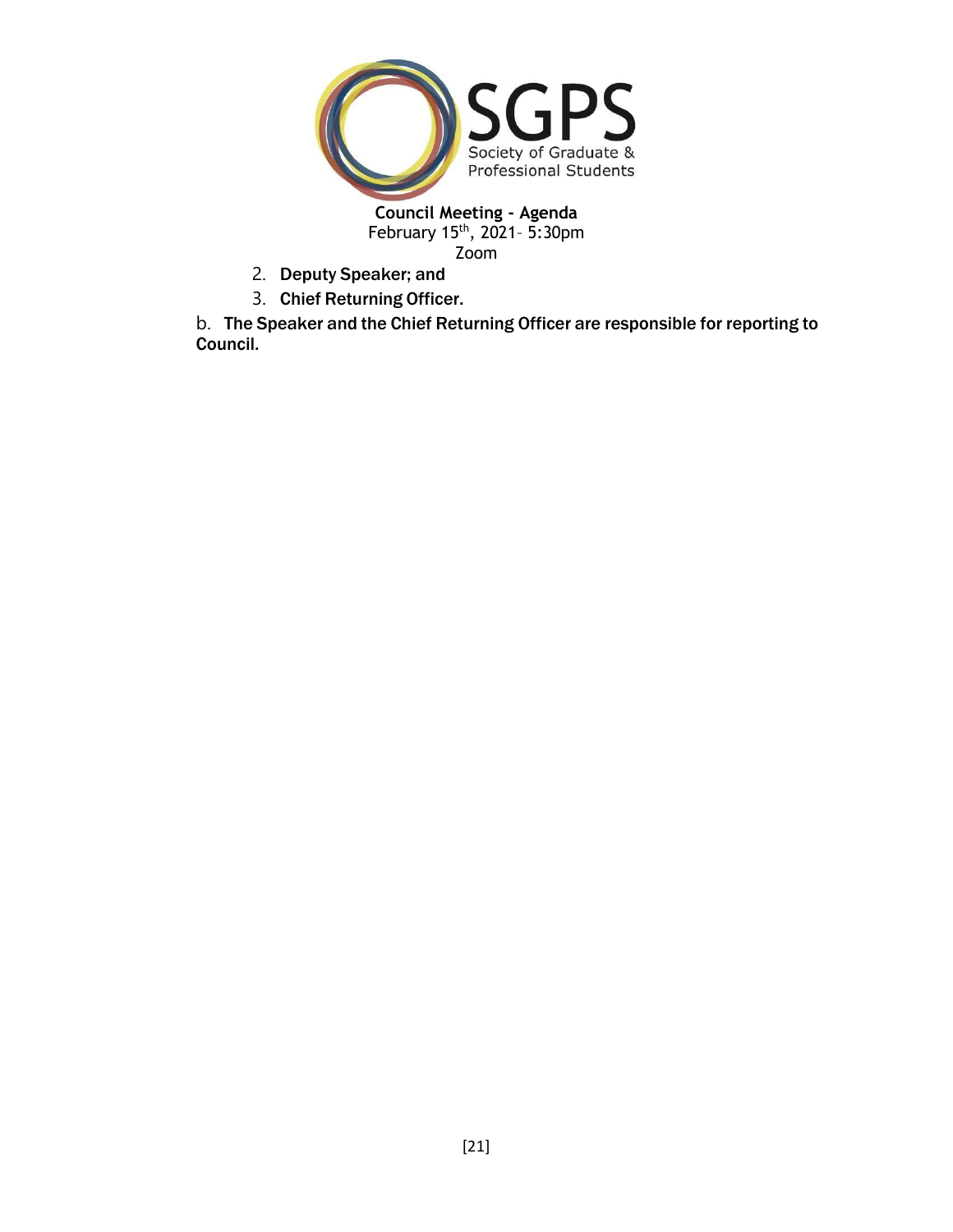

c. Council may establish additional Officer of Council positions for specific purposes.

d. All Officers of Council must be Ordinary Members of the SGPS.

B.9.2 Commissioners, Deputy Commissioners, and Liaison positions

a. The SGPS shall employ Commissioners, Officers, and Deputy Commissioners, who shall be responsible for assisting Council and the Executive with specific portfolios relating to the SGPS' operations. The Commissioners and Officers of the SGPS shall be:

- 1. Athletics Commissioner
- 2. Equity & Diversity Commissioner
- 3. International Students' Affairs Commissioner
- 4. Social Commissioner
- 5. Graduate Indigenous Liaison

b. The Deputy Commissioners of the SGPS shall be hired on an as needed basis, as determined by the Commissioner requesting the position and the current Executive. There shall be no set Deputy Commissioner positions.

c. Commissioners are supervised by the Executive through the Vice President Community, and shall submit reports to both Council and the Executive. These reports shall also include the activities of any Deputy Commissioners they supervise.

d. Deputy Commissioners are supervised by their respective Commissioner. In the absence of a corresponding commissioner, the Deputy Commissioner shall be supervised by the Vice President Community.

- e. Only Ordinary Members of the SGPS shall be eligible for these positions.
- f. The terms of all Commissioners shall be one year.

g. The hiring, discipline, evaluation and termination procedures are outlined in Policy.

# *Proposed Changes*

B.9 Officers of Council, Commissioners, **Officers**, Liaisons, and Deputy Commissioners The SGPS shall have employment contracts with all Commissioners, Officers, and Deputy Commissioners. Where any substantive changes are made to any employment contracts, a licensed Ontario lawyer must review the changes.

B.9.1 Officers of Council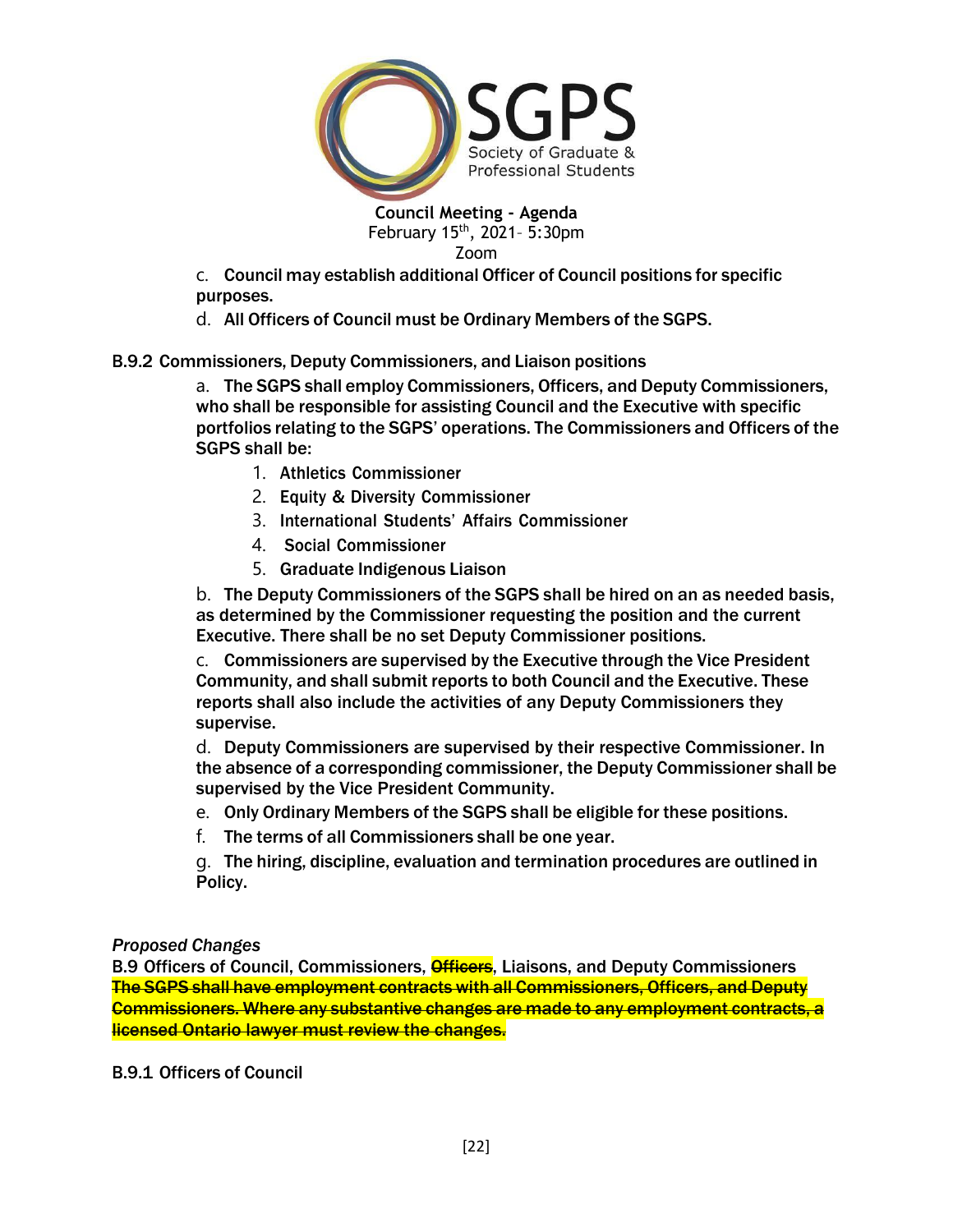

e. The following constitute the Officers of Council, and shall be responsible for assisting Council and the Executive with specific aspects of the SGPS' operations [Officers of Council]:

- 1. Speaker;
- 2. Deputy Speaker; and
- 3. Chief Returning Officer.

f. The Speaker and the Chief Returning Officer are responsible for reporting to Council.

g. Council may establish additional Officer of Council positions for specific purposes.

h. All Officers of Council must be Ordinary Members of the SGPS for the duration of their terms.

# B.9.2 Commissioners, Deputy Commissioners, and Liaison positions

h. The SGPS shall employ Commissioners, Liaisons Officers, Deputy Commissioners, and Deputy Liaisons who shall be responsible for assisting Council and the Executive with specific portfolios relating to the SGPS' operations. The Commissioners and Officers of the SGPS shall be:

- 1. Athletics Commissioner
- 2. Equity & Diversity Commissioner
- 3. International Students' Affairs Commissioner
- 4. Social Commissioner
- 5. Graduate Indigenous Student Liaison

i. The Deputy Commissioners of the SGPS shall be hired on an as-needed basis, as determined by the Commissioner requesting the position and the current Executive. There shall be no set Deputy Commissioner positions.

j. Commissioners are supervised by the Executive through the Vice President Community and shall submit reports to both Council and the Executive. These reports shall also include the activities of any Deputy Commissioners they supervise.

k. Deputy Commissioners are supervised by their respective Commissioner. In the absence of a corresponding commissioner, the Deputy Commissioner shall be supervised by the Vice President Community.

l. Only Ordinary Members of the SGPS shall be eligible for these positions and they shall retain the status of an Ordinary Member for the duration of their term.

m. The terms of all Commissioners shall be one year.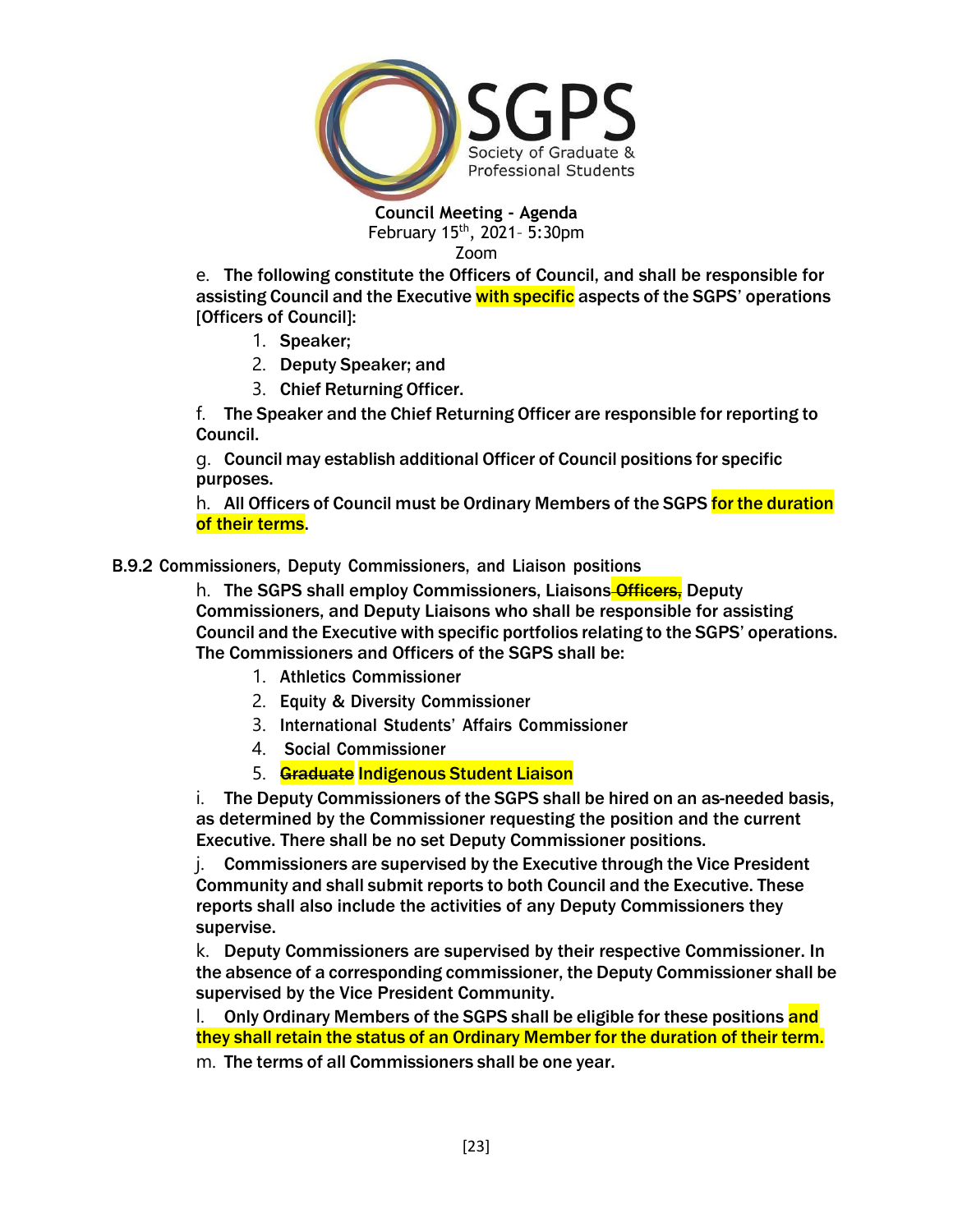

n. The hiring, discipline, evaluation and termination procedures are outlined in Policy.

#### **L. Approval MOTION 02/15/22:16**

## **BIRT SGPS Council approve the proposed changes to B.10 Stipends and Honoraria**

Andrea Hill moves, Courtney Bannerman seconds. No points of discussion on this motion. No dissenting votes, the motion passes unanimously.

#### *Current Bylaw (p 16)*

## B.10 Stipends and Honoraria

a. SGPS Executive, Officers of Council and Commissioners, Officers, and Deputy Commissioners will receive stipends and honoraria as stipulated in the Bylaws. b. This policy shall only be changed by a vote requiring a Simple Majority at a General Meeting.

c. This policy will be revised as necessary at each General Meeting to reflect changes in stipends occurring each year and any possible changes in honoraria.

#### B.10.1 Stipends

a. Stipends are paid monthly, with the total amount paid over the term of responsibility being as follows:

| 1. President                                    | \$15,500.00 |  |
|-------------------------------------------------|-------------|--|
| 2. Vice Presidents                              | \$12,000.00 |  |
| 3. Peer Academic Advisors                       | \$6,000.00  |  |
| 4. Commissioners                                | \$6,000.00  |  |
| 5. Liaisons                                     | \$6,000.00  |  |
| 6. Peer Student Support Shift Leaders\$6,000.00 |             |  |
| 7. Deputy Commissioners                         | \$1,500.00  |  |
| 8. Speaker                                      | \$4,000.00  |  |
| 9. Deputy Speaker                               | \$2000.00   |  |
| <b>10.Chief Returning Officer</b>               | \$1000.00   |  |
|                                                 |             |  |

b. At the conclusion of their terms, an \$8000.00 fellowship provided by the School of Graduate Studies is distributed amongst all Members of the Executive who are Graduate Students.

#### B.10.2 Honoraria

a. Honoraria are paid at the conclusion of a term in office. In the instances of multiple year positions, the amount is paid annually, after each complete year and one final payment at the conclusion of the term.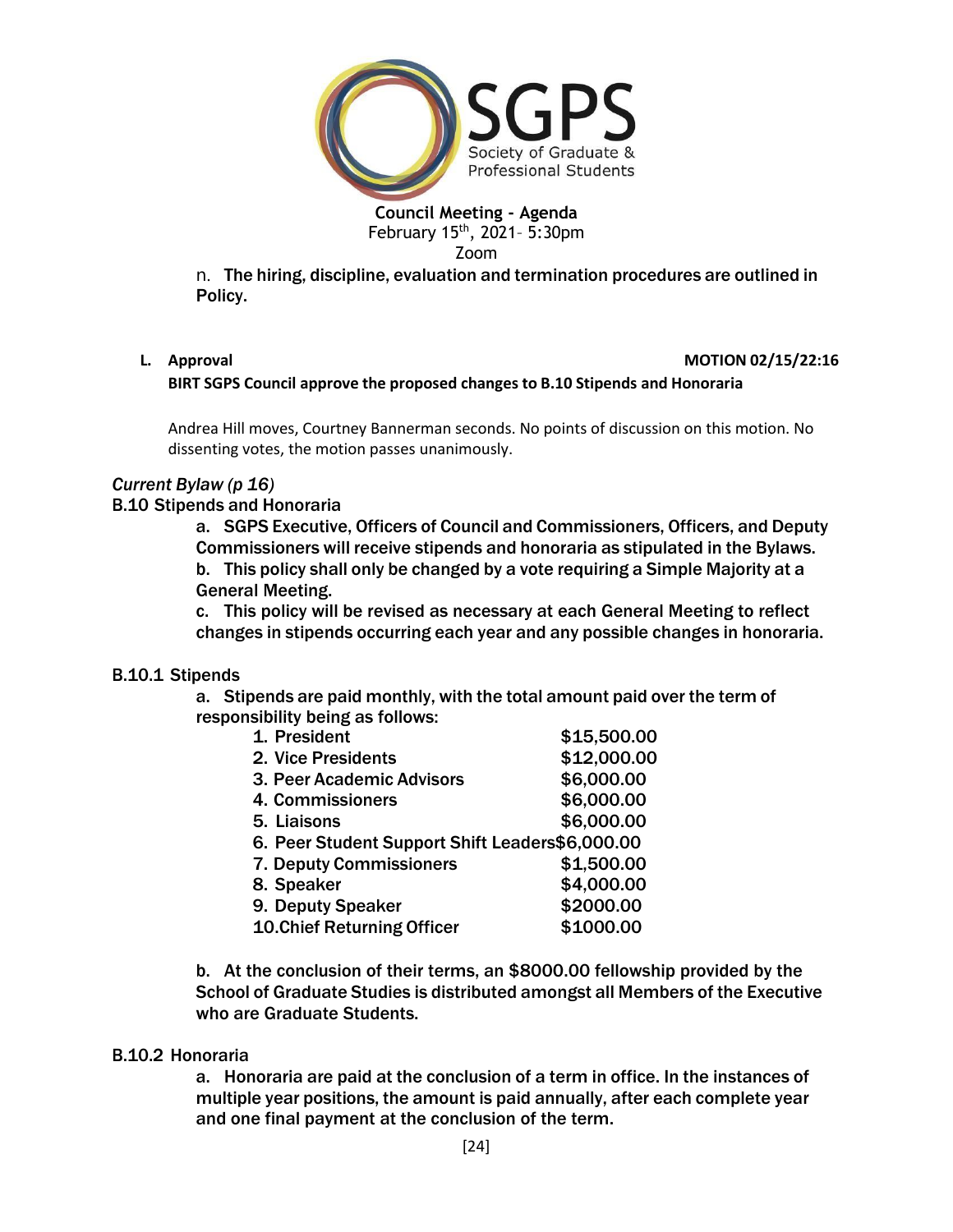

- b. The amounts for honoraria are as follows:
	- 1. Student Senators \$200.00
	- 2. Graduate Student Trustee \$200.00

c. In order to receive an honorarium all eligible persons must submit a report to each council meeting.Each report that is not submitted to council will result in a 50% forfeiture of the honorarium amount.

## *Proposed Changes*

B.10 Stipends and Honoraria

d. SGPS Executive, Officers of Council and Commissioners, **Officers** Liaisons, and Deputy Commissioners will receive stipends and honoraria as stipulated in the Bylaws.

e. This policy shall only be changed by a vote requiring a Simple Majority at a General Meeting.

f. This policy will be revised as necessary at each General Meeting to reflect changes in stipends occurring each year and any possible changes in honoraria.

#### B.10.1 Stipends

c. Stipends are paid monthly, with the total amount paid over the term of responsibility being as follows:

| 1. President                                    | \$15,500.00 |
|-------------------------------------------------|-------------|
| 2. Vice Presidents                              | \$12,000.00 |
| 3. Peer Academic Advisors                       | \$6,000.00  |
| 4. Commissioners                                | \$6,000.00  |
| 5. Liaisons                                     | \$6,000.00  |
| 6. Peer Student Support Shift Leaders\$6,000.00 |             |
| 7. Deputy Commissioners                         | \$1,500.00  |
| 8. Speaker                                      | \$4,000.00  |
| 9. Deputy Speaker                               | \$2,000.00  |
| <b>10.Chief Returning Officer</b>               | \$1,000.00  |
|                                                 |             |

d. At the conclusion of their terms, an \$8,000.00 fellowship provided by the School of Graduate Studies is distributed amongst all Members of the Executive who are Graduate Students.

#### B.10.2 Honoraria

d. Honoraria are paid at the conclusion of a term in office. In the instances of multiple year positions, the amount is paid annually, after each complete year and one final payment at the conclusion of the term.

e. The amounts for honoraria are as follows: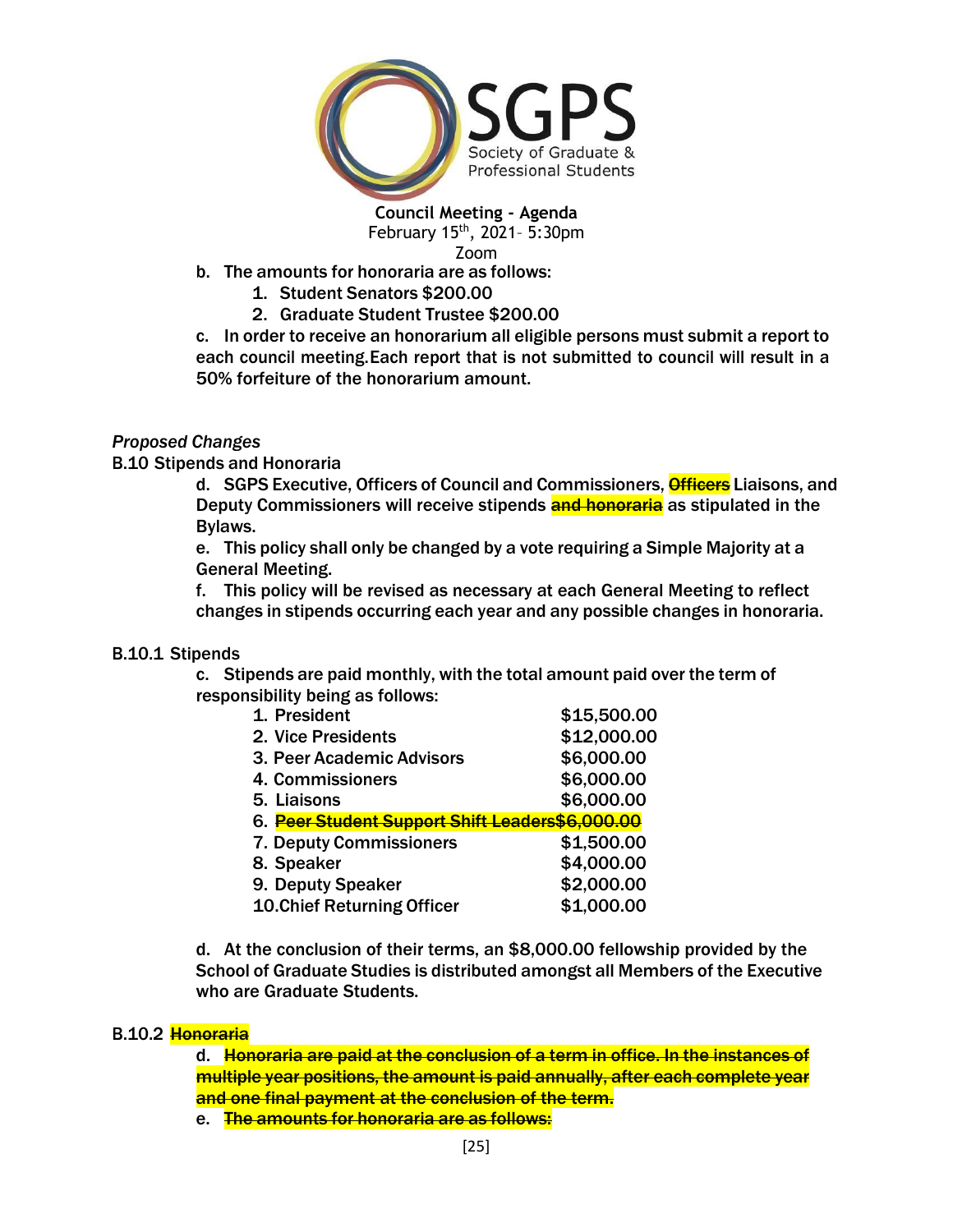

- 1. Student Senators \$200.00
- 2. Graduate Student Trustee \$200.00

f. In order to receive an honorarium all eligible persons must submit a report to each council meeting. Each report that is not submitted to council will result in a 50% forfeiture of the honorarium amount.

#### **M. Approval MOTION 02/15/22:17**

**BIRT SGPS Council approve the proposed changes to B.11 Elections and Referenda**

Chloe Robinson moves, Jill Koner seconds. No points of discussion on this motion. No dissenting votes, the motion passes unanimously.

## *Current Bylaw (p 15 – 16)*

#### B.11 Elections and Referenda

a. SGPS elections and referenda shall be carried out in the manner outlined in Policy.

b. The SGPS will conduct elections annually for the Executive positions.

c. The SGPS will conduct elections every two years, or sooner when necessary, for the positions of Graduate Student Trustee and Graduate Student Senator.

d. Any changes to Policies or Bylaws with respect to elections and referenda do not come into effect until after any election or referendum for which the date had already been set when the change in Bylaw or Policy was adopted.

#### B.11.1 Voting Eligibility

a. Subject to the conditions of below, all Ordinary Members of the SGPS are eligible to vote in all SGPS elections and referenda upon valid login to the Online Voting System through the use of the University maintained login information.

b. All Ordinary Members of the SGPS are eligible to vote for the position of Graduate Student Senator.

c. In any referendum designated by Council as applying only to a portion of the membership, only Ordinary Members of the SGPS in that portion of the membership are eligible to vote on that referendum question.

d. When otherwise eligible to vote, the Chief Returning Officer shall only vote in the manner outlined in P.9.9.

#### B.11.2 Nomination Eligibility

a. Only Ordinary Members of the SGPS who are eighteen (18) or more years of age and, who are not in undischarged bankruptcy are eligible to be nominated as candidates for the Executive.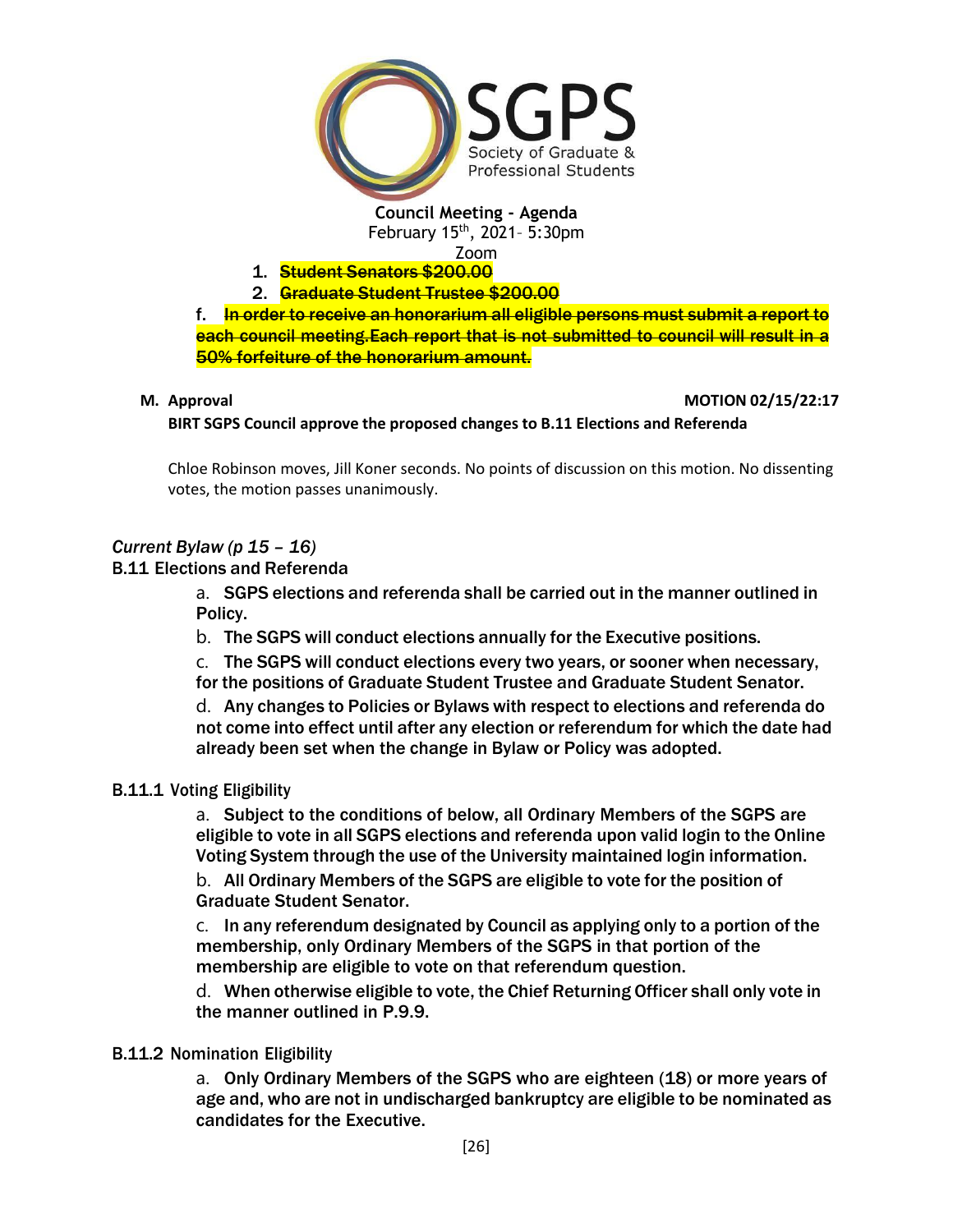

b. Only Ordinary Members of the SGPS who are qualified to be a trustee under the Queen's University Board of Trustees by-laws are eligible to be nominated as candidates for the position of Graduate Student Trustee.

c. Only Ordinary Members of the SGPS who are students in the School of Graduate Studies are eligible to be nominated as candidates for the position of Graduate Student Senator.

#### *Proposed changes*

B.11 Elections and Referenda

e. SGPS elections and referenda shall be carried out in the manner outlined in Policy.

f. The SGPS will conduct elections annually for the Executive positions.

g. The SGPS will conduct elections every two years, or sooner when necessary, for the positions of Graduate Student Trustee and Graduate Student Senator.

h. Any changes to Policies or Bylaws with respect to elections and referenda do not come into effect until after any election or referendum for which the date had already been set when the change in Bylaw or Policy was adopted.

#### B.11.1 Voting Eligibility

e. Subject to the conditions of below, all Ordinary Members of the SGPS are eligible to vote in all SGPS elections and referenda upon valid login to the Online Voting System through the use of the University maintained login information.

f. All Ordinary Members of the SGPS are eligible to vote for the position of Graduate Student Senator.

g. In any referendum designated by Council as applying only to a portion of the membership, only Ordinary Members of the SGPS in that portion of the membership are eligible to vote on that referendum question.

h. When otherwise eligible to vote, the Chief Returning Officer shall only vote in the manner outlined in P.9.9.

#### B.11.2 Nomination Eligibility

d. Only Ordinary Members of the SGPS who are eighteen (18) or more years of age and, who are not in undischarged bankruptcy are eligible to be nominated as candidates for the Executive. All Members of the Executive are required to retain Ordinary Member status for the duration of their Executive term.

e. Only Ordinary Members of the SGPS who are qualified to be a trustee under the Queen's University Board of Trustees by-laws are eligible to be nominated as candidates for the position of Graduate Student Trustee.

f. Only Ordinary Members of the SGPS who are registered in the School of Graduate Studies are eligible to be nominated as candidates for the position of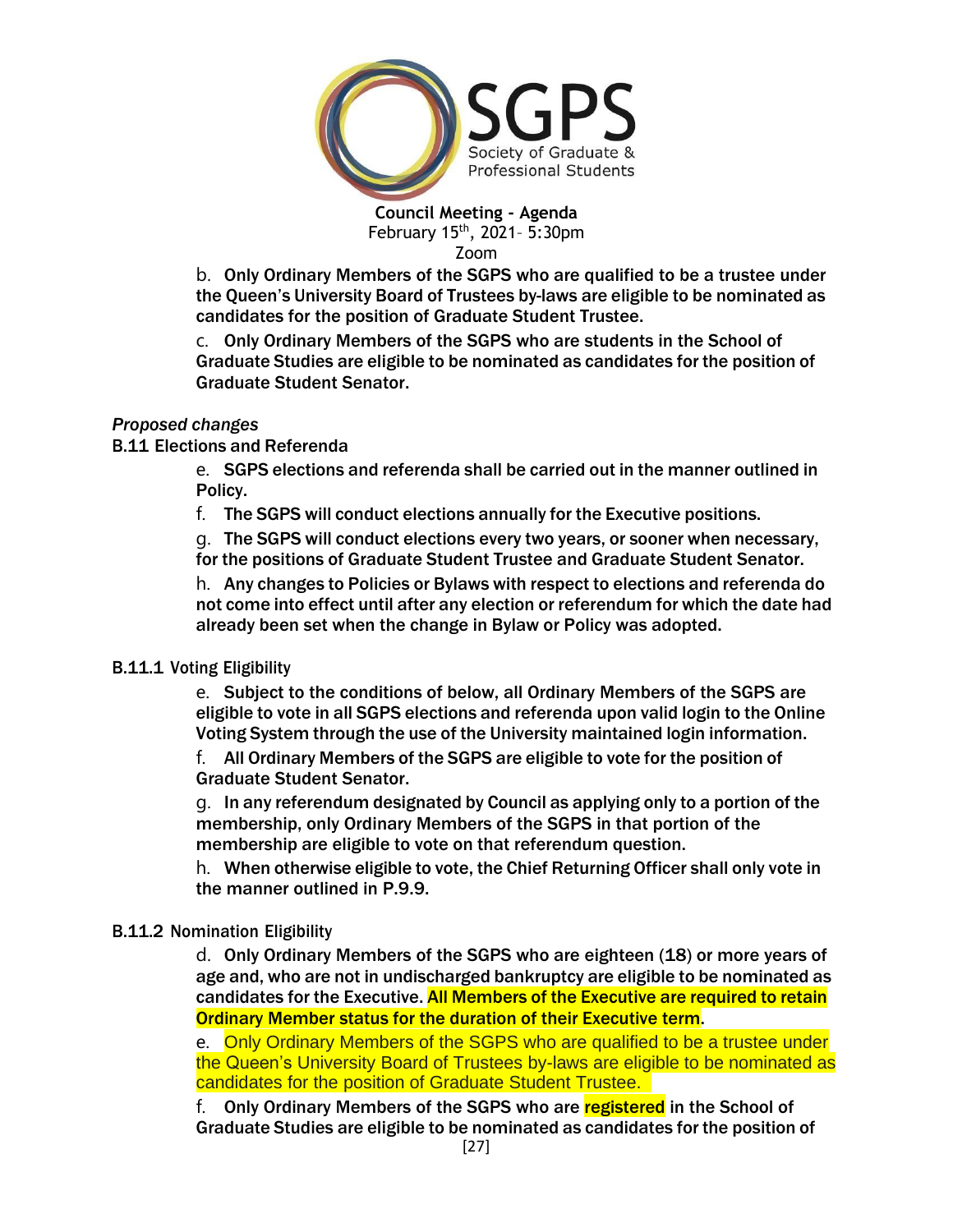

Graduate Student Senator.

#### **N. Approval MOTION 02/15/22:18**

# **BIRT SGPS Council approve the proposed changes to B.12 Vacancy of Office**

Sandra Smeltzer, Tatiana Jahromi. No points of discussion on this motion. No dissenting votes, the motion passes unanimously.

# *Current Bylaw (p 17)*

B.12 Vacancy of Office

a. If any office associated with the SGPS becomes vacant for any reason that office shall be filled as soon as possible.

b. Council may choose to elect a replacement at its next regular meeting rather than holding an SGPS–wide election if less than six months remain in the term of office.

c. In the event that a vacant position must be filled, the normal procedure for elections shall be followed according to B.10 and the procedures below:

- 1. no campaigning shall occur for this candidate;
- 2. no vote by all Ordinary Members will be held; and

3. the election of that candidate to the vacant office shall be decided by a vote at the next Meeting of Council. The candidate is elected to the vacant office by a vote of Council requiring Simple Majority.

d. If the President's office is vacant it should first be filled by appointing the VP Graduate. If that option is unavailable, the regular procedures for a vacated office shall be followed.

e. Until an election is held for a vacated office, the duties of:

1. any Members of the Executive other than the President shall be divided among the remaining Members of the Executive;

- 2. the Speaker shall be assumed by the Deputy Speaker;
- 3. the Chief Returning Officer shall be assumed by the Speaker;
- 4. the Graduate Student Senator shall remain vacant;
- 5. the Graduate Student Trustee shall remain vacant; and
- 6. the Commissioners and Deputy Commissioners shall be assumed by the Executive.

*Proposed Changes* B.12 Vacancy of Office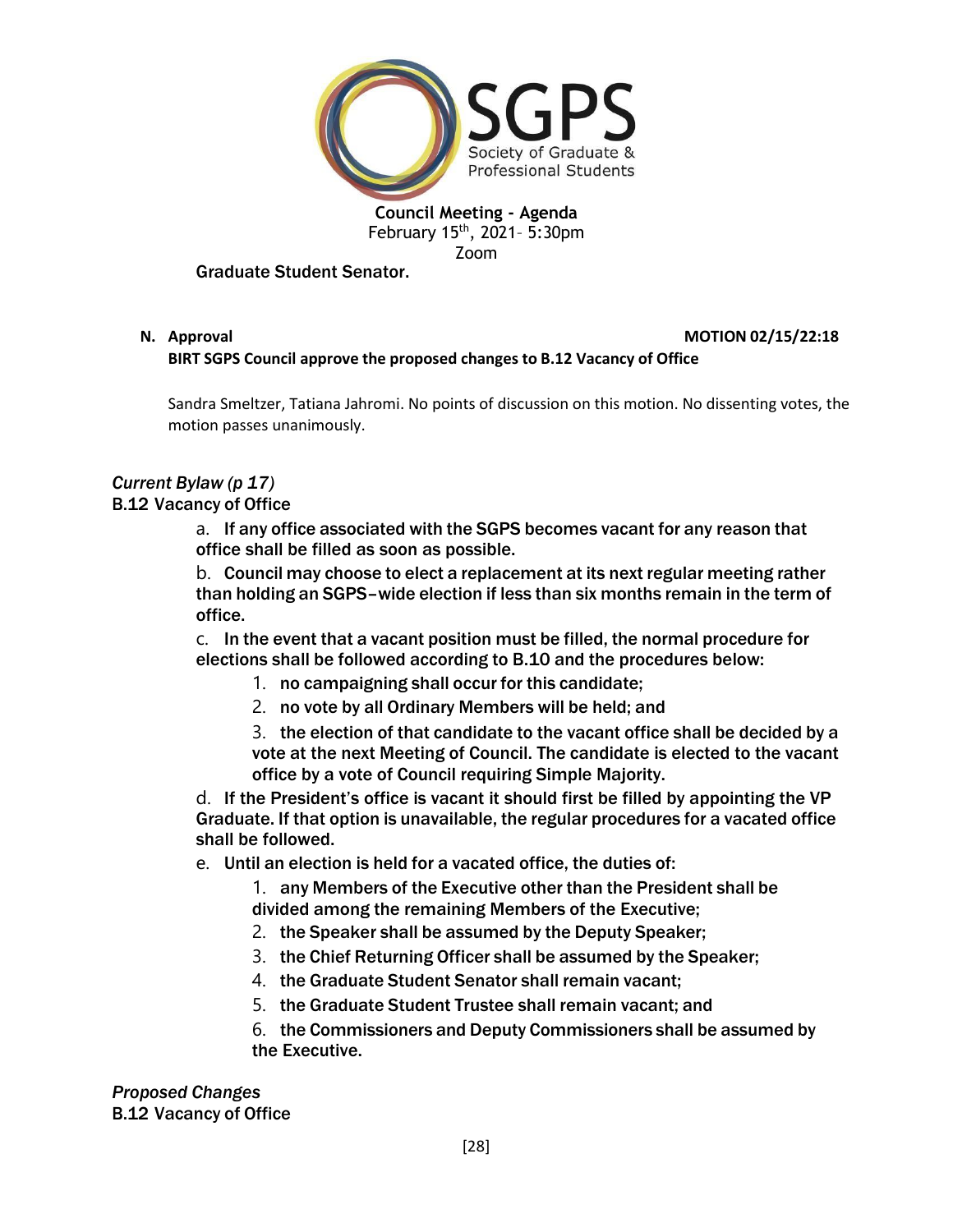

a. If any office associated with the SGPS becomes vacant for any reason that office shall be filled as soon as possible.

b. Council may choose to elect a replacement at its next regular meeting rather than holding an SGPS–wide election if less than six months remain in the term of office.

c. In the event that a vacant position must be filled, the normal procedure for elections shall be followed according to B.10 and the procedures below:

- 1. no campaigning shall occur for this candidate;
- 2. no vote by all Ordinary Members will be held; and

3. the election of that candidate to the vacant office shall be decided by a vote at the next Meeting of Council. The candidate is elected to the vacant office by a vote of Council requiring Simple Majority.

#### B.12.1 Vacancy of Executive Office

d. If the President's office is vacant, it should first be filled by appointing the VP Graduate. If that option is unavailable due to an academic conflict or due to personal reasons which may include a reasonable expectation that the role cannot be fulfilled in light of the required additional workload, the regular procedures for a vacated office shall be followed. Upon the appointment of the VP Graduate to the role of President, the duties associated with the position of VP Graduate will be split evenly amongst the Executive until such time an election can be held for the vacated office of VP Graduate.

e. Any other vacated Executive role shall be divided amongst the remaining members of the Executive until such time an election can be held for the vacated position.

### B.12.2 Vacancy of a Non-Executive Elected Office

- f. Until an election is held for a vacated office, the duties of:
	- 1. **any Members of the Executive other than the President shall be** divided among the remaining Members of the Executive;
	- 2. the Speaker shall be assumed by the Deputy Speaker;
	- 3. the Chief Returning Officer shall be assumed by the Speaker;
	- 4. the Graduate Student Senator shall remain vacant;
	- 5. the Graduate Student Trustee shall remain vacant; and

#### B.12.3 Vacancy of a Commissioner Role

If a Commissioner chooses to leave their role before the end of their contract term, the duties of the Commissioner shall be assumed by the Executive.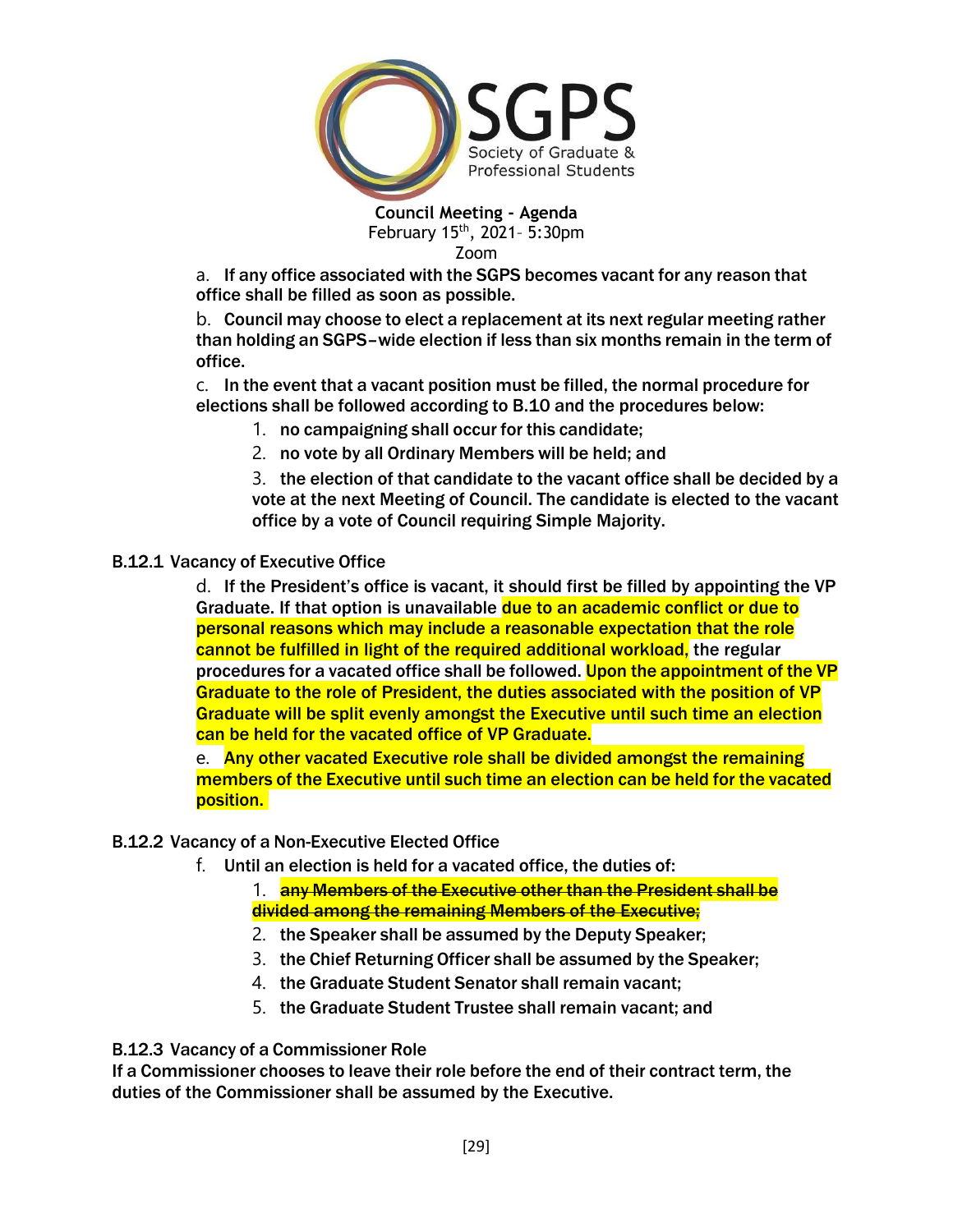

**O. Approval MOTION 02/15/22:19**

#### **BIRT SGPS Council approve the proposed changes to B.13 Leaves of Absence**

Lucy Warren moves, Tatiana Jahromi seconds. No points of discussion on this motion. No dissenting votes, the motion passes unanimously.

## *Current Bylaw (p 18)*

#### B.13 Leaves of Absence

a. Any Member of the Executive, any Commissioner or Deputy Commissioner, or any Officer of Council, may request to take a leave of absence from their position for the following reasons [Leave of Absence]:

- 1. Medical Leave
- 2. Parental Leave
- 3. Family Emergencies
- 4. Other Extraneous Circumstances as Approved
- b. The maximum period of time for a Leave of Absence is four (4) months.

c. A request for a Leave of Absence must be submitted in writing to the Executive, if it is possible to do so. The Executive will then assess the request, which must be approved by at least three (3) Members of the Executive. The Executive will take into account the amount of time requested, and the amount of time remaining in the term when assessing the request.

d. The Executive will assess the request and provide a response no later than one week from receiving the written request.

e. Upon approving a request for a Leave of Absence, the Executive will then fill the position by finding a qualified Interim Replacement. The proposed replacement must be approved by at least three (3) Members of the Executive [Interim Replacement].

f. Once approved by the Executive, the Interim Replacement will begin filling the position immediately, and must be approved by a vote of Council requiring Simple Majority at the next regularly scheduled Meeting of Council.

g. Once approved by the executive, the Interim Replacement will begin filling the position immediately, and must be approved by a vote of Council requiring Simple Majority at the next regularly scheduled Meeting of Council.

h. No pay will be issued to the person on a Leave of Absence. Instead, the amount that would regularly be paid to the person in that position will be paid to the Interim Replacement.

i. The Interim Replacement will hold all the same rights and responsibilities as the person taking a Leave of Absence for their tenure in the position.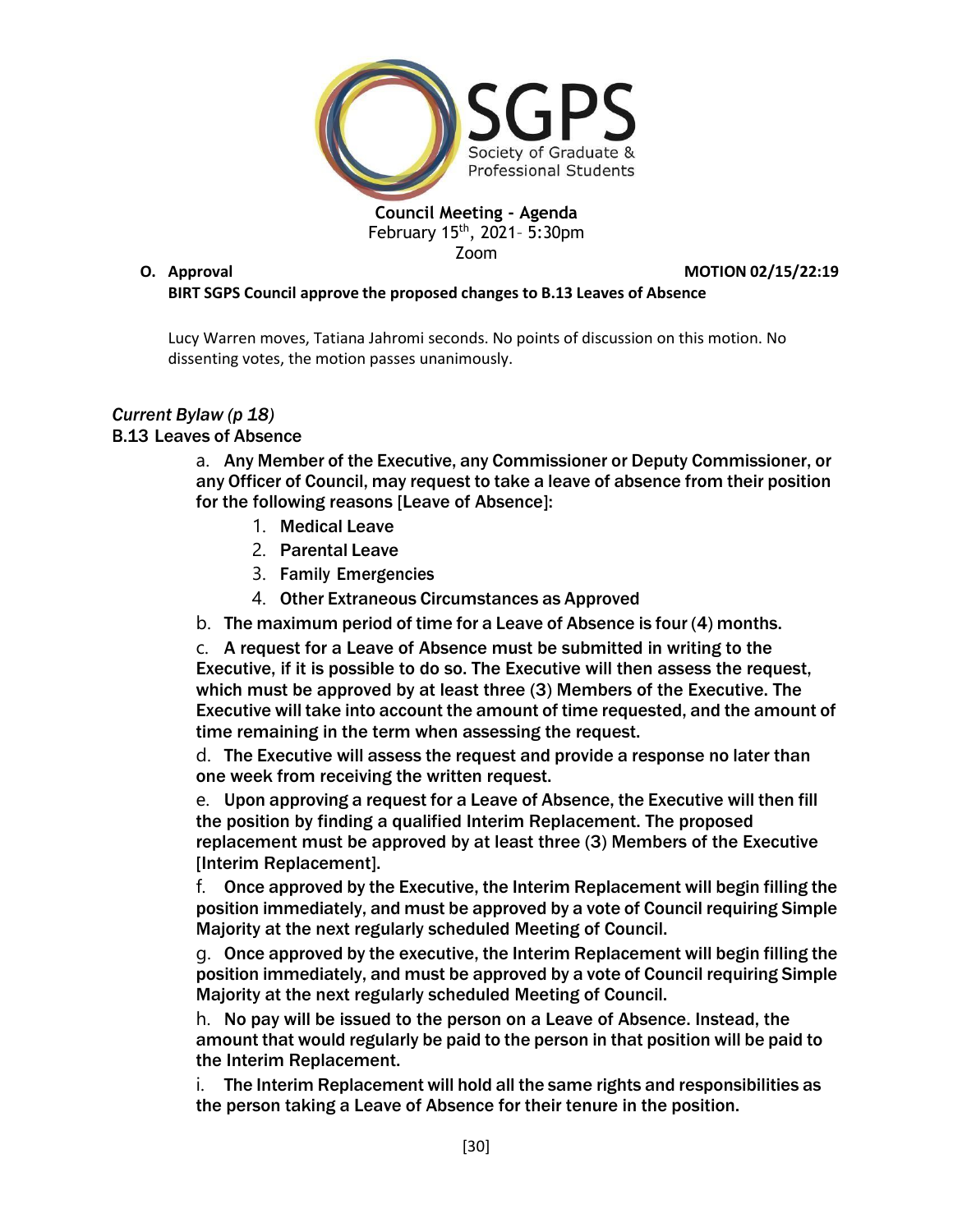

j. Once a Leave of Absence has been approved, and an Interim Replacement found, the term of the Leave of Absence will be no shorter than the amount originally requested. A person on leave may not return early, and must wait until the end of their approved Leave of Absence to return. At such a time, the Interim Replacement will be responsible for facilitating a smooth transition back into the position to the original holder. This includes familiarizing them with recent work, and current projects.

k. If at the end of the approved Leave of Absence, the person does not return to the position, the Interim Replacement will continue to fill the position for the remainder of the term, subject to the approval of Council, by a vote of Council requiring Simple Majority at the next regularly scheduled Meeting of Council.

#### *Proposed Changes*

B.13 Leaves of Absence

a. Any Member of the Executive, any Commissioner or Deputy Commissioner, or any Officer of Council, may request to take a leave of absence from their position for the following reasons [Leave of Absence]:

- 1. Medical Leave
- 2. Parental Leave
- 3. Family Emergencies
- 4. Other Extraneous Circumstances as Approved

b. The maximum period of time for a Leave of Absence is four (4) months.

c. A request for a Leave of Absence must be submitted in writing to the Executive, if it is possible to do so. The Executive will then assess the request, which must be approved by at least three (3) Members of the Executive. The Executive will take into account the amount of time requested, and the amount of time remaining in the term when assessing the request.

d. The Executive will assess the request and provide a response no later than one week from receiving the written request.

e. Upon approving a request for a Leave of Absence, the Executive will then fill the position by finding a qualified Interim Replacement. The proposed replacement must be approved by at least three (3) Members of the Executive [Interim Replacement].

f. Once approved by the Executive, the Interim Replacement will begin filling the position immediately and must be approved by a vote of Council requiring Simple Majority at the next regularly scheduled Meeting of Council.

g. Once approved by the executive, the Interim Replacement will begin filling the position immediately and must be approved by a vote of Council requiring Simple Majority at the next regularly scheduled Meeting of Council.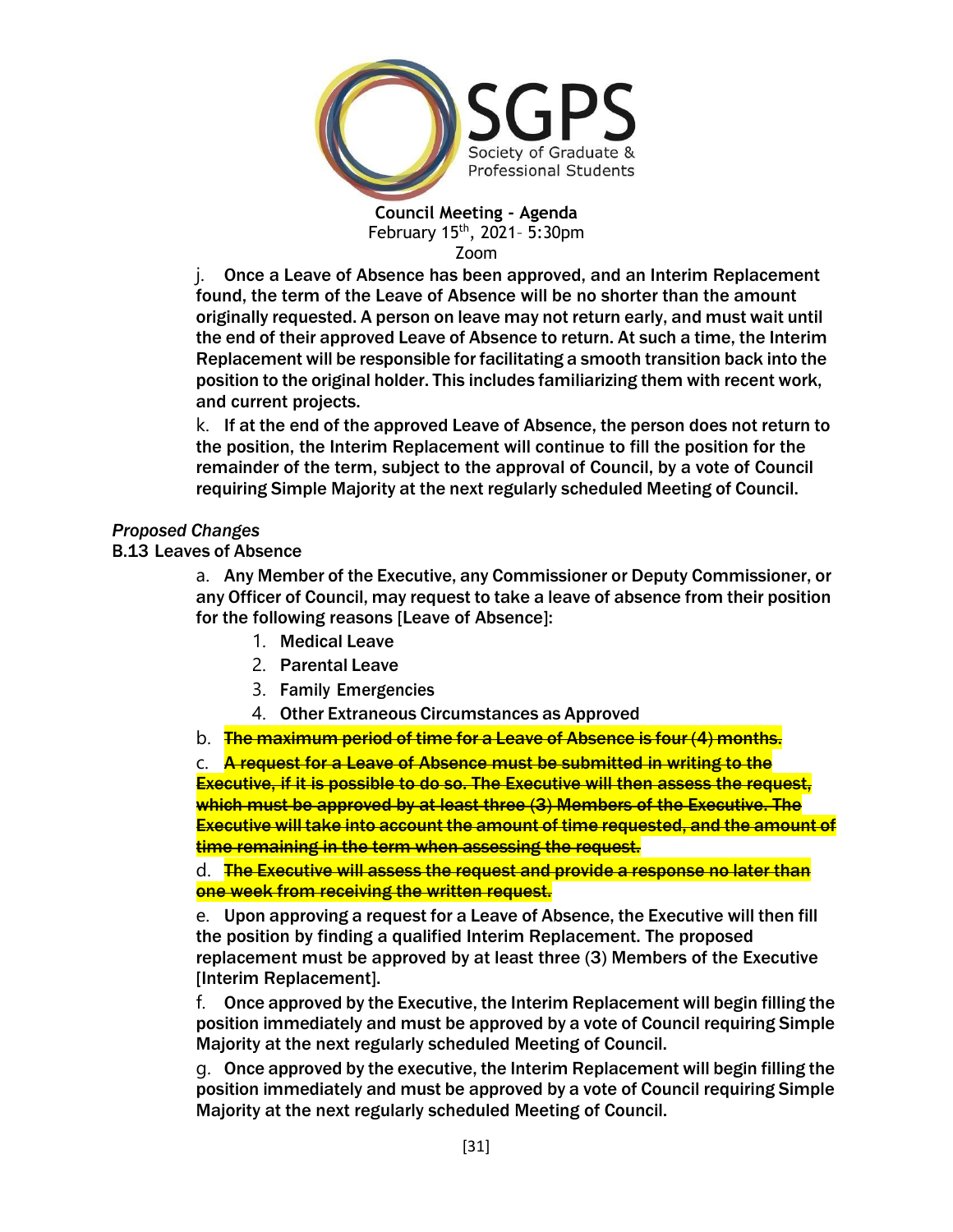

h. No pay will be issued to the person on a Leave of Absence. Instead, the amount that would regularly be paid to the person in that position will be paid to the Interim Replacement.

i. The Interim Replacement will hold all the same rights and responsibilities as the person taking a Leave of Absence for their tenure in the position.

**Once a Leave of Absence has been approved, and an Interim Replacement** found, the term of the Leave of Absence will be no shorter than the amount originally requested. A person on leave may not return early, and must wait until the end of their approved Leave of Absence to return. At such a time, the Interim Replacement will be responsible for facilitating a smooth transition back into the position to the original holder. This includes familiarizing them with recent work, and current projects.

k. If at the end of the approved Leave of Absence, the person does not return to the position, the Interim Replacement will continue to fill the position for the remainder of the term, subject to the approval of Council, by a vote of Council requiring Simple Majority at the next regularly scheduled Meeting of Council.

**P. Approval MOTION 02/15/22:20**

**BIRT SGPS Council approve the proposed changes to B.14 Selection of the Officers of Council**

Sandra Smeltzer moves, Courtney Bannerman seconds. No points of discussion on this motion. No dissenting votes, the motion passes unanimously.

#### *Current Bylaw (p 18-19)*

#### B.14 Selection of the Officers of Council

a. The Speaker and the Chief Returning Officer shall be elected by a vote of Council. The election will take place by Secret Ballot and the outcome of the vote will be recorded in the minutes of that Meeting of Council.

b. The terms of office of the Speaker of Council and the Chief Returning Officer shall not extend past April 30th of each year.

c. The Deputy Speaker shall be chosen by the Speaker and confirmed by a vote of Council requiring Simple Majority. The term of office of the Deputy Speaker shall not extend past May 31st of each year.

## *Proposed Changes*

B.14 Selection of the Officers of Council

a. All Officers of Council shall be elected by a vote of Council. The election will take place by Secret Ballot and the outcome of the vote will be recorded in the minutes of that meeting of Council.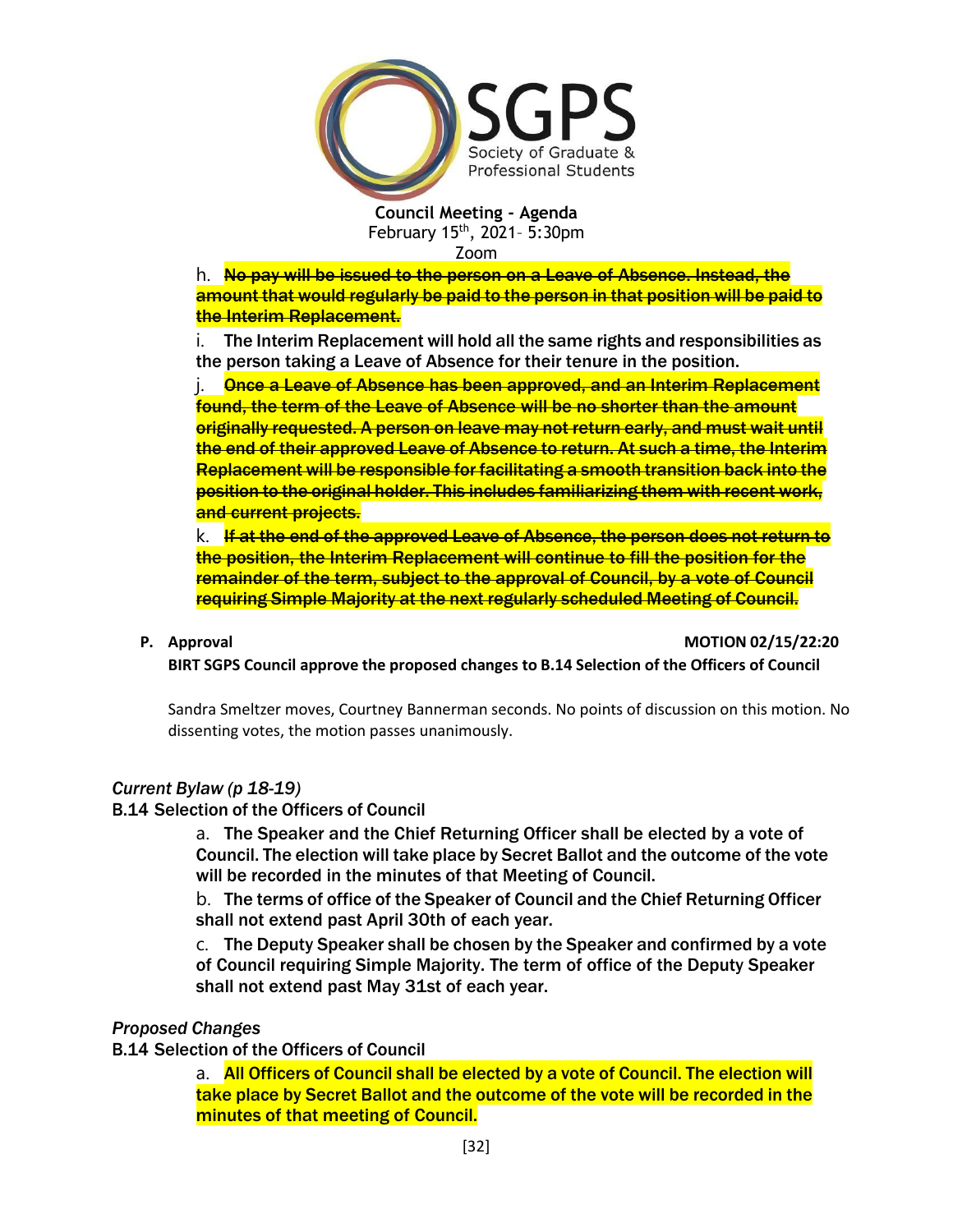

b. The term of office for the Speaker of Council shall not extend past April 30 of each year, unless the Speaker is re-elected at May Council.

c. The term of office for the Chief Returning Officer shall not extend past March 31 of each year, unless otherwise extended by a vote of Council.

d. The term of office of the Deputy Speaker shall not extend past May 31st of each year unless the Deputy Speaker is re-elected at May Council.

#### **Q. Approval MOTION 02/15/22:21**

**BIRT SGPS Council approve the proposed changes to B.15 Resignation and Impeachment**

Jennifer Li moves, Courtney Bannerman seconds. No points of discussion on this motion. No dissenting votes, the motion passes unanimously.

## *Current Bylaw (p 19-20)*

B.15 Resignation and Impeachment

## B.15.1 Resigning from the SGPS

a. Resignations for Members of the Executive, Commissioners, Deputy Commissioners, Office Staff, Graduate Student Trustee and Student Senators must be submitted to the VP Professional, who will then formally forward the resignation to Council via the Speaker.

b. If the VP Professional chooses to resign they shall submit their resignation to the President, who will then formally forward the resignation to Council via the Speaker.

c. Resignations for the Deputy Speaker and Chief Returning Officer must be submitted directly to the Speaker, who will then formally forward the resignation to Council.

d. Resignation of the Speaker will be submitted to the Deputy Speaker, who will assume the role of the Speaker, and formally forward the resignation to Council.

e. Upon completion of their degree program, any Member of the Executive, Officer, Commissioner, Deputy Commissioners, Graduate Student Trustee or Senator may complete their term of office if less than 6 months remains in the term of office, but may not seek re–election or re–appointment without returning to "Ordinary Member" (B.4.1) status. If more than 6 months remain in the term of office at the time of the termination of student status, and there is no prospect of the individual returning to Ordinary Member status during the remainder of the term of office, the individual must resign their position.

B.15.2 Removal of a Member of the Executive or Officer of Council Members of the Executive and Officers of Council may be removed by: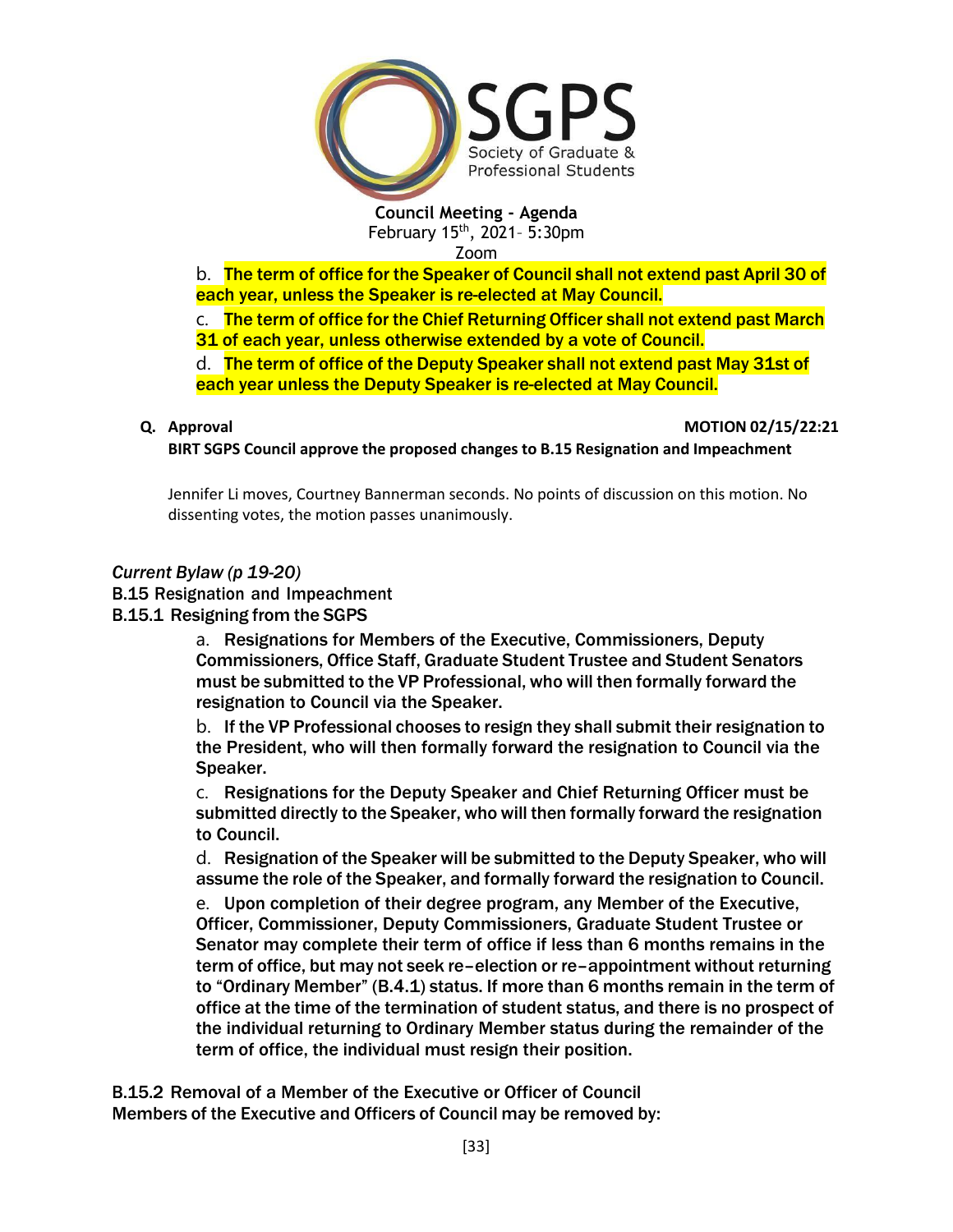

a. A non–confidence vote of Council, which shall observe the following steps:

1. A motion of non–confidence must be filed with the Speaker at least ten (10) sessional days prior to the Meeting of Council, at which the motion is to be debated. If the impeachment proceedings are against the Speaker, the motion shall be delivered to the Deputy Speaker.

2. Where possible, the Speaker shall then transmit a copy of the motion to the person named in the motion by registered mail and email at least seven (7) days before the Meeting of Council, and shall include in this correspondence reasons for removal.

3. Debate on the motion will conclude only after the person named in the motion has had an opportunity to speak.

4. In the instance of Member of the Executive and the Speaker, the motion shall require a 2/3 Majority in order to carry.

5. In the instance of the Chief Returning Officer and the Deputy Speaker, the motion shall require a Simple Majority of votes cast to carry.

6. If the impeachment proceedings are against the Speaker, the Deputy Speaker shall preside at the meeting.

b. In the case of a Member of the Executive, a referendum of the Membership.

1. The conduct of the referendum shall be governed by the Policy on Elections. Upon receipt of a Council motion for a referendum or a petition signed by the membership as outlined in Policy, the Chief Returning Officer shall immediately transmit a copy of the referendum question to the person(s) named in the motion or petition.

2. The wording of the question shall be as follows: "Shall (name of person) cease to hold the position of (name of office held) of the Society of Graduate and Professional Students at Queen's University?"

B.15.3 Requesting the Resignation of a Student Senator or Graduate Student Trustee

a. While the SGPS does not have the ability to remove or impeach a Graduate Student Senator or Graduate Student Trustee, should there be reason to believe that the Graduate Student Trustee or Graduate Student Senator is not fulfilling the expectations of their position as outlined in B.8, the Executive should make this complaint known to Council, and recommend to Council that they request the Trustee's or Senator's resignation. In addition to requesting the resignation, Speaker, on behalf of Council, shall forward the request for resignation, along with the reasoning provided, to the University Senate or Queen's University Board of Trustees as appropriate.

*Proposed Changes* B.15 Resignation and Impeachment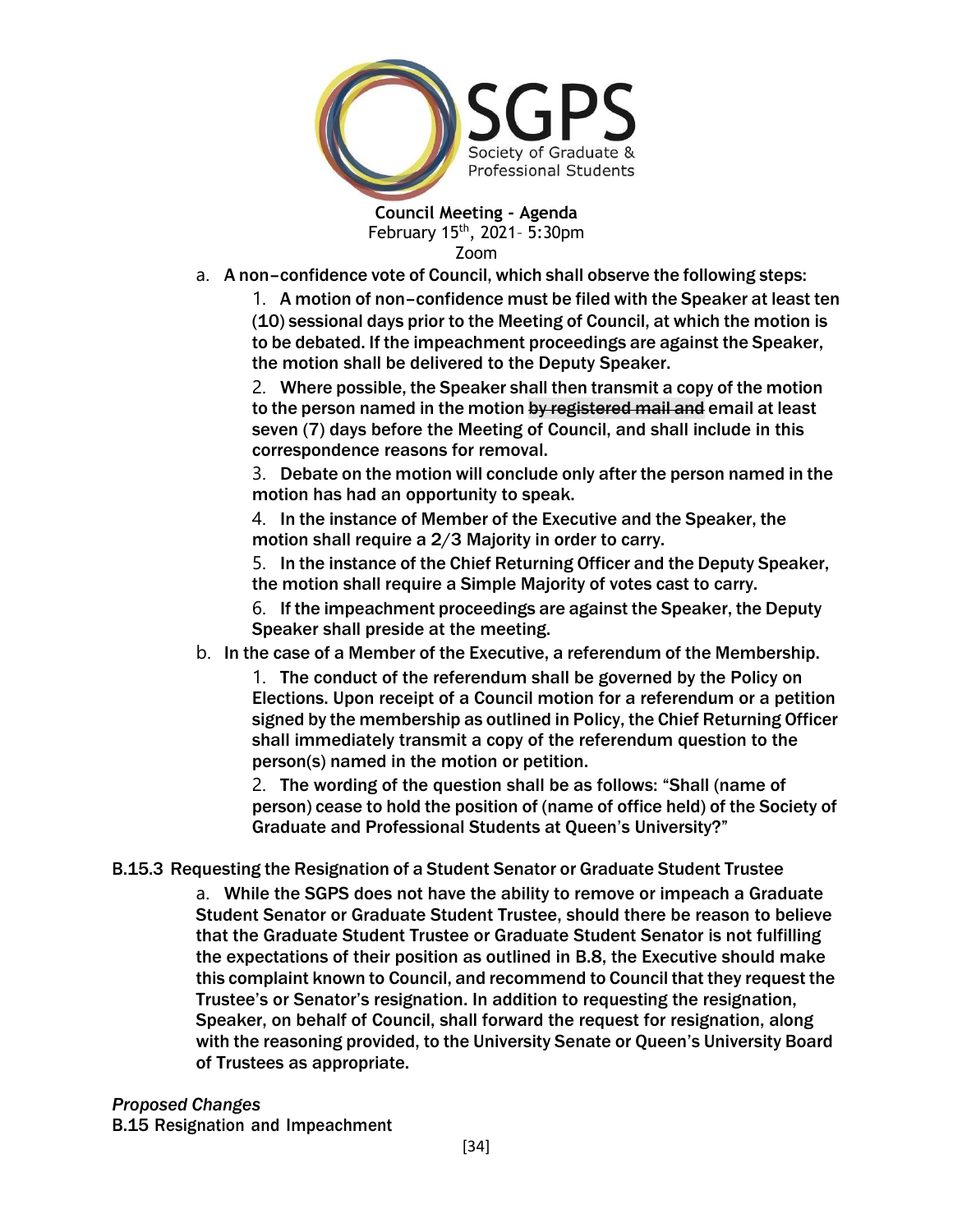

# B.15.1 Resigning from the SGPS

f. Resignations for Members of the Executive, Commissioners, Deputy Commissioners, Office Staff, all SGPS employees, the SGPS Executive, Graduate Student Trustee and Student Senators must be submitted to the VP Professional, who will then formally forward the resignation to Council via the Speaker.

g. If the VP Professional chooses to resign they shall submit their resignation to the President, who will then formally forward the resignation to Council via the Speaker.

h. Resignations for the Deputy Speaker and Chief Returning Officer must be submitted directly to the Speaker, who will then formally forward the resignation to Council.

i. Resignation of the Speaker will be submitted to the Deputy Speaker, who will assume the role of the Speaker, and formally forward the resignation to Council.

j. Upon completion of their degree program, any Member of the Executive, Officer, Commissioner, Deputy Commissioners, Graduate Student Trustee or Senator may complete their term of office if less than 6 months remain in the term of office but may not seek re-election or re-appointment without returning to "Ordinary Member" (B.4.1) status. If more than 6 months remain in the term of office at the time of the termination of student status, and there is no prospect of the individual returning to Ordinary Member status during the remainder of the term of office, the individual must resign their position.

B.15.2 Removal of a Member of the Executive or Officer of Council

Members of the Executive and Officers of Council may be removed by:

c. A non–confidence vote of Council, which shall observe the following steps:

1. A motion of non–confidence must be filed with the Speaker at least ten (10) sessional days prior to the Meeting of Council, at which the motion is to be debated. If the impeachment proceedings are against the Speaker, the motion shall be delivered to the Deputy Speaker.

2. Where possible, the Speaker shall then transmit a copy of the motion to the person named in the motion by registered mail and email at least seven (7) days before the Meeting of Council and shall include in this correspondence reasons for removal.

3. Debate on the motion will conclude only after the person named in the motion has had an opportunity to speak.

4. In the instance of Member of the Executive and the Speaker, the motion shall require a 2/3 majority in order to carry.

5. In the instance of the Chief Returning Officer and the Deputy Speaker, the motion shall require a Simple Majority of votes cast to carry.

6. If the impeachment proceedings are against the Speaker, the Deputy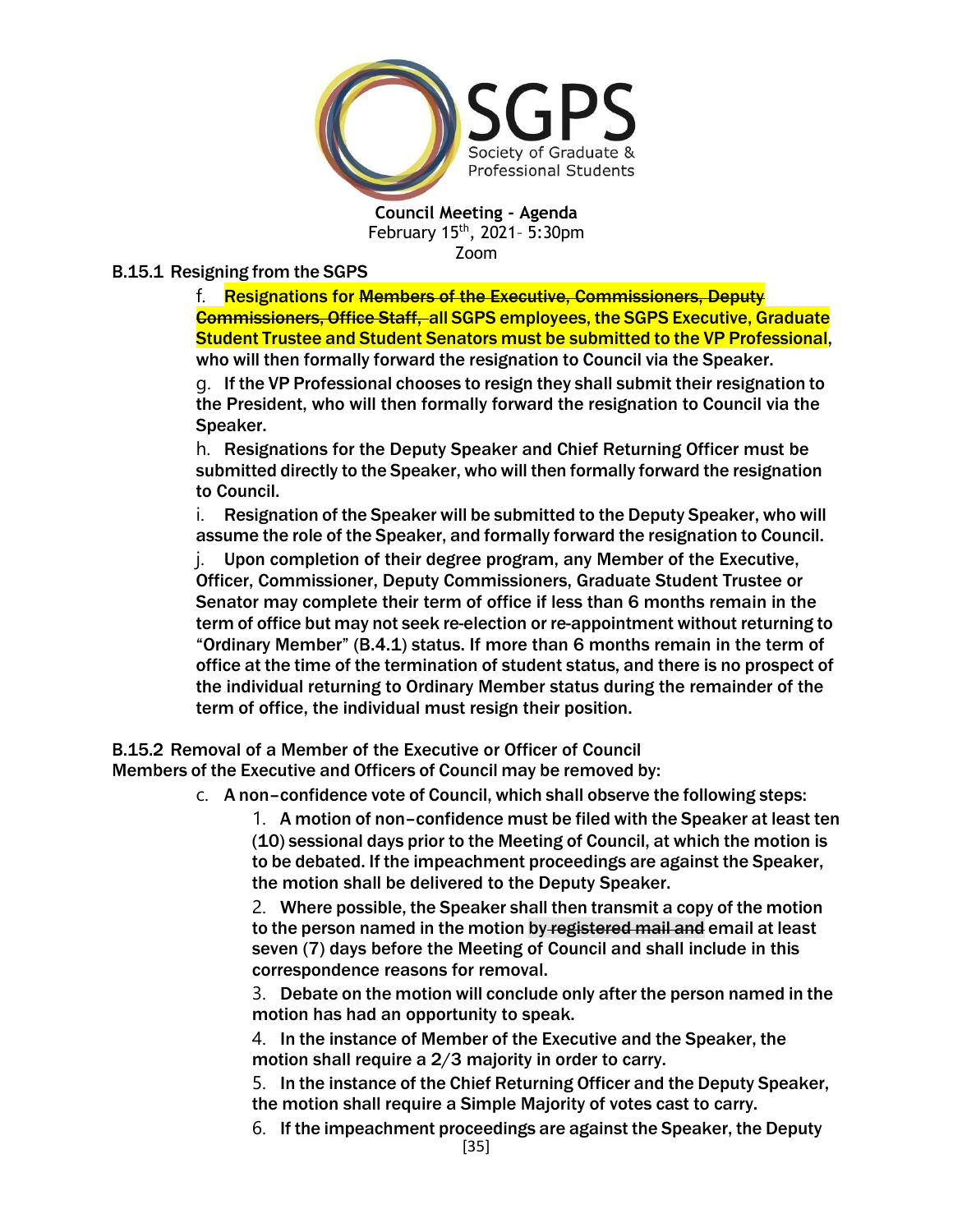

Speaker shall preside at the meeting.

- d. In the case of a Member of the Executive, a referendum of the Membership.
	- 1. The conduct of the referendum shall be governed by the Policy on Elections. Upon receipt of a Council motion for a referendum or a petition signed by the membership as outlined in Policy, the Chief Returning Officer shall immediately transmit a copy of the referendum question to the person(s) named in the motion or petition.

2. The wording of the question shall be as follows: "Shall (name of person) cease to hold the position of (name of office held) of the Society of Graduate and Professional Students at Queen's University?"

- B.15.3 Requesting the Resignation of a Student Senator or Graduate Student Trustee b. While the SGPS does not have the ability to remove or impeach a Graduate Student Senator or Graduate Student Trustee, should there be reason to believe that the Graduate Student Trustee or Graduate Student Senator is not fulfilling the expectations of their position as outlined in B.8, the Executive should make this complaint known to Council, and recommend to Council that they request the Trustee's or Senator's resignation. In addition to requesting the resignation, Speaker, on behalf of Council, shall forward the request for resignation, along with the reasoning provided, to the University Senate or Queen's University Board of Trustees as appropriate.
	-

#### **R. Approval MOTION 02/15/22:22**

#### **BIRT SGPS Council approve the proposed changes to B.17 Meetings of Council**

Jill Koner moves, Courtney Bannerman seconds. No points of discussion on this motion. No dissenting votes, the motion passes unanimously.

#### *Current Bylaw (p 20-21)*

#### B.17 Meetings of Council

### B.17.1 General Rules for Council Meetings

a. The SGPS shall follow Robert's Rules of Order.

b. All Council Meetings, except in–camera sessions, shall be open to all Ordinary Members and the public. Only Council members have speaking rights. All other Ordinary Members and members of the public may be granted the privilege to speak at meetings of Council at the discretion of the Speaker.

c. Detailed rules for Regular and General Council Meetings are can be found in Policy.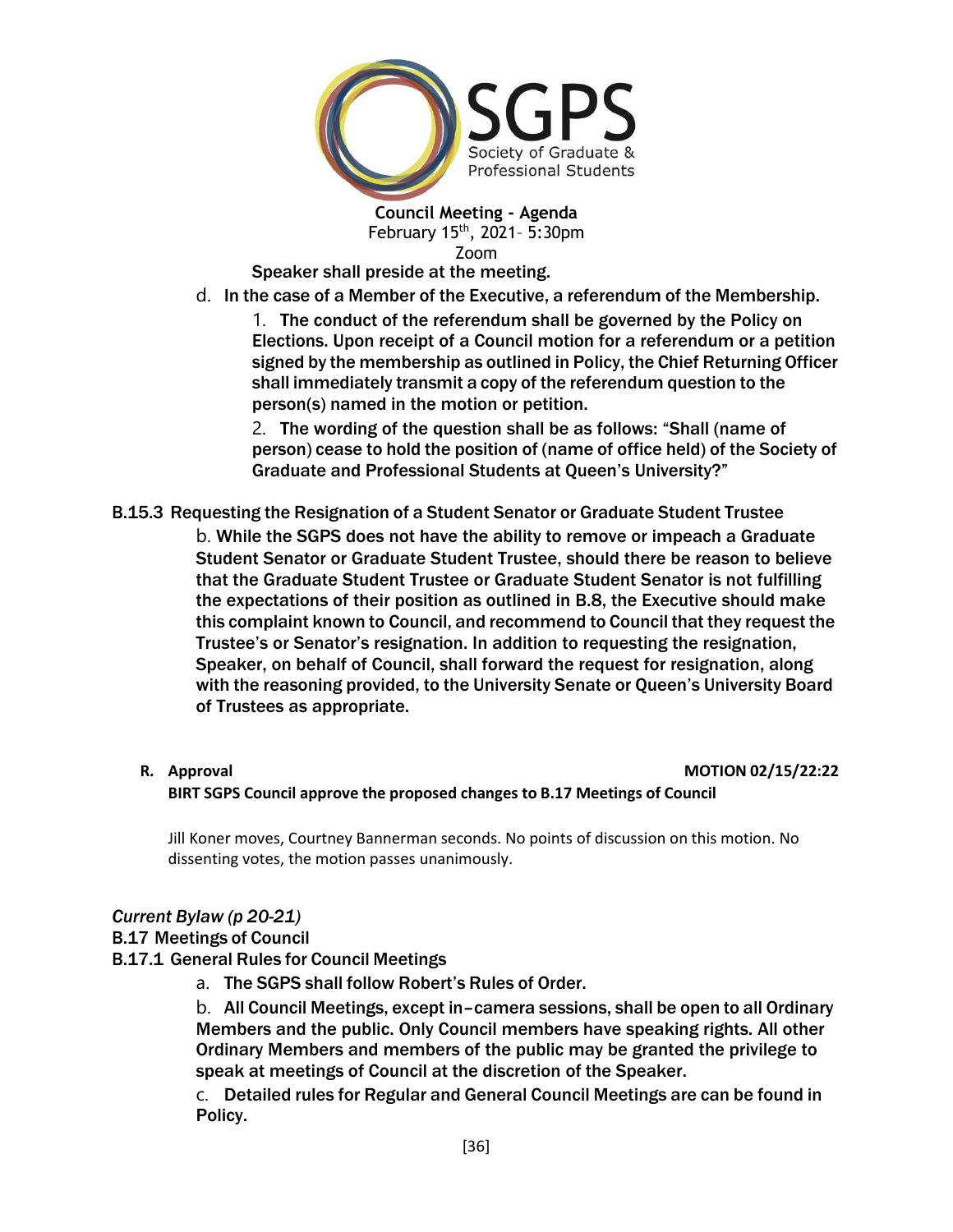

# B.17.2 Calling Regular and General Meetings of Council

a. Meetings of Council shall be called by the Speaker, once a month during the fall and winter terms, and at least once every two months during the Spring and Summer terms [Meeting of Council]. Council shall set the dates for these meetings at least 4 months in advance. In addition:

1. the President or the Speaker of the SGPS may call a Meeting of Council at any time, provided at least four (4) days notice is given to all Members of Council.

2. the Speaker shall call a Meeting of Council as soon as possible after receiving a petition signed by at least 10 Members of Council.

b. The President shall call two General Meetings each year, one in the Fall Term and one in the Winter Term [General Meeting]. The Winter Term General Meeting will be deemed the Society's official Annual General Meeting [Annual General Meeting]. General Meetings may also be called at any time during the fall or winter terms of the academic year by the President or through a vote of Council requiring Simple Majority. The President shall call a General Meeting within one week of a receiving a petition requesting such a meeting signed by more than 5 percent of the Ordinary Members of the SGPS. The meeting shall be held at the next date during the fall or winter terms of the academic year when proper notice can be given to the Membership.

# B.17.3 Contesting Decisions Made at a General Meeting

a. All decisions made will be binding except as follows:

1. the decisions of the General Meeting may be challenged by presenting to the Speaker a petition containing the signatures of 50 Ordinary Members of the SGPS, asking that a Special General Meeting be held;

2. this petition must be received by the Speaker within one week of the adjournment of the General Meeting in which decisions are in dispute; 3. the Special General Meeting must be held within 10 days of the receipt

of the petition;

4. the quorum for the Special General Meeting is 50 Ordinary Members and, if quorum is present, the Special General Meeting may review any decision of the disputed meeting and confirm or reject it; and

5. If no quorum is present, the Special General Meeting cannot convene and the decisions of the disputed General Meeting become binding.

# *Proposed Changes*

B.17 Meetings of Council B.17.1 General Rules for Council Meetings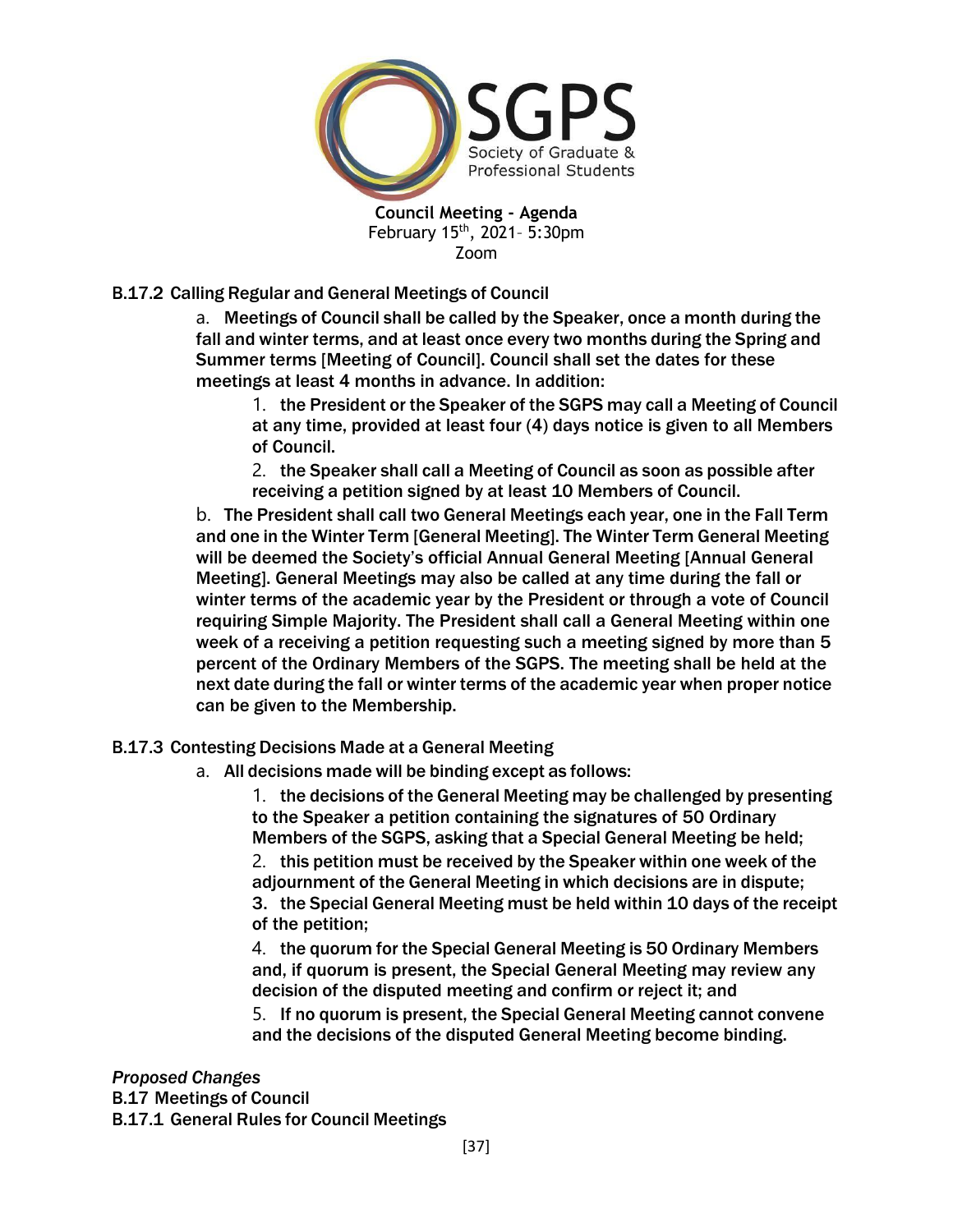

d. The SGPS shall follow Robert's Rules of Order.

e. All Council Meetings, except in–camera sessions, shall be open to all Ordinary Members and the public. Only Council members have speaking rights. All other Ordinary Members and members of the public may be granted the privilege to speak at meetings of Council at the discretion of the Speaker.

f. Detailed rules for Regular and General Council Meetings are can be found in Policy.

# B.17.2 Calling Regular and General Meetings of Council

c. Meetings of Council shall be called by the Speaker, once a month during the fall and winter terms, and at least once every two months during the Spring and Summer terms [Meeting of Council]. Council shall set the dates for these meetings at least 4 months one month in advance. In addition:

1. the President or the Speaker of the SGPS may call a Meeting of Council at any time, provided at least four (4) days notice is given to all Members of Council.

2. the Speaker shall call a Meeting of Council as soon as possible after receiving a petition signed by at least 10 Members of Council.

d. The President shall call two General Meetings each year, one in the Fall Term and one in the Winter Term [General Meeting]. The Winter Term General Meeting will be deemed the Society's official Annual General Meeting [Annual General Meeting].

## The President shall call the Society's official Annual General Meeting [Annual General Meeting] in October each year.

General Meetings may also be called at any time during the fall or winter terms of the academic year by the President or through a vote of Council requiring Simple Majority. The President shall call a General Meeting within one week of a receiving a petition requesting such a meeting signed by more than 5 percent of the Ordinary Members of the SGPS. The meeting shall be held at the next date during the fall or winter terms of the academic year when proper notice can be given to the Membership.

#### B.17.3 Contesting Decisions Made at a General Meeting

b. All decisions made will be binding except as follows:

1. the decisions of the General Meeting may be challenged by presenting to the Speaker a petition containing the signatures of 50 Ordinary Members of the SGPS, asking that a Special General Meeting be held;

2. this petition must be received by the Speaker within one week of the adjournment of the General Meeting in which decisions are in dispute; 3. the Special General Meeting must be held within 10 days of the receipt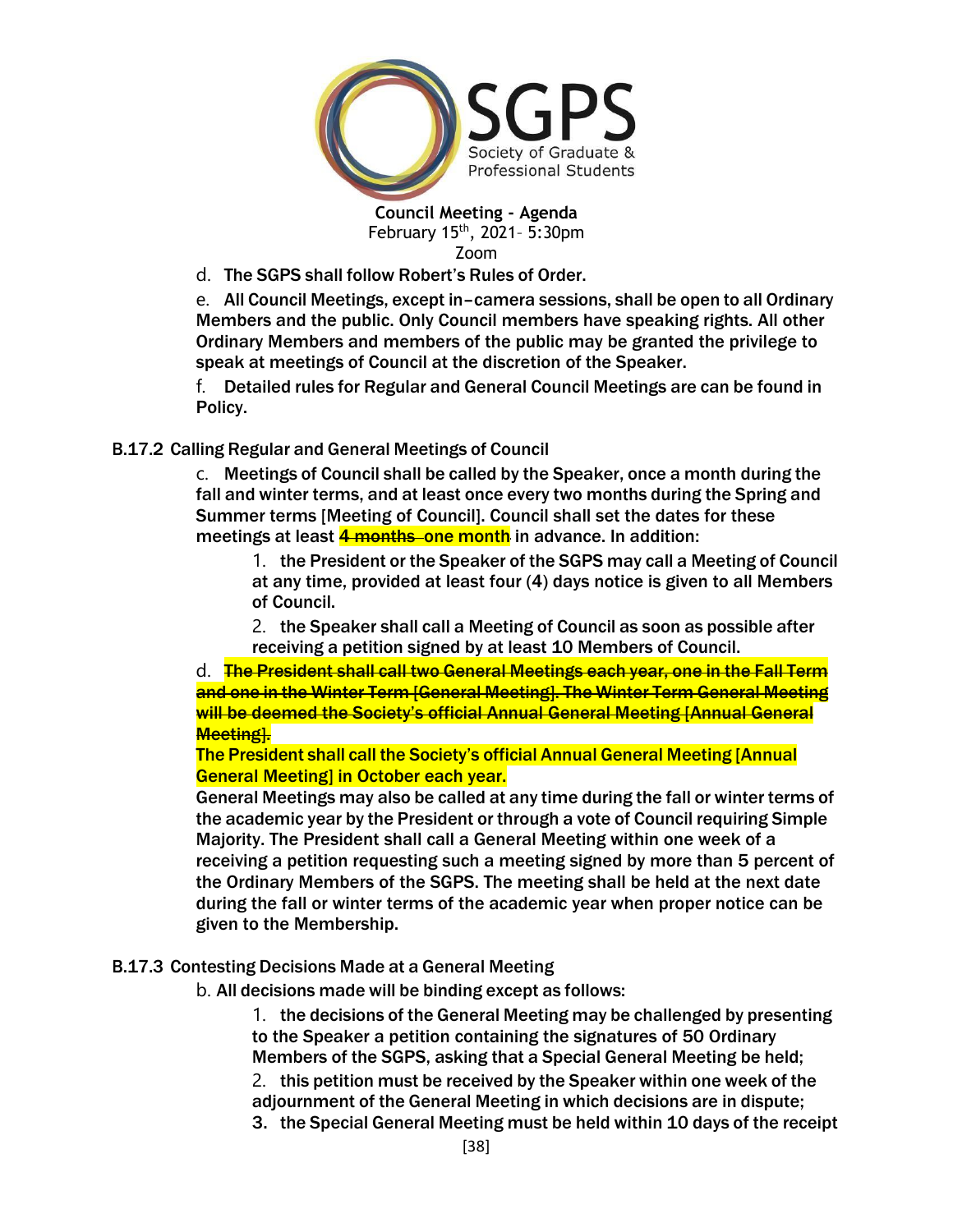

of the petition;

4. the quorum for the Special General Meeting is 50 Ordinary Members and, if quorum is present, the Special General Meeting may review any decision of the disputed meeting and confirm or reject it; and

5. If no quorum is present, the Special General Meeting cannot convene and the decisions of the disputed General Meeting become binding.

**S. Approval MOTION 02/15/22:23**

**BIRT SGPS Council approve the proposed changes to B.19 Member Societies**

Lucy Warren moves, Sandra Smeltzer seconds. No points of discussion on this motion. No dissenting votes, the motion passes unanimously.

*Current Bylaw (p 22-23)*

B.19 Member Societies

#### B.19.1 Remittance of Member Society Fees

a. SGPS Member Societies are able to set a Member Society specific fee or fees via the referendum process laid out in their governance documents. SGPS Member Societies are not required to have a Member Society specific fee in order to be recognized by the SGPS.

b. The SGPS will collect and distribute all Member Society specific fees, which are to be paid out both November and March of each calendar year. These dates are dependent on the receipt of funds and reports provided by the Queen's University Registrar.

c. Member Societies will be notified by the SGPS when fees are ready for distribution and will be required to complete an Activity Fee Declaration form in order to receive their remittance via electronic funds transfer.

d. The SGPS will not release funds from Member Society specific fees to personal bank accounts. The banking information provided must indicate the name of Member Society as the payee.

e. Failure to complete an Activity Fee Declaration form or failure to provide appropriate banking information may result in the Member Society Fee or Fees being suspended pending an investigation by the SGPS Finance and Services Committee.

#### B.19.2 Reporting for Member Society Fees

a. As per P.1.2.5.a. all groups who obtain a Fee through the SGPS must comply with the continuous reporting obligations in order to continue to receive disbursements of that Fee.

b. Member Societies who receive a student fee disbursement from the SGPS are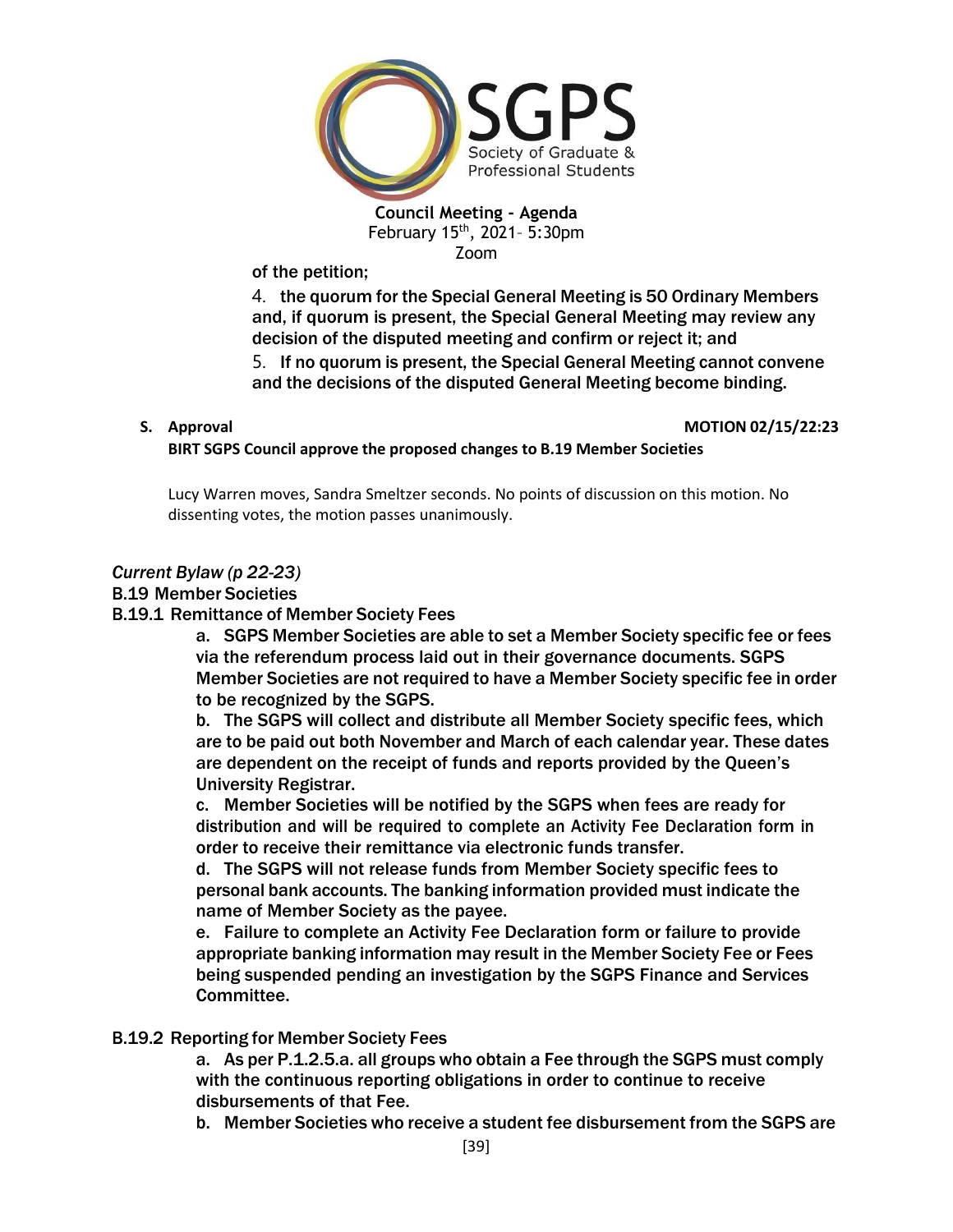

required on an annual basis to supply the SGPS with i.An annual report which contains:

> 1. A summary of the Member Society's activities over the past year and a description of how the fee has been used; 2. A letter from the group naming the executive team along with their contact information;

3. Annual financial statements/bank statements for the previous year;

4. A budget for the previous year; and

5. Any other financial information to verify that disbursed Fees were used for their intended purpose.

ii.A proposed budget for the coming year; and,

iii.Any other information as requested by the Committee to aid in the determination of the Fee's continued eligibility.

c. Failure to submit the required documents by the prescribed deadline or refusal to submit complete information will result in the suspension of the fee according to P.1.2.5.d.

# B.19.3 Sanctioning of Member Society Events

a. The SGPS agrees to provide insurance coverage for Member Society events and activities that adhere to process outlined within this section. This insurance coverage will be renewed annually and is coordinated by the Executive Director. b. The Member Society is responsible for advising the SGPS through completion of the online "Event Registration" form of any and all events run, overseen, or administered by the Member Society or its clubs and committees.

c. Should the Member Society and its clubs and committees, fail to inform the SGPS, through the event sanctioning process, of any event involving any of the factors described B.x.x.b, the insurance of the SGPS will provide no coverage for the event or any incidents or occurrences associated with the event.

d. Should the SGPS determine that the Member Society has failed to mitigate risks associated with the event in accordance with the event sanctioning process and the conditions required of the event being sanctioned, or fails to provide information that would be considered important to the risk profile of the event and the decision to sanction, the insurance of SGPS may not provide insurance coverage for the event.

# B.19.4 Member Society Duties

a. Member Societies are required to follow the processes outlined in within the entire B.x section.

b. Member Societies will undertake all reasonable and appropriate measures to mitigate any and all risks associated with its operations or the operations of any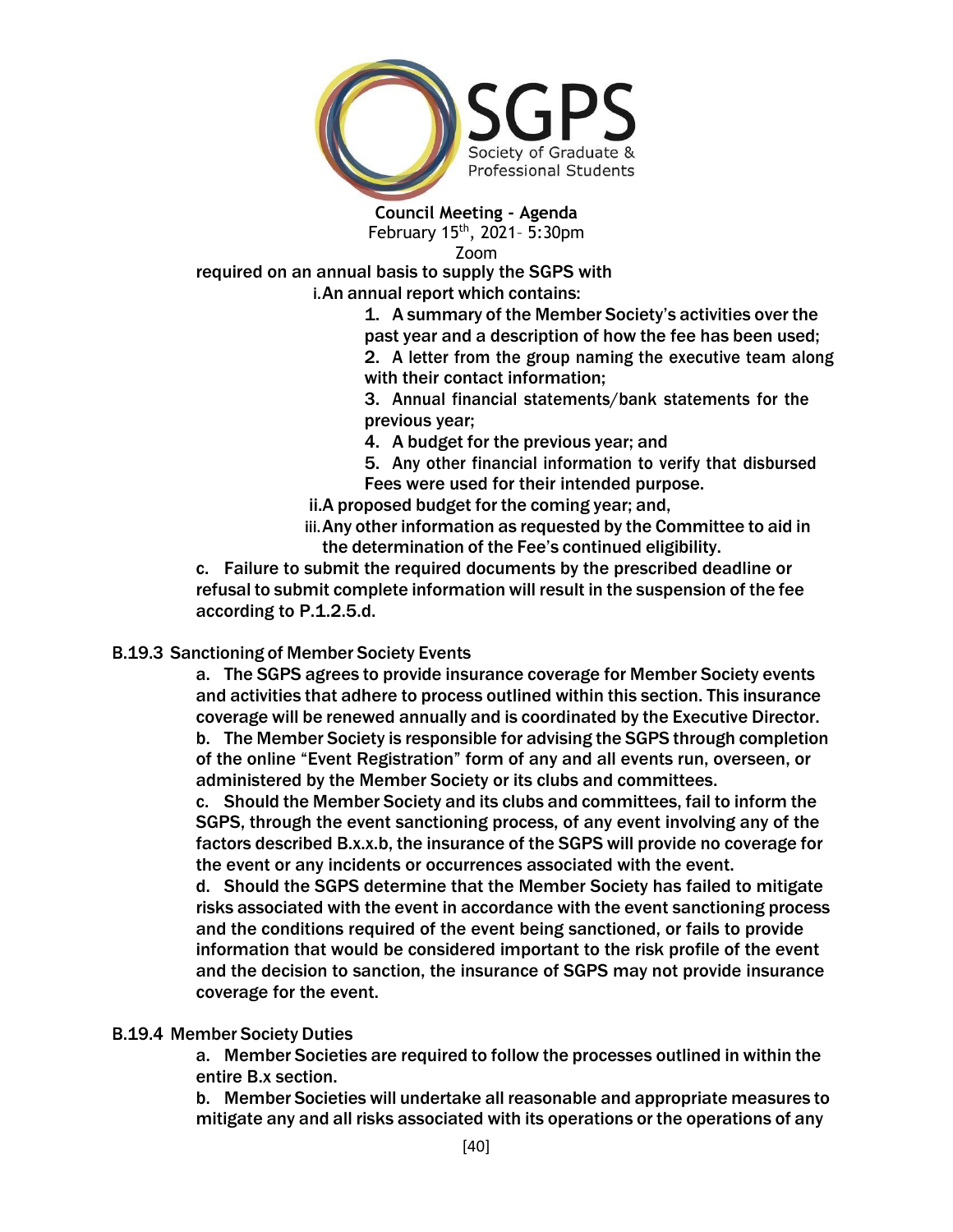

of its clubs and committees.

c. The Member Society will inform the SGPS Executive Director and SGPS President, immediately upon receiving knowledge and no later than 3 business days, of any and all incidents that occur within the Member Society and/or as a result of the actions of the Member Society that cause and/or have the potential to cause harm to persons, property, and/or the reputation of the Member Society, the SGPS or Queen's University.

#### *Proposed Changes*

B.19 Member Societies

B.19.1 Remittance of Member Society Fees

a. SGPS Member Societies are able to set a Member Society specific fee or fees via the referendum process laid out in their governance documents. SGPS Member Societies are not required to have a Member Society specific fee in order to be recognized by the SGPS.

b. The SGPS will collect and distribute all Member Society specific fees, which are to be paid out both November and March of each calendar year. These dates are dependent on the receipt of funds and reports provided by the Queen's University Registrar.

c. Member Societies will be notified by the SGPS when fees are ready for distribution and will be required to complete an Activity Fee Declaration form in order to receive their remittance via electronic funds transfer.

d. The SGPS will not release funds from Member Society specific fees to personal bank accounts. The banking information provided must indicate the name of Member Society as the payee.

e. Failure to complete an Activity Fee Declaration form or failure to provide appropriate banking information may result in the Member Society Fee or Fees being suspended pending an investigation by the SGPS Finance and Services Committee.

#### B.19.2 Reporting for Member Society Fees

a. As per P.1.2.5.a. all groups who obtain a Fee through the SGPS must comply with the continuous reporting obligations in order to continue to receive disbursements of that Fee.

b. Member Societies who receive a student fee disbursement from the SGPS are required on an annual basis to supply the SGPS with

iv.An annual report which contains:

1. A summary of the Member Society's activities over the past year and a description of how the fee has been used; 2. A letter from the group naming the executive team along with their contact information;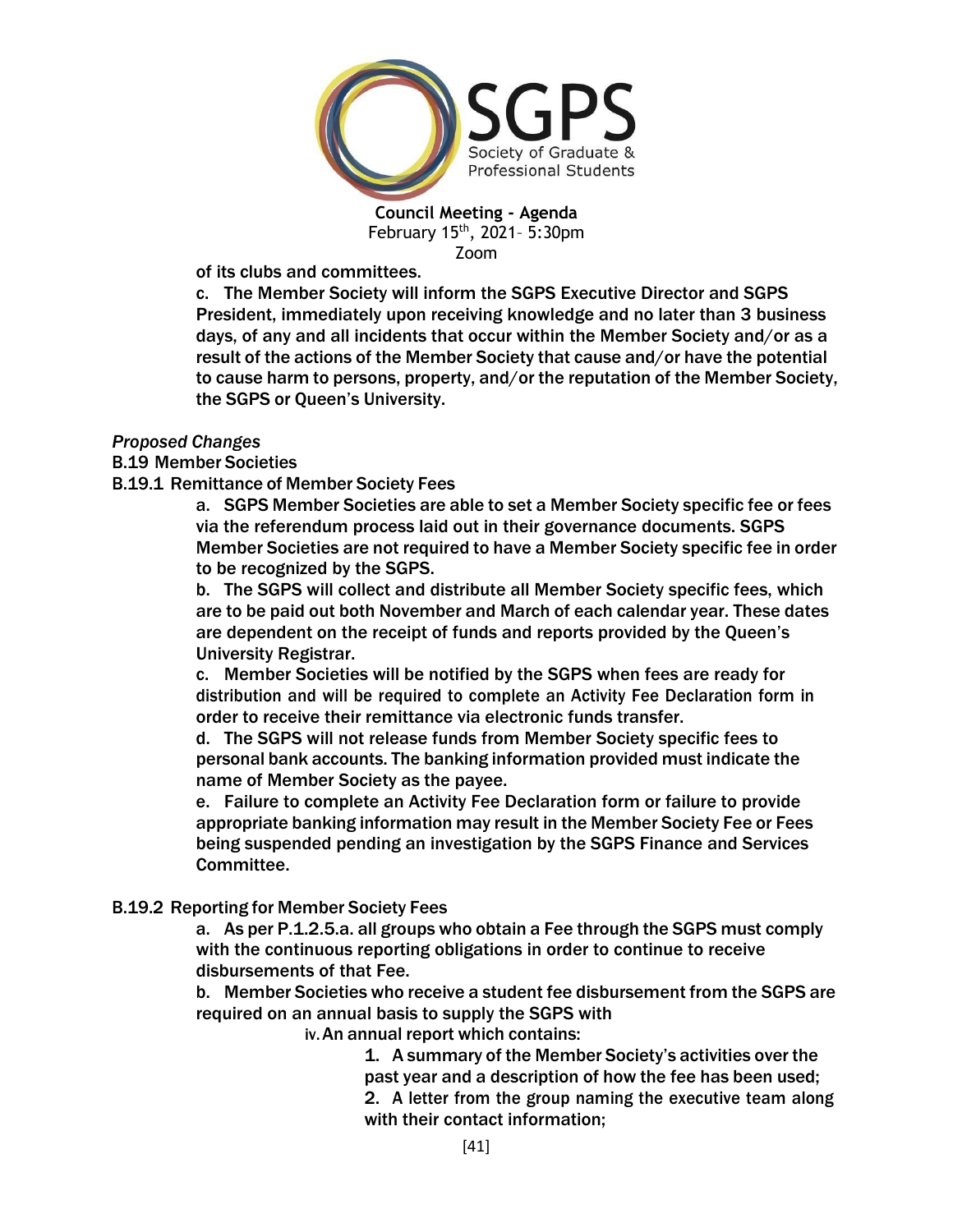

3. Annual financial statements/bank statements for the previous year;

4. A budget for the previous year; and

5. Any other financial information to verify that disbursed Fees were used for their intended purpose.

v.A proposed budget for the coming year; and,

vi.Any other information as requested by the Committee to aid in the determination of the Fee's continued eligibility.

c. Failure to submit the required documents by the prescribed deadline or refusal to submit complete information will result in the suspension of the fee according to P.1.2.5.d.

# B.19.3 Sanctioning of Member Society Events

e. The SGPS agrees to provide insurance coverage for Member Society events and activities that adhere to process outlined within this section. This insurance coverage will be renewed annually and is coordinated by the Executive Director.

f. The Member Society is responsible for advising the SGPS through completion of the online "Event Registration" form of any and all events run, overseen, or administered by the Member Society or its clubs and committees.

g. Should the Member Society and its clubs and committees, fail to inform the SGPS, through the event sanctioning process, of **any** an event **involving any of the factors described B.x.x.b.** the insurance of the SGPS will provide no coverage for the event or any incidents or occurrences associated with the event.

h. Should the SGPS determine that the Member Society has failed to mitigate risks associated with the event in accordance with the event sanctioning process and the conditions required of the event being sanctioned, or fails to provide information that would be considered important to the risk profile of the event and the decision to sanction, the insurance of SGPS may not provide insurance coverage for the event.

i. The Member Society is responsible for advising the SGPS through completion of the online "Event Registration" form of any and all events run, overseen, or administered by the Member Society or its clubs and committees, that involve the service of alcohol must be in compliance with current Queen's University Alcohol Policies and Guidelines.

# B.19.4 Member Society Duties

d. Member Societies are required to follow the processes outlined in within the entire B.19 section.

e. Member Societies will undertake all reasonable and appropriate measures to mitigate any and all risks associated with its operations or the operations of any of its clubs and committees.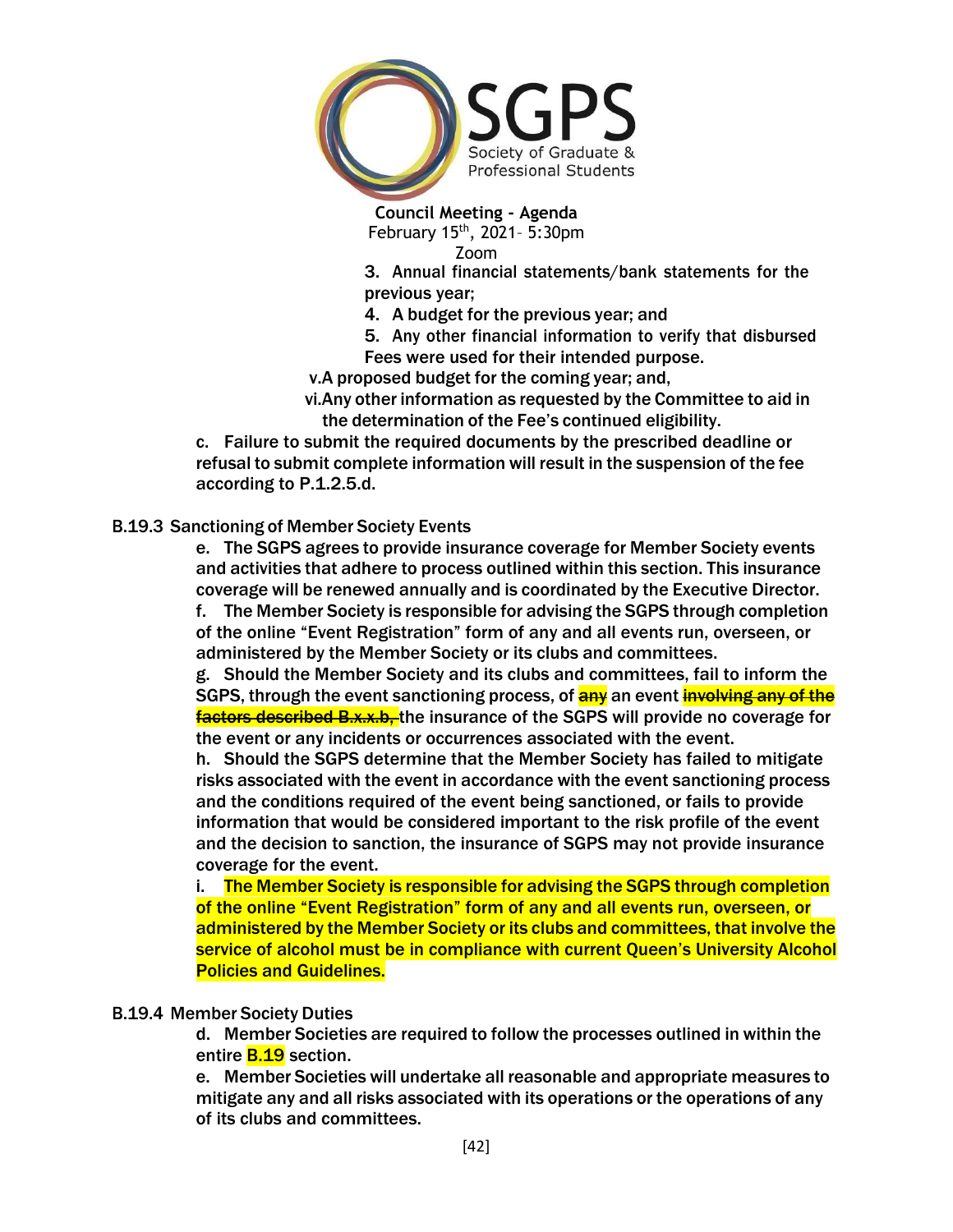

f. The Member Society will inform the SGPS Executive Director and SGPS President, immediately upon receiving knowledge and no later than 3 business days, of any and all incidents that occur within the Member Society and/or as a result of the actions of the Member Society that cause and/or have the potential to cause harm to persons, property, and/or the reputation of the Member Society, the SGPS or Queen's University.

#### **T. Approval MOTION 02/15/22:24**

**BIRT SGPS Council approve the proposed changes to B.20 SGPS Affiliations**

Brittany McBeath moves, Beth Langdon seconds. No points of discussion on this motion. No dissenting votes, the motion passes unanimously.

*Current Bylaw (p 22-23)*

B.20 SGPS Affiliations

B.20.1 External Student Organizations

a. The SGPS shall be a member of External Student Organizations as determined by referendum.

b. Increases in membership fees of External Student Organizations must be ratified by referendum, except where provision is made for such increases in the membership referendum question according to Elections and Financial Policy.

c. Meetings of any External Student Organization of which the SGPS is a member shall be at- tended as delegates of the SGPS by, in order of preference, the VP Community, the President, and/or a representative.

d. Additional delegates may be appointed at the discretion of Council.

e. Any measure approved by an External Student Organization of which the SGPS is a member is subject to ratification by Council.

#### B.20.2 Other External Organizations

a. Other organizations which are substantially external to the University shall be recognized by the SGPS on the recommendation to do so by Council. Such recommendation requires a vote of 2/3 Majority in its favour by Council, with a notice of such a motion being given at least seven days in advance of the meeting in which it will be voted upon.

b. The SGPS will not have dealings with any external organization that discriminates by its Bylaws, Policies or equivalents on the grounds of race, colour, gender, religion, social status, gender identity, disability or sexual orientation. c. Council may rescind any recommendation at any time by following the same procedure used to make the recommendation.

d. The SGPS will only give financial assistance to those organizations that it has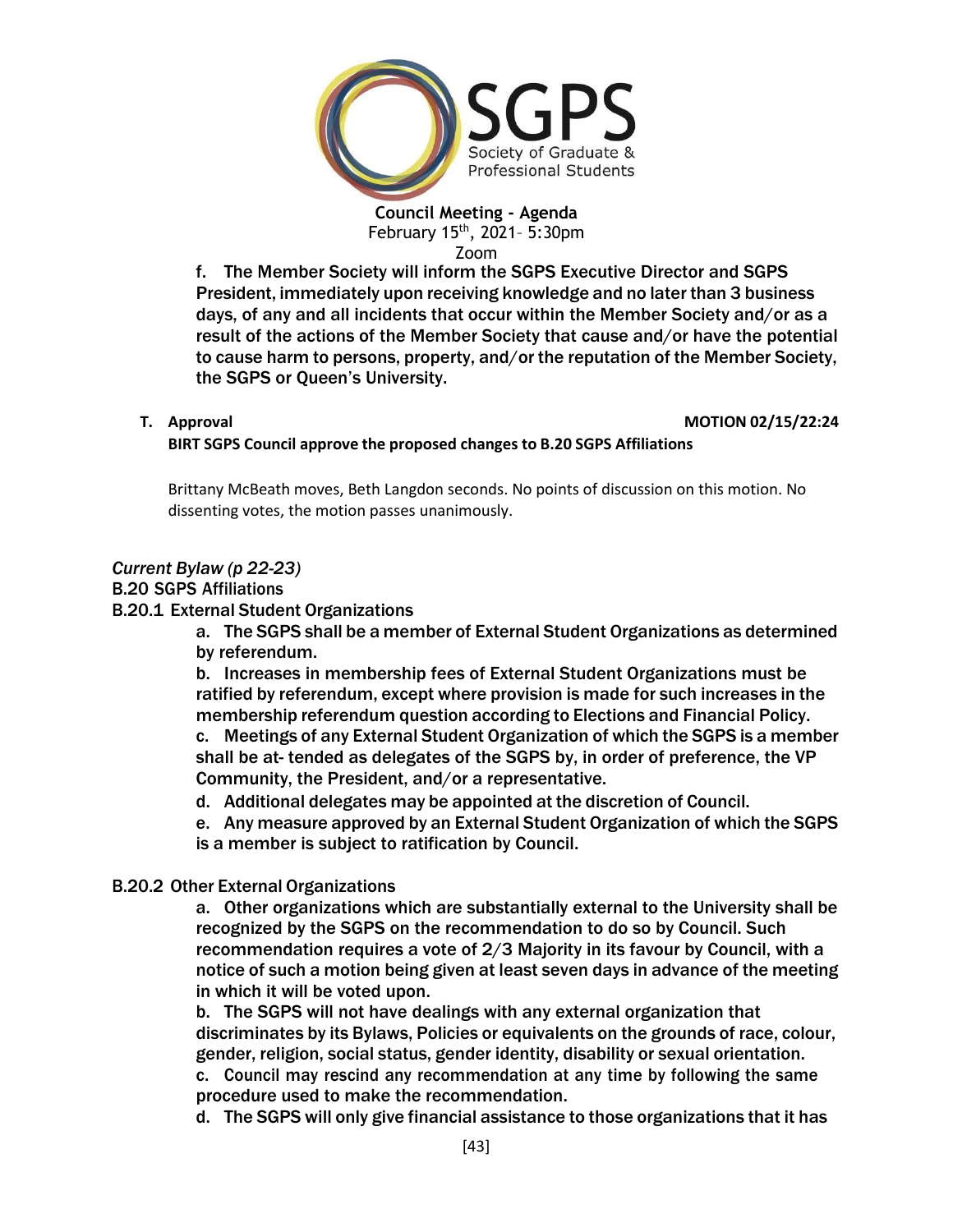

recognized in accordance with this Bylaw. Any financial assistance from the SGPS must be spent for the purpose for which it was requested.

*Proposed Bylaw*

B.20 SGPS Affiliations with External Student Organizations **B.20.1 External Student Organizations** 

> f. The SGPS shall be a member of External Student Organizations as determined by referendum.

g. Increases in membership fees of External Student Organizations must be ratified by referendum, except where provision is made for such increases in the membership referendum question according to Elections and Financial Policy.

h. Meetings of any External Student Organization of which the SGPS is a member shall be attended as delegates of the SGPS by, in order of preference, the VP Community, the President, and/or a representative.

i. Additional delegates may be appointed at the discretion of Council.

j. Any measure approved by an External Student Organization of which the SGPS is a member is subject to ratification by Council.

k. The SGPS will not have dealings with any external organization that discriminates by its Bylaws, Policies or equivalents on the grounds of race, colour, gender, religion, social status, gender identity, disability or sexual orientation.

# **B.20.2 Other External Organizations**

e. **Other organizations which are substantially external to the University shall be** recognized by the SGPS on the recommendation to do so by Council. Such recommendation requires a vote of 2/3 Majority in its favour by Council, with a notice of such a motion being given at least seven days in advance of the meeting in which it will be voted upon.

f. The SGPS will not have dealings with any external organization that discriminates by its Bylaws, Policies or equivalents on the grounds of race, colour, gender, religion, social status, gender identity, disability or sexual orientation.

g. Council may rescind any recommendation at any time by following the same **procedure used to make the recommendation.** 

h. The SGPS will only give financial assistance to those organizations that it has recognized in accordance with this Bylaw. Any financial assistance from the SGPS must be spent for the purpose for which it was requested.

**U. Approval MOTION 02/15/22:25**

**BIRT SGPS Council approve the addition of B.22 Privacy, Use, and Disclosure of Personal Information by the SGPS**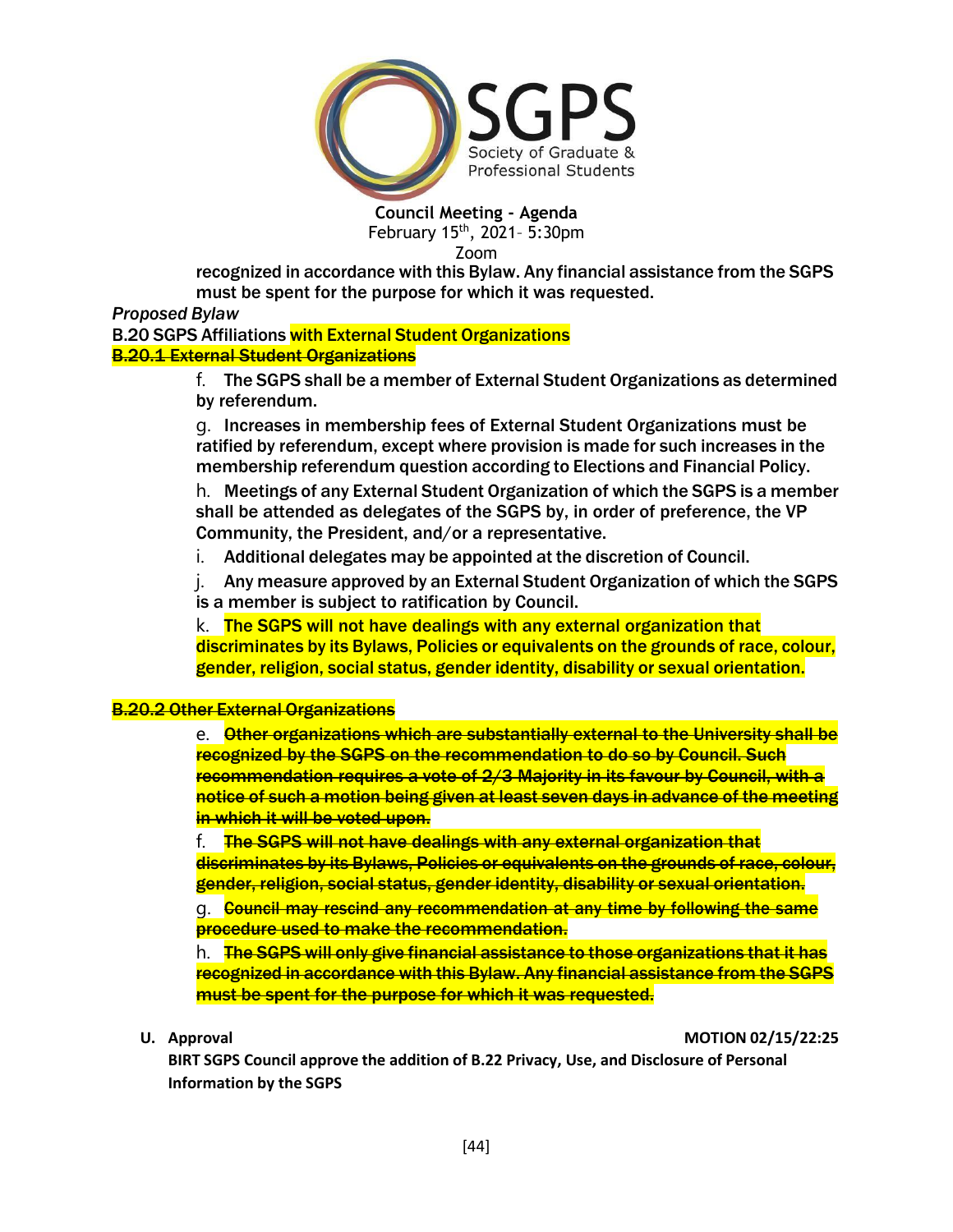

Beth Langdon moves, Kassandra Coyle seconds. No points of discussion on this motion. No dissenting votes, the motion passes unanimously.

# *Current Bylaw (p 25)*

B.22 Privacy, Use, and Disclosure Of Personal Information By The SGPS None. It is blank.

#### *Proposed Changes*

a. The University collects personal information from its students for the purposes related to the students' post-secondary education pursuant to the Freedom of Information and Protection of Privacy Act (FIPPA). The SGPS is a student government association administered by elected student representatives and governed by a student ratified constitution. It is necessary for the SGPS to have access to student personal information to provide management and administration of the student health and dental plan; administer non-academic discipline of students, to provide access to and information about affiliated or sponsored programs to students, to verify and validate voter eligibility for society referenda and elections, to verify student eligibility for use of selected services, and to communicate with student members about student society matters.

b. The University discloses to the SGPS the following student personal information:

- i. Name ii. Student number iii.Birthdate iv.Degree program v.Career vi.Academic concentration vii.Email address viii.Student Address ix.Residency Information x.Gender xi.Association fees paid xii.SGPS related fee payments
- c. This personal information disclosed shall be used solely:
	- i. To provide management and administration of the student health and dental plan;
	- ii. To administer the non-academic discipline of students;
	- iii. To provide access to and information about affiliated or sponsored programs to students;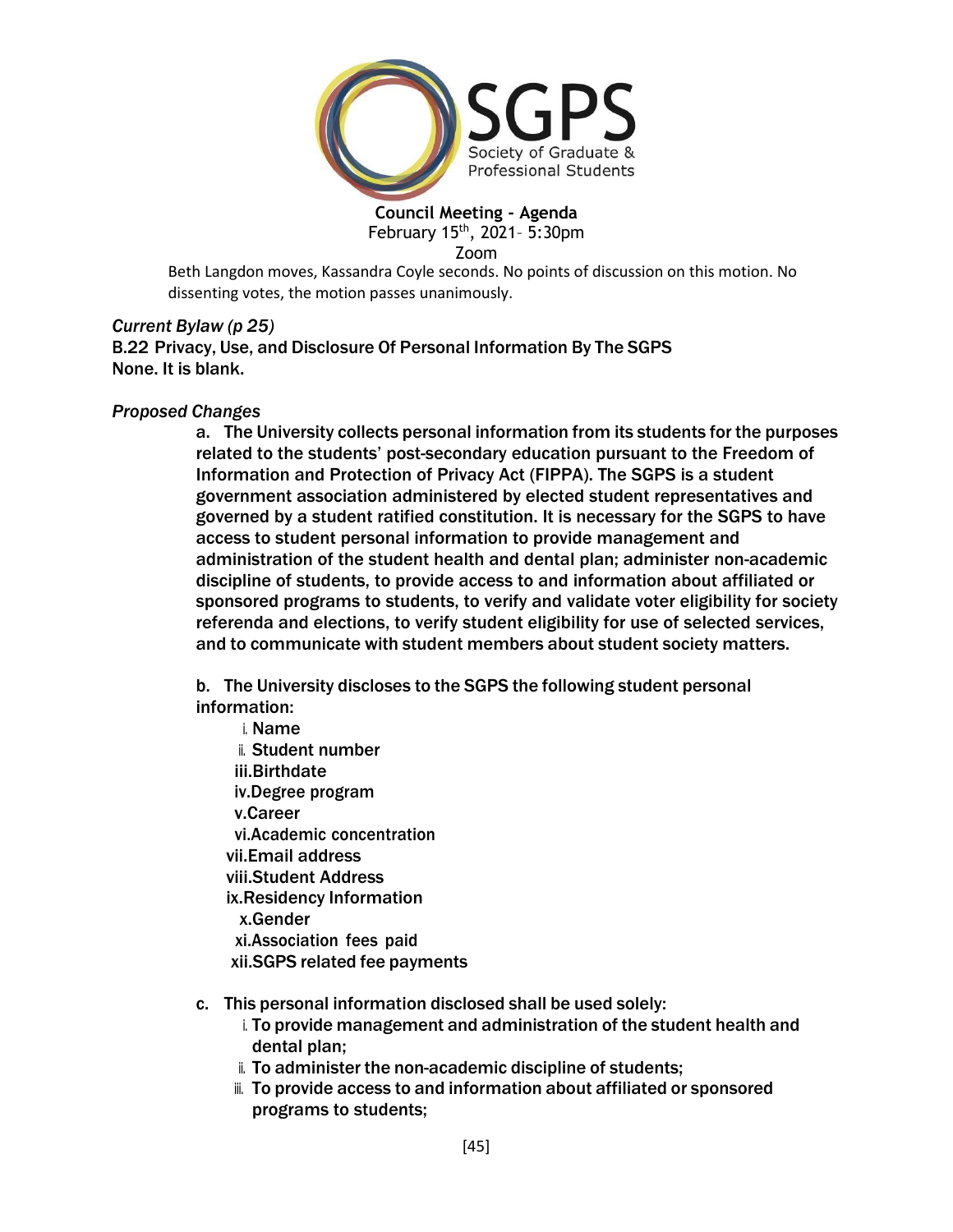

iv. To verify and validate voter eligibility for society referenda and elections; v.To verify student eligibility for use of selected services; and,

vi.To communicate with student members about student society matters. d. The SGPS shall implement physical, organizational, technological, and other security measures to restrict access to student personal information to employees, agents, and representatives, and advisors who require the information in the proper and appropriate discharge of their function to the SGPS; prevent the loss, disposal or destruction of student personal information; and prevent theft, sale, improper access, improper modification, improper copying, improper use, or improper disclosure of student personal information by, or to, any person or organization.

e. The SGPS may disclose student personal information to third parties (namely the SGPS Health and Dental provider, StudentCare) for the provision of student services provided the third party is legally bound by a confidentiality agreement to handle student personal information in accordance with this agreement and the Act. The SGPS shall provide copies of the confidentiality agreements required to the Office of the University Registrar annually and after any amendment to said confidentiality agreements.

f. The SGPS shall comply with any and all requirements of privacy legislation to which the University might be subject including, but not limited to, the Freedom of Information and Protection of Privacy Act, R.S.O. 1990, c. F.31, and the Canadian Anti-Spam legislation requirements.

g. The SGPS shall retain student personal information for no longer than is reasonably necessary to fulfill the purposes enumerated in this agreement, up to a maximum of one year. After this period of time has passed, the SGPS must dispose of student personal information only by destroying it in a manner that makes it highly resistant to reconstruction. In destroying student personal information, the SGPS shall take reasonable security precautions to protect confidentiality and security during storage, transport, and handling. The SGPS must notify the Office of the University Registrar once the students' personal information has been securely destroyed.

h. Upon request, a member shall be informed of the existence, use, and disclosure of their information, and shall be given access to it. Members may verify the accuracy and completeness of their information and may request that it be amended, if appropriate.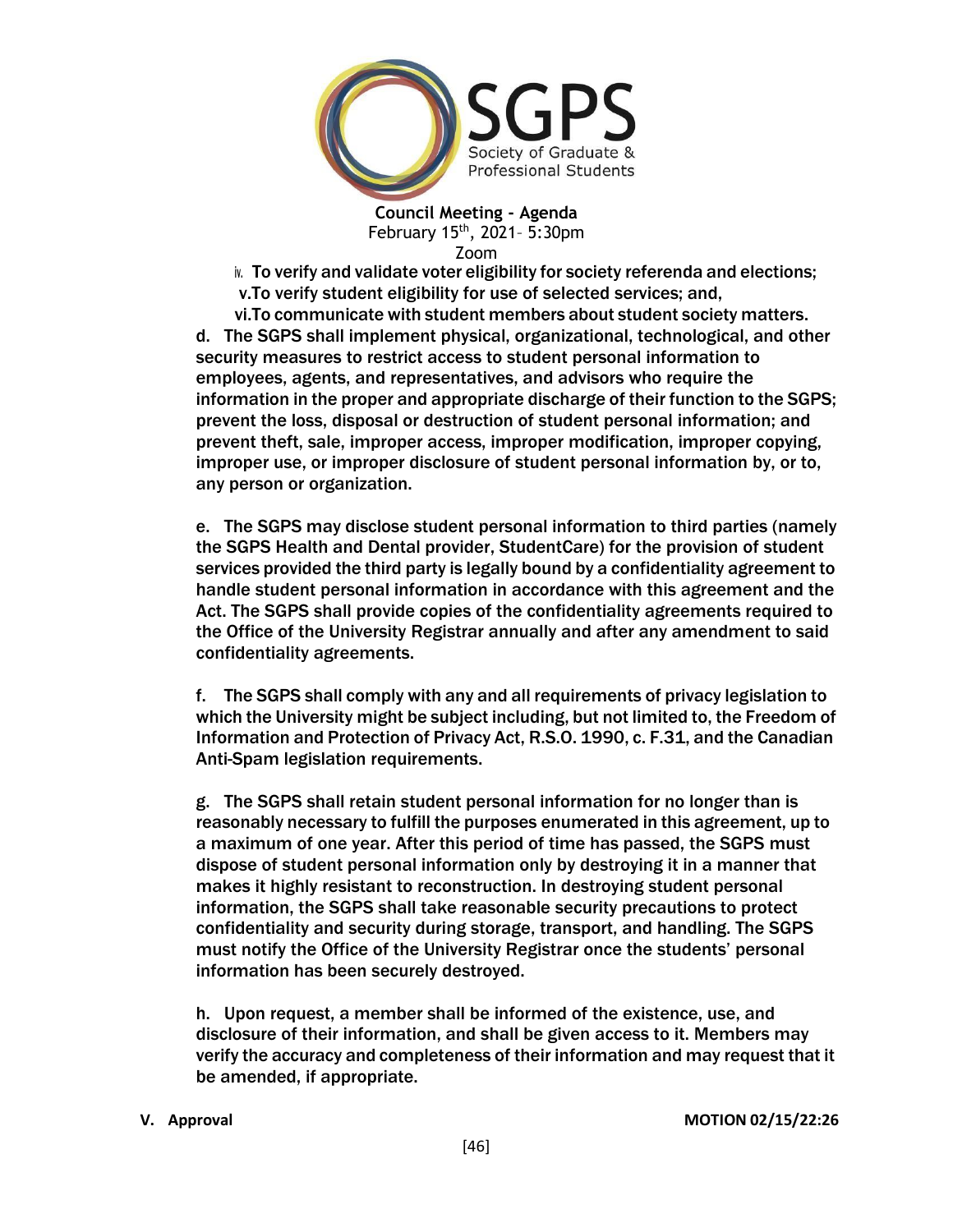

#### **BIRT SGPS Council approve the proposed changes to B.23 Sexual Health Resource Centre**

Jill Koner moves, Courtney Bannerman seconds. No points of discussion on this motion. No dissenting votes, the motion passes unanimously.

## *Current bylaw (p 25-28)*

#### B.23 The Sexual Health Resource Centre

a. The SGPS recognizes that the Sexual Health Resource Centre (hereafter referred to as SHRC) provides unique and beneficial services to the SGPS, Queen's University, and Kingston communities. The society further recognizes that the work performed by the SHRC is of a highly sensitive and sometimes confidential nature, and that the SHRC has developed strong and responsible policies in order to deliver these vital services.

b. In order to secure the continued existence of the SHRC and the services it provides the SHRC will henceforth be recognized as an organization within the SGPS and under the limited jurisdiction of SGPS Council.

c. It is recognized and affirmed that it is in the best interests of the SGPS and the Queen's University community that the SHRC be free from the influence of student government and outside institutions with regards to its organizational integrity, including but not limited to the SHRC's constitution, operations, and services.

d. Accordingly, the organizational autonomy of the SHRC will be guaranteed by the SGPS' bylaws and policies. The SGPS will not exercise financial control over the operation of the SHRC, except as specifically provided in this section of bylaw.

e. The services, elections and human resources of the SHRC shall by governed by the SHRC Constitution and its bylaws and policies. The day to day operations shall be managed by the SHRC Executive as they determine.

f. In order to maintain transparency and open lines of dialogue the SHRC Director shall have a non-voting seat on Council with speaking rights in order to express the views and interests of the SHRC Executive and volunteer body.

g. The SGPS Executive shall have overriding authority over the SHRC only in such instances where the actions of the SHRC pose legal or financial risk to the SGPS at large.

h. In the event of an SGPS Executive taking overriding action, both the SHRC Management Board and/or the SHRC Executive Board, may appeal this decision to SGPS Council.

#### B.23.1 SHRC Management Board and Oversight

a. The SHRC shall have a Management Board which shall oversee the long term strategic planning and financial operations of the SHRC and shall be accountable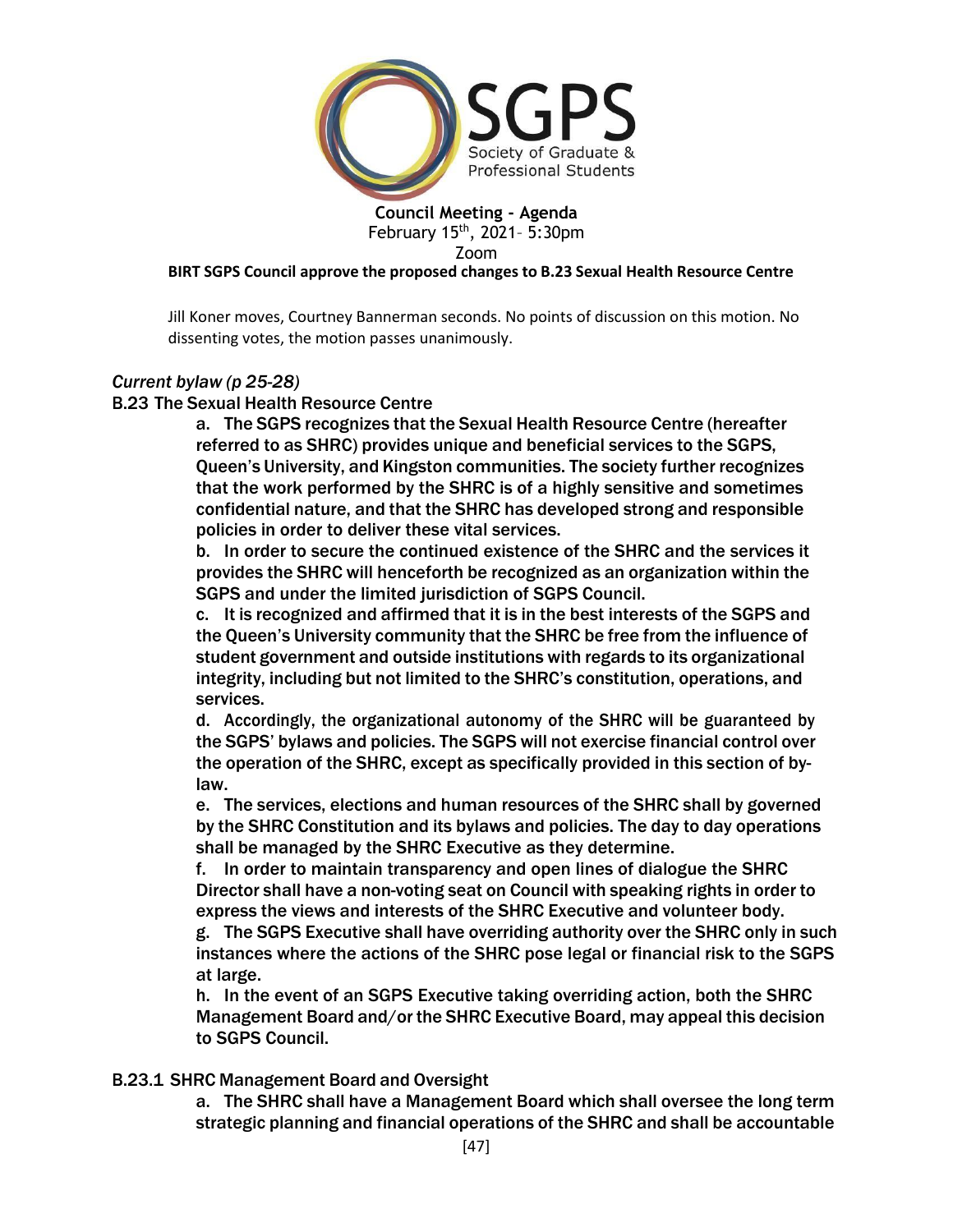

to the SGPS Council.

- b. The SHRC Management Board shall consist of the following members:
	- 1. SHRC Director (voting member);
	- 2. SHRC Financial Manager (voting member);
	- 3. Elected SHRC Executive Board member (voting member);
	- 4. Elected SHRC Volunteer (voting member);
	- 5. One student member-at-large from the Alma Mater Society, contingent
	- on the financial contribution to the SHRC (voting member);
	- 6. A member of the SGPS Council (voting member);
	- 7. The SGPS Vice-President Community (voting member);
	- 8. Another elected SGPS Executive (voting member);
	- 9. One qualified non-student with a knowledge of Queen's and a

knowledge of the nature and functions of the SHRC (non-voting member); 10.The SGPS Executive Director (non-voting member)

c. The SHRC Management Board will be responsible for performing the following duties:

- 1. Approve the annual SHRC budget and year plan;
- 2. Regularly review the financial and legal position of the SHRC;

3. Approve all changes to policy that directly impact the finances of the SHRC;

4. Accept and approve expenditures for outside contracts, including but not limited to insurance, accounting, IT, and legal services;

- 5. Establish and maintain financial and legal policy for the SHRC;
- 6. Ensure that the SHRC maintains a physical space on campus; and
- 7. Submit reports to SGPS Council on the status of the SHRC as needed.
- 8. Submit reports on the status of the SHRC to SGPS General Meetings.

d. The SGPS Council student representative to SHRC Management Board, the Vice-President Community, and/or the Director of the SHRC may, at any time, pass any documents approved by the SHRC Management Board to the SGPS Council for information purposes. The SGPS Council student representative to the SHRC Management Board or the VP Community shall be responsible for ensuring these documents are brought to SGPS Council Meetings.

e. In the situation that SGPS Council receives a proposed new policy or proposed policy amendment that directly affects the SHRC, the SHRC Management Board, as primary stakeholders of the financial operations of the SHRC, shall be notified in advance of the policy and all members of the Management Board will be invited to submit written feedback to the Speaker to be delivered to Council with the motion.

f. The annual budget and strategic plan of the SHRC is subject to ratification by the SHRC Management Board. Once ratified by the SHRC Management Board,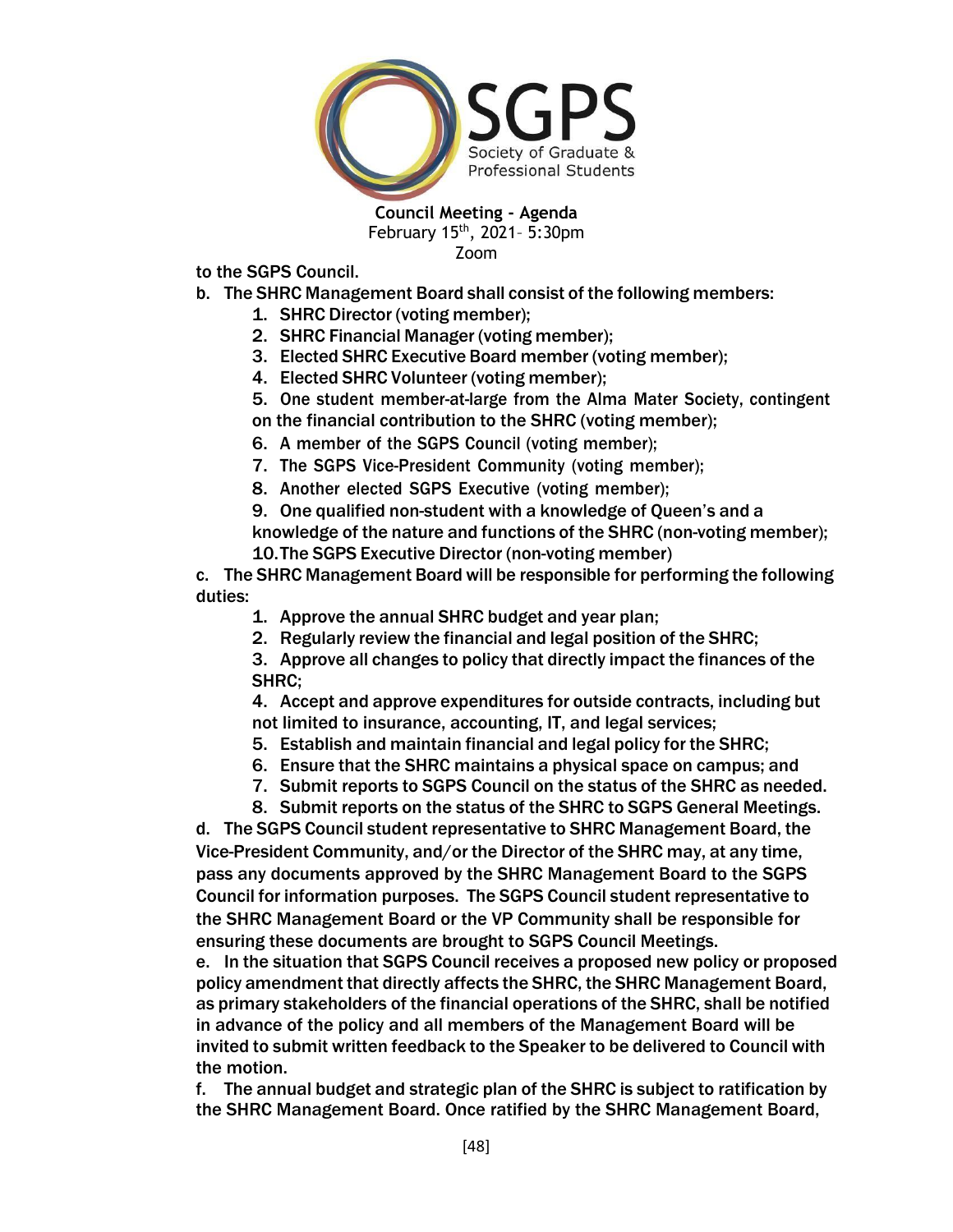

the Management Board shall be responsible for ensuring that the annual budget and strategic plan of the SHRC are adhered to.

g. Deviations from the annual budget that exceed \$100.00 require the approval of the SHRC Management Board. The board shall only exercise this right after raising its concerns to the SHRC Executive Board and giving them a chance to respond to these concerns.

h. The SHRC Management Board shall take office immediately after transition of the incoming SHRC Executive Board.

i. A member of the SHRC Management Board shall cease to be eligible to remain in such office:

1. if they cease to hold the status by which they were elected/appointed to the SHRC Management Board;

2. if they submit their written resignation from such office; or

3. if two-thirds (2/3) of the SHRC Management Board votes to remove that member for reasons of incompetence, neglect of duties, or interference with the operation of the Management Board.

j. A voting member of the SHRC Management Board shall be elected chair of the Board at the first meeting of the new SHRC Management Board during March or April of the previous fiscal year. The Chair's administrative duties include, but are not limited to the following:

1. calling meetings, sending out agendas, and posting meeting minutes online;

2. receiving grievance complaints, and writing rulings;

3. ensuring that the SHRC Director, the SHRC Financial Manager, the SGPS VP Community), the SGPS Council student representative present brief verbal reports at the beginning of each meeting summarizing their activities since the last SHRC Management Board meeting

4. Writing a report on the SHRC Management Board's activities to present at SGPS Council Meetings. In the event that the Chair cannot attend the SGPS Council Meeting, they shall pass the report to the SGPS VP Community to present at the SGPS Meeting of Council; and

5. In cases where the Chair is unable to fulfill their duties they will provide notice so that the Executive Director of the SGPS may serve as acting Chair of the SHRC Management Board.

k. The SHRC Management Board shall meet twice per academic semester (Fall, Winter, and Spring-Summer) and hold responsibility until such time as a full new SHRC Executive Board is elected. Meetings outside of this may be called by the written request of the Chair, the SHRC Executive Board members or the SGPS VP Community. Further, a meeting shall be called by the Chair on receipt of a written request by three (3) SHRC Management Board members.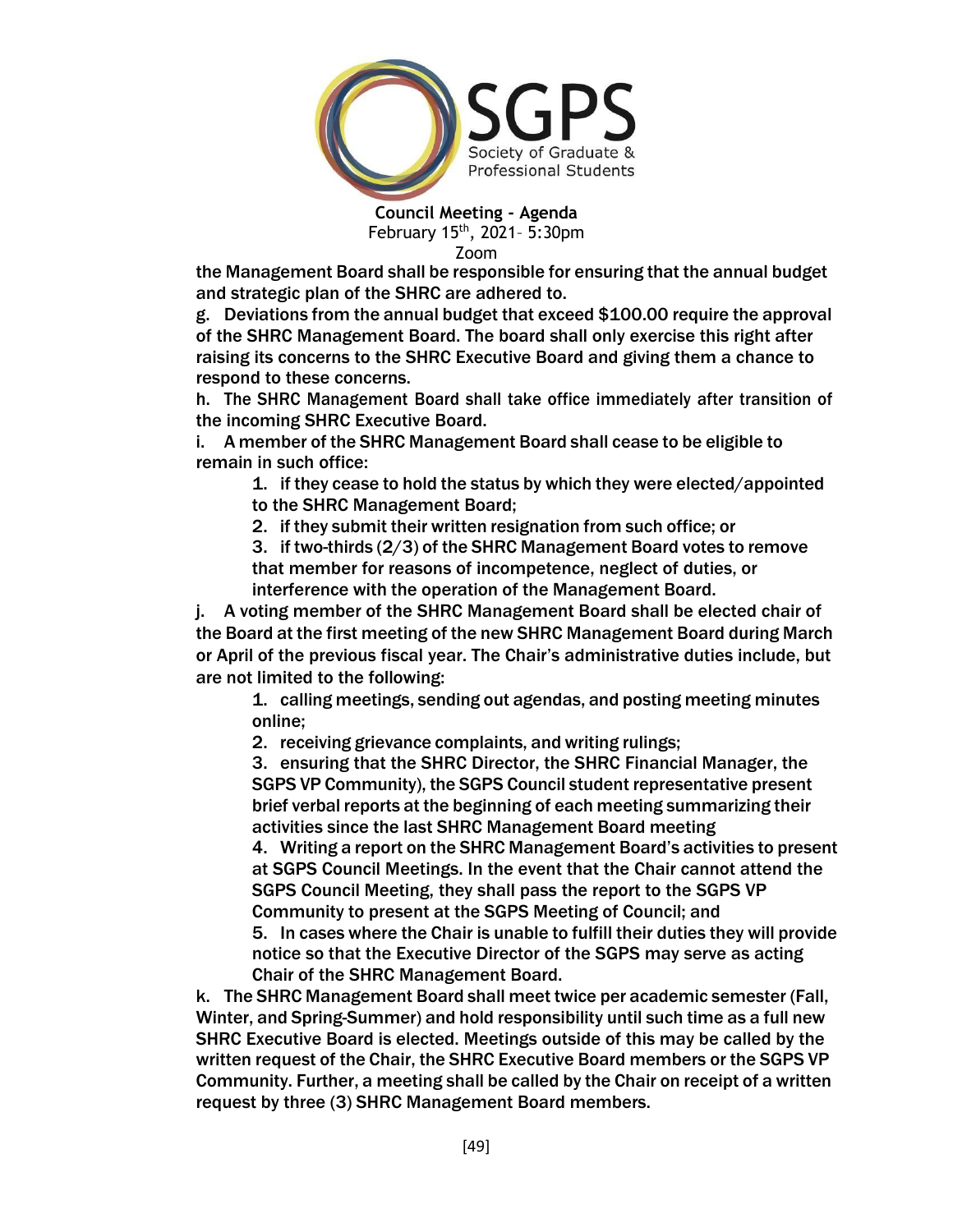

l. Notice of meetings of the SHRC Management Board shall be provided to all members at least forty-eight (48) hours in advance unless a number equivalent to quorum agree to waive such notice.

m. Quorum for meetings of the SHRC Management Board shall be six (6) voting members. Quorum shall include SHRC Management Board members who participate in the meeting via remote technology.

n. These meetings shall be open to the public and meeting times and locations shall be advertised on the SHRC's media outlets at least forty -eight (48) hours in advance. In cases of confidential matters, the Board may move to closed session. Minutes of these meetings shall be available to the public-at-large on the SHRC's website once approved at a later SHRC Management Board meeting.

## B.23.2 Financing and Insurance

The SHRC Executive shall bear full responsibility for securing financing for the organization's operations through student interest fee levies, public grants, sponsorship, and other fundraising methods.

> a. The SHRC Executive must secure insurance coverage for all of their products, services, and operations, and the SHRC will be solely responsible for paying the cost of this coverage. Should the SHRC lose or be unable to find insurance coverage the SGPS Executive may order that sales or services be suspended until coverage resumes.

b. The SGPS will endeavour to help the SHRC identify and acquire the appropriate insurance coverage and provide resources to assist the organization where possible.

#### *Proposed Changes (provided and approved by the SHRC)*

B.23 The Sexual Health Resource Centre

i. The SGPS recognizes that the Sexual Health Resource Centre (hereafter referred to as SHRC) provides unique and beneficial services to the SGPS, Queen's University, and Kingston communities. The society further recognizes that the work performed by the SHRC is of a highly sensitive and sometimes confidential nature, and that the SHRC has developed strong and responsible policies in order to deliver these vital services.

j. In order to secure the continued existence of the SHRC and the services it provides the SHRC will henceforth be recognized as an organization within the SGPS and under the limited jurisdiction of SGPS Council.

k. It is recognized and affirmed that it is in the best interests of the SGPS and the Queen's University community that the SHRC be free from the influence of student government and outside institutions with regards to its organizational integrity, including but not limited to the SHRC's constitution, operations, and services.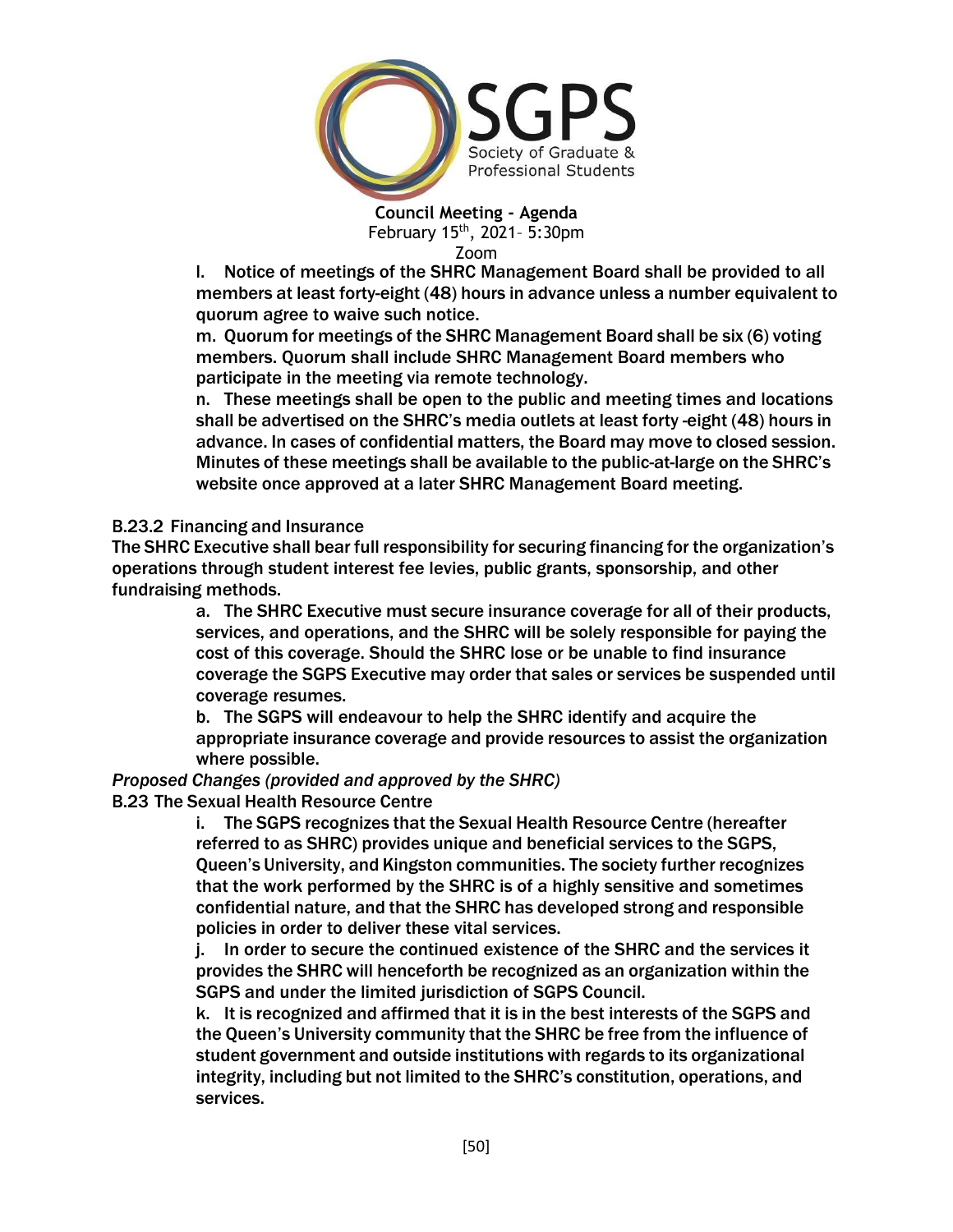

l. Accordingly, the organizational autonomy of the SHRC will be guaranteed by the SGPS' bylaws and policies. The SGPS will not exercise financial control over the operation of the SHRC, except as specifically provided in this section of bylaw.

m. The services, elections and human resources of the SHRC shall by governed by the SHRC Constitution and its bylaws and policies. The day to day operations shall be managed by the SHRC Executive as they determine.

n. In order to maintain transparency and open lines of dialogue the SHRC Director shall have a non-voting seat on Council with speaking rights in order to express the views and interests of the SHRC Executive and volunteer body.

o. The SGPS Executive shall have overriding authority over the SHRC only in such instances where the actions of the SHRC pose legal or financial risk to the SGPS at large.

p. In the event of an SGPS Executive taking overriding action, both the SHRC Management Board and/or the SHRC Executive Board, may appeal this decision to SGPS Council.

# B.23.1 SHRC Management Board and Oversight

o. The SHRC shall have a Management Board which shall oversee the long term strategic planning and financial operations of the SHRC and shall be accountable to the SGPS Council.

- p. The SHRC Management Board shall consist of the following members:
	- 1. SHRC Director (voting member);
	- 2. SHRC Financial Manager (voting member);
	- 3. Elected SHRC Executive Board member (voting member);
	- 4. Elected SHRC Volunteer (voting member);
	- 5. One student member-at-large from the Alma Mater Society, contingent
	- on the financial contribution to the SHRC (voting member);
	- 6. A member of the SGPS Council (voting member);
	- 7. The SGPS Vice-President Community (voting member);
	- 8. Another elected SGPS Executive (voting member);
	- 9. One qualified non-student with a knowledge of Queen's and a knowledge of the nature and functions of the SHRC (non-voting member); 10.The SGPS Executive Director (non-voting member)

q. The SHRC Management Board will be responsible for performing the following duties:

- 1. Approve the annual SHRC budget and year plan;
- 2. Regularly review the financial and legal position of the SHRC;

3. Approve all changes to policy that directly impact the finances of the SHRC;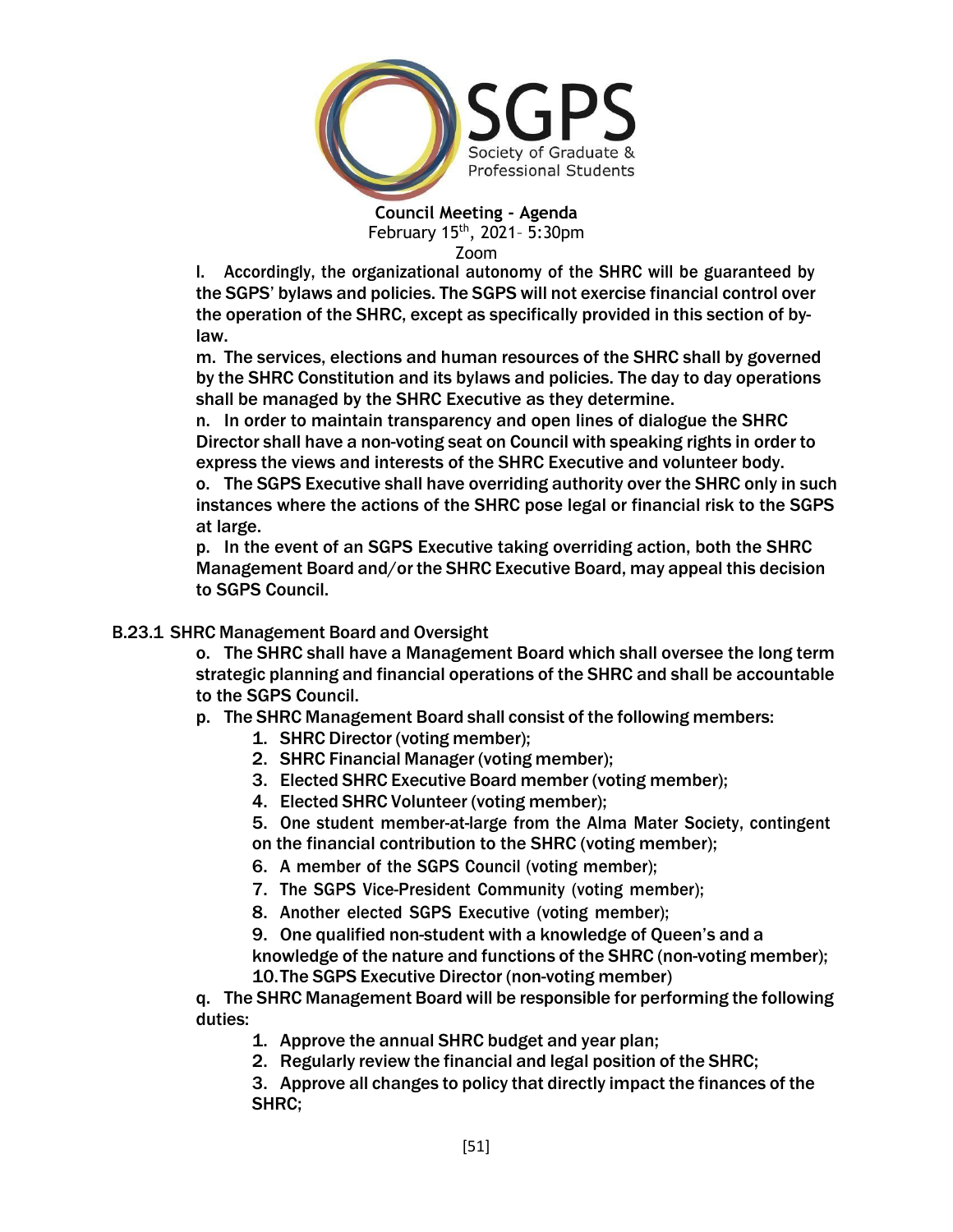

4. Accept and approve expenditures for outside contracts, including but not limited to insurance, accounting, IT, and legal services; Accept and approve expenditures over \$500

- 5. Establish and maintain financial and legal policy for the SHRC;
- 6. Ensure that the SHRC maintains a physical space on campus; and

7. Submit *quarterly* reports to SGPS Council on the status of the SHRC as needed.

8. Submit reports on the status of the SHRC to SGPS General Meetings. r. The SGPS Council student representative to SHRC Management Board, the Vice-President Community, and/or the Director of the SHRC may, at any time, pass any documents approved by the SHRC Management Board to the SGPS Council for information purposes. The SGPS Council student representative to the SHRC Management Board or the VP Community shall be responsible for ensuring these documents are brought to SGPS Council Meetings.

s. In the situation that SGPS Council receives a proposed new policy or proposed policy amendment that directly affects the SHRC, the SHRC Management Board, as primary stakeholders of the financial operations of the SHRC, shall be notified in advance of the policy and all members of the Management Board will be invited to submit written feedback to the Speaker to be delivered to Council with the motion.

t. The annual budget and strategic plan of the SHRC is subject to ratification by the SHRC Management Board. Once ratified by the SHRC Management Board, the Management Board shall be responsible for ensuring that the annual budget and strategic plan of the SHRC are adhered to.

u. Deviations from the annual budget that exceed \$100.00 Any deficit (overall or in a particular line item) within the annual budget requires the approval of the SHRC Management Board. The board shall only exercise this right after raising its concerns to the SHRC Executive Board and giving them a chance to respond to these concerns.

v. The SHRC Management Board shall take office immediately after transition of the incoming SHRC Executive Board.

w. A member of the SHRC Management Board shall cease to be eligible to remain in such office:

1. if they cease to hold the status by which they were elected/appointed to the SHRC Management Board;

- 2. if they submit their written resignation from such office; or
- 3. if two-thirds (2/3) of the SHRC Management Board votes to remove that member for reasons of incompetence, neglect of duties, or interference with the operation of the Management Board.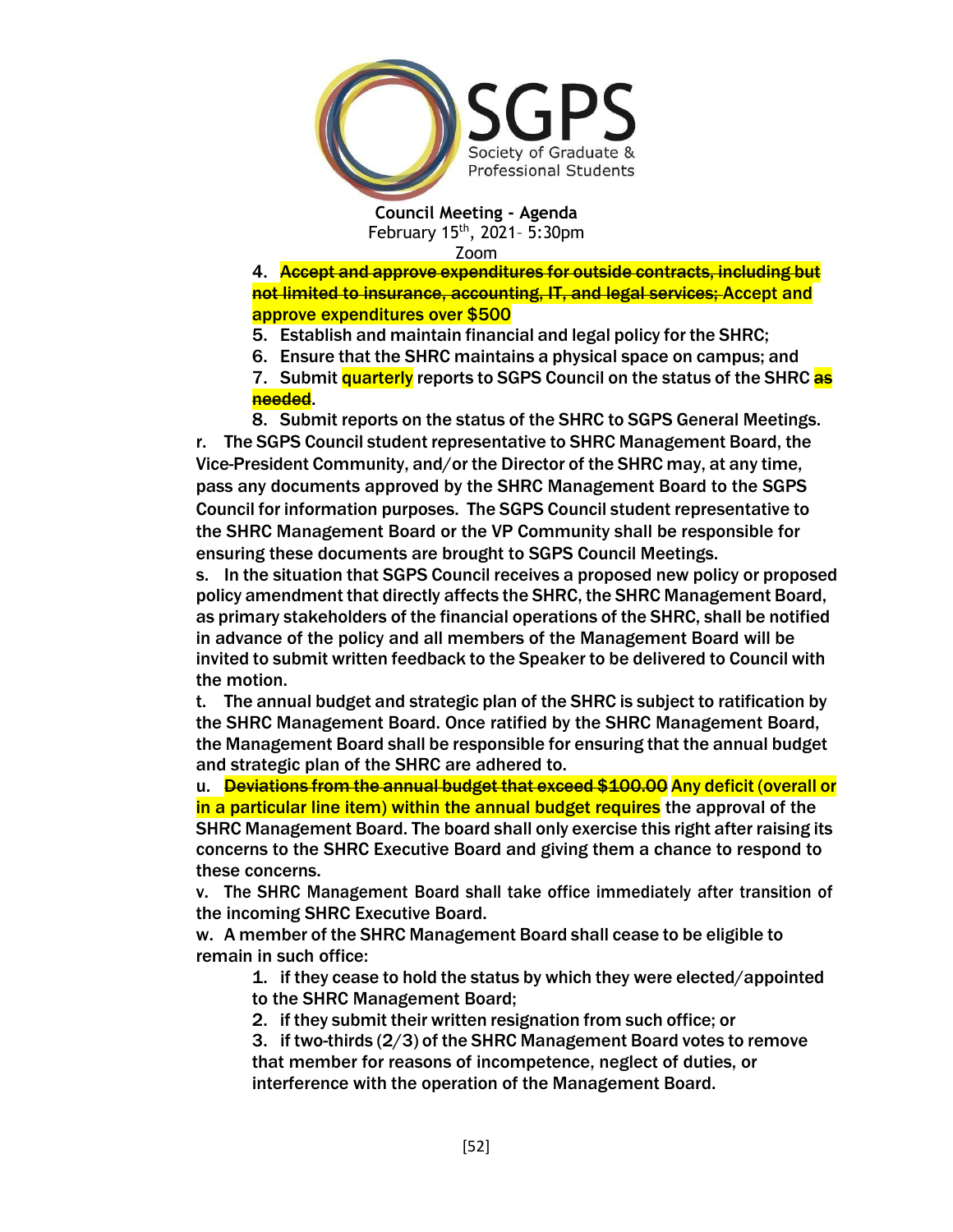

x. A voting member of the SHRC Management Board shall be elected chair of the Board at the first meeting of the new SHRC Management Board during March or April of the previous fiscal year. The Chair's administrative duties include, but are not limited to the following:

1. calling meetings, sending out agendas, and posting meeting minutes online;

2. receiving grievance complaints, and writing rulings;

3. ensuring that the SHRC Director, the SHRC Financial Manager, the SGPS VP Community), the SGPS Council student representative present brief verbal reports at the beginning of each meeting summarizing their activities since the last SHRC Management Board meeting

4. Writing a report on the SHRC Management Board's activities to present at SGPS Council Meetings. In the event that the Chair cannot attend the SGPS Council Meeting, they shall pass the report to the SGPS VP Community to present at the SGPS Meeting of Council; and

5. In cases where the Chair is unable to fulfill their duties they will provide notice so that the Executive Director of the SGPS may serve as acting Chair of the SHRC Management Board.

y. The SHRC Management Board shall meet twice **per academic semester (Fall,** Winter, and Spring-Summer) a year (once when the budget is completed for approval and six months after that date to discuss the budget's progress) and hold responsibility until such time as a full new SHRC Executive Board is elected. Meetings outside of this may be called by the written request of the Chair, the SHRC Executive Board members or the SGPS VP Community. Further, a meeting shall be called by the Chair on receipt of a written request by three (3) SHRC Management Board members.

z. Notice of meetings of the SHRC Management Board shall be provided to all members at least forty-eight (48) hours in advance unless a number equivalent to quorum agree to waive such notice.

aa. Quorum for meetings of the SHRC Management Board shall be six (6) voting members. Quorum shall include SHRC Management Board members who participate in the meeting via remote technology.

bb. These meetings shall be open to the public and meeting times and locations shall be advertised on the SHRC's media outlets at least forty -eight (48) hours in advance. In cases of confidential matters, the Board may move to closed session. Minutes of these meetings shall be available to the public-at-large on the SHRC's website once approved at a later SHRC Management Board meeting.

B.23.2 Financing and Insurance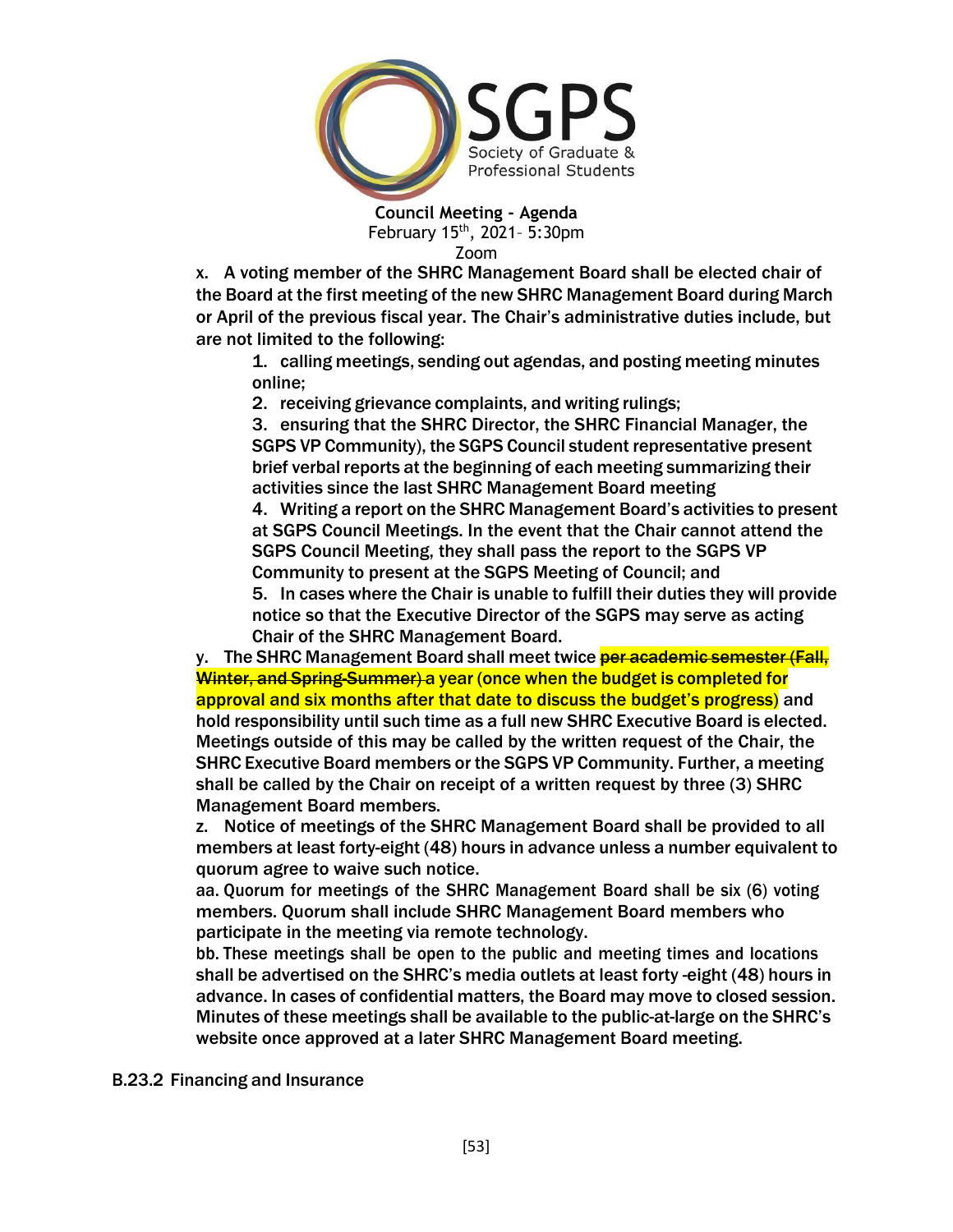

The SHRC Executive shall bear full responsibility for securing financing for the organization's operations through student interest fee levies, public grants, sponsorship, and other fundraising methods.

> c. The SHRC Executive must secure insurance coverage for all of their products, services, and operations, and the SHRC will be solely responsible for paying the cost of this coverage. Should the SHRC lose or be unable to find insurance coverage the SGPS Executive may order that sales or services be suspended until coverage resumes.

d. The SGPS will endeavour to help the SHRC identify and acquire the appropriate insurance coverage and provide resources to assist the organization where possible.

#### **W. Approval MOTION 02/15/22:27**

**BIRT SGPS Council approve the proposed changes to B.25 Finances**

Sandra Smeltzer moves, Tatiana Jahromi seconds. No points of discussion on this motion. No dissenting votes, the motion passes unanimously.

*Courtney:* forgot to include the maximum amount that will be able to be funded by the bursary. It says to a maximum of \$250 for each student. **[amended below]** 

*Current Bylaw (p 32 – 35)* B.25.1 Bursaries B.25.1.1 Definitions

> a. "Bursary": A disbursement of funds to an *Applicant* who has shown a Demonstrable Need for Financial Assistance.

b. "Applicant": An SGPS Member who has applied for a Bursary, Grant, or Sponsorship.

c. "Demonstrable Need for Financial Assistance": Documented proof showing that a student applying for a Bursary requires financial assistance to participate in an activity or eligible medical procedure. This includes, but is not limited to, bank statements that demonstrate the financial need of the Applicant, and proof of student loans or proof of receiving a Queen's needs-based award or bursary..

#### B.25.1.2 General

a. From time to time, the SGPS shall establish bursaries that reimburse an Applicant in need of financial assistance for an expense they have incurred.

b. There are fivefour types of Bursary:

a. Dental Bursary, which subsidizes dental procedures not fully covered by the SGPS Health and Dental Plan to a maximum of \$800.00.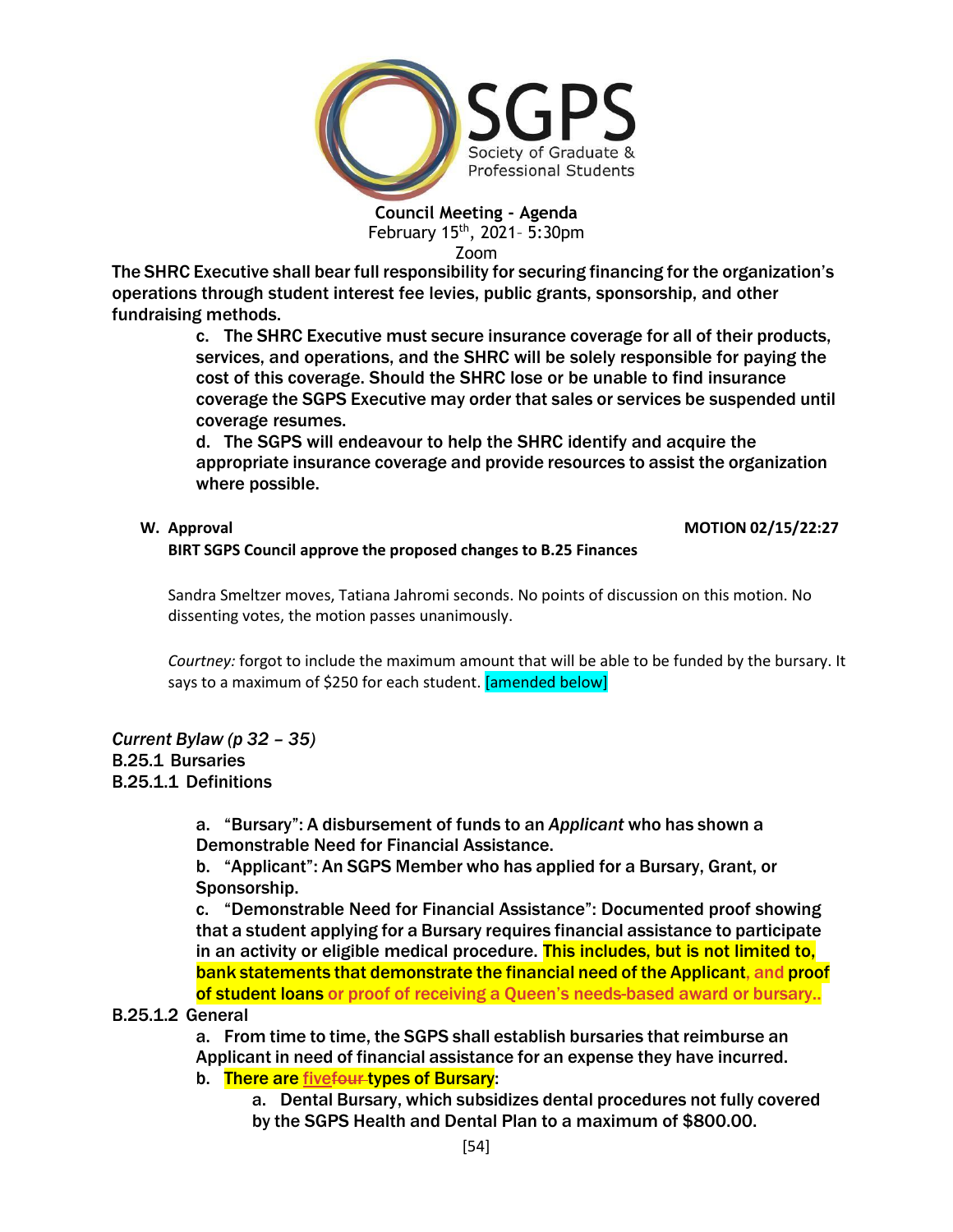

b. Activity Bursary, which subsidizes participation in Queen's University clubs, intermural teams, events and conferences to a maximum of \$150.00.

c. Emergency Assistance Bursary, which provides emergency financial assistance to an Applicant to a maximum of \$450.00.

d. International Student Bursary, which subsidizes an international student member's University Health Insurance Plan (UHIP) fee to a maximum of \$800.00.

e. Mental Health Bursary, which subsidizes sessions for applicants who have maxed out their SGPS health plan coverage of \$500 per policy year for Mental Health Practitioners or students who see a Clinical Counsellor to a maximum of \$250.

academic year, ranging from<mark>May 1st <del>September 1s</del>t to April 30th August 31st.</mark> c. An Applicant may only receive one Bursary from each category in a given

d. Any ordinary member on the SGPS Health and Dental Plan is an eligible Applicant for the Dental Bursary.

e. The VP Finance and Services shall have the discretion to restrict, expand or change the scope of each Bursary or create new types of Bursary provided notice has been given to Council and communicated to SGPS members.

# B.25.1.3 Procedure

a. To apply for a Bursary, an Applicant shall submit a form to the SGPS with the following information:

- 1. The type of Bursary applied for;
- 2. Written reasons for requesting the Bursary;
- 3. Receipts for the activity, procedure or expense that the Applicant wishes the Bursary to cover;
- 4. Documentation that establishes the Applicant's Demonstrable Need for Financial Assistance (as defined in B.24.1.1.c).

b. All Applicants must comply with the request from the VP Finance and Services and/or the Finance and Services Committee for further documentation if requested.

c. The VP Finance and Services shall review the application and shall make a recommendation to the Finance and Services Committee to grant or deny the Bursary within one (1) business day of receiving the application.

d. The Finance and Services Committee shall vote on the approval of a Bursary within three (3) business days of receiving the recommendation from the VP Finance and Services.

1. Approval of a Bursary shall require a requiring Simple Majority vote of the committee.

2. In exceptional circumstances, the Finance and Services Committee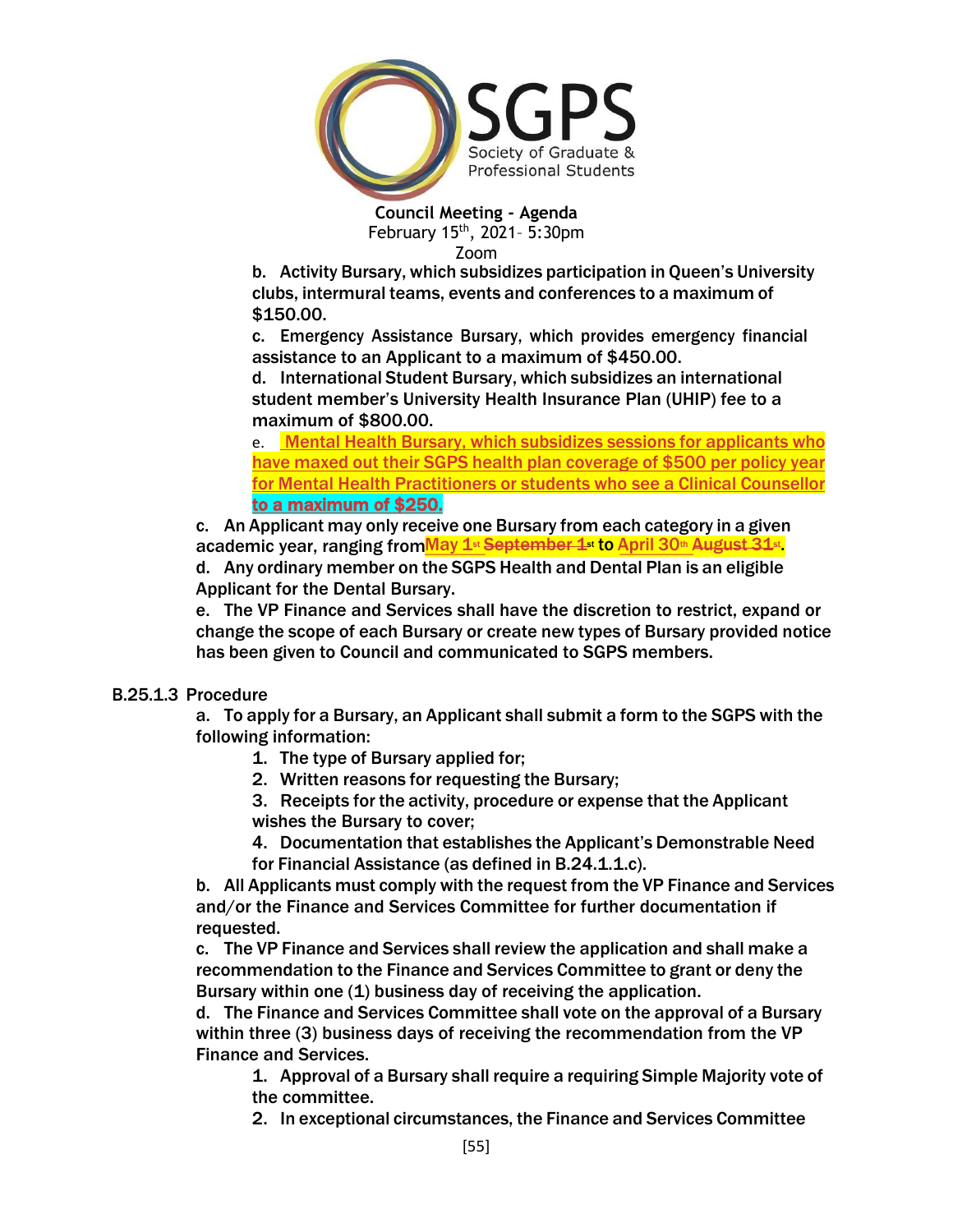

may grant a Bursary larger than the maximum amounts defined in B.24.1.2.b, approved with a 2/3 majority vote of the committee. 3. If a Bursary is denied, the VP Finance and Services shall communicate to the Applicant the reasons for the denial and offer the opportunity to amend or change their application.

e. Upon approval of the application by the committee, the SGPS shall disburse the approved Bursary amount within **fourteenseven (147)** business days.

B.25.2 Grants and Sponsorship

B.25.2.1 Definitions

a. "Grant": A disbursement of funds to an Applicant for the purposes of Enhancing Student Life.

b. "Sponsorship": A disbursement of funds to an Applicant external to the Queen's Community for the purpose of advertising and promoting the SGPS to the Kingston Community.

c. "Enhancing Student Life": Any project, event, or activity that adds to the student experience at Queen's or in Kingston that involving SGPS members in research, advocacy, or other opportunities on campus.

d. "Department Student Council": A student council, association, or society that represents students in a department or faculty that is under the purview of the SGPS.

# B.25.2.2 General

a. SGPS Grants provide assistance for events or projects that enhance student life by reimbursing Applicants for expenses needed to organize the project, event, or activity. The four (4) grants are:

- a. Department Student Council Grant
- b. Accessibility Grant
- c. Sustainability Grant
- d. Diversity and Inclusion Grant

b. Any member of the SGPS, an SGPS club, or external organization that involves or supports SGPS students shall be eligible for support from the Grants Program.

projects or events in a given academic year, ranging from<mark>May 1st</mark> c. An Applicant may receive a maximum of two grants for two separate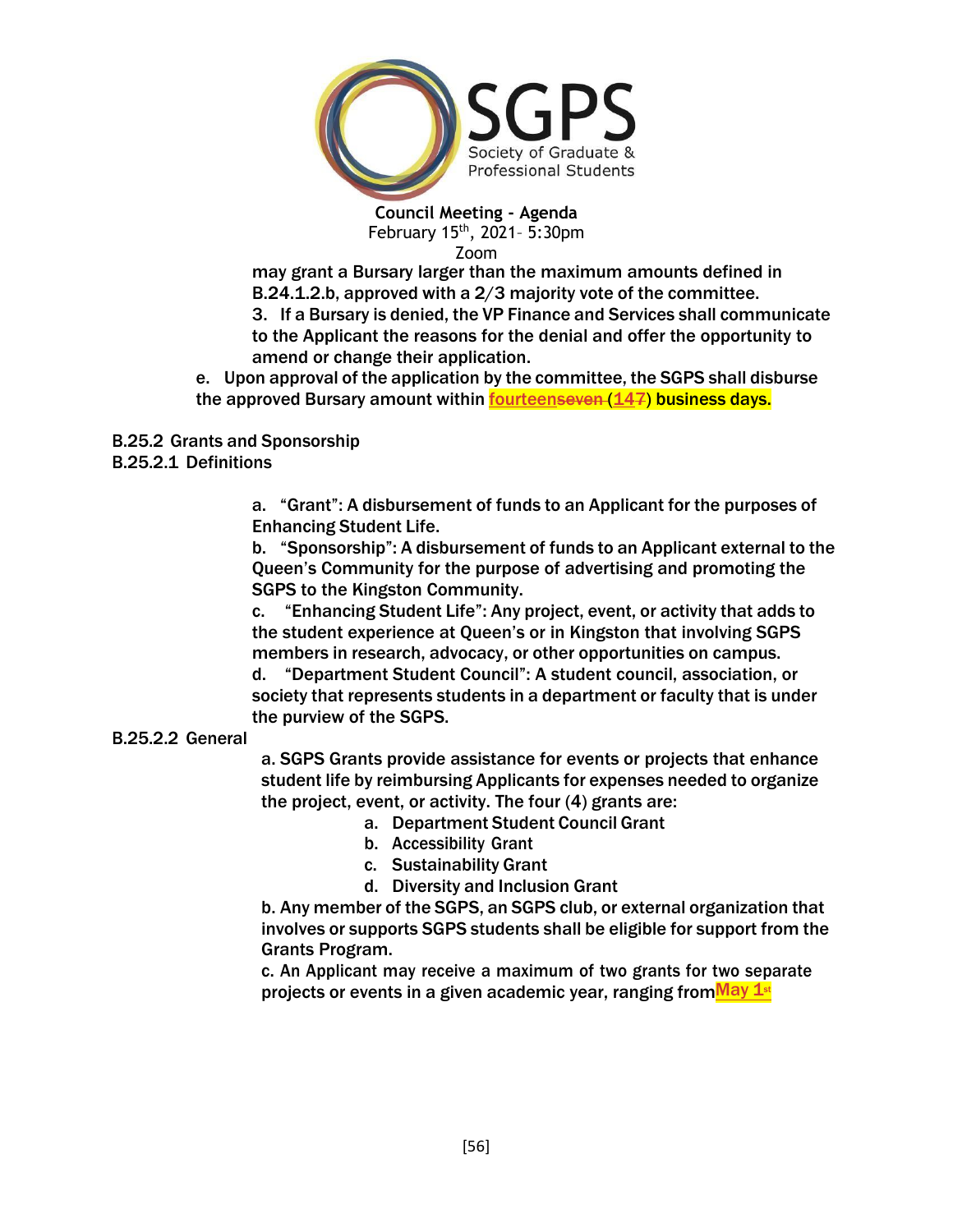#### September 1st to April 30th August 31st.

d. The amount of money allocated to SGPS Grants and Sponsorships shall be determined in the Society's annual operating budget, as approved by Council.

e. The VP Finance and Services will present a report at the Fall and Winter GM that states the amounts given in sponsorships to each successful Applicant.

f. The VP Finance and Services shall have the discretion to restrict, expand or change the scope of each Grant or create new types of Grants provided notice has been given to Council and communicated to SGPS members.

#### B.25.2.3 Procedure

a. To apply for a grant or sponsorship, an Applicant shall submit a form to the SGPS with the following information:

1. The name and contact information of the Applicant;

2. A written explanation of the project, event, or activity not to exceed three hundred (300) words;

3. The date and time of the event or activity, or the completion date for the project;

4. For grants, written reasons explaining how the project, event, or activity will *enhance student life* for SGPS members (as defined in P.1.7.1.c) not to exceed three hundred (300) words;

5. A detailed budget for the project, event or activity, that includes all receipts for purchased materials;

6. The date that the Applicant expects to use the funds disbursed. b. All Applicants must comply with any request from the VP Finance and Services and/or the Finance and Services Committee for further documentation if requested.

c. The VP Finance and Services shall review the application and shall make a recommendation to the Finance and Services Committee to approve or deny the grant within  $threeene(34)$  business days</u> of receiving the application.

d. The Finance and Services Committee shall vote on the approval of a grant within three (3) business days of receiving the recommendation from the VP Finance and Services:

> 1. Approval of a grant shall require a requiring Simple Majority vote of the Finance and Services Committee.

2. In exceptional circumstances, the Committee may approve an amount larger than the maximum amounts defined in P.1.7.2.b, approved with a 2/3 requiring a Simple Majority vote of the Finance and Services Committee.

3. If a Bursary is denied, the VP Finance and Services shall communicate to the Applicant the reasons for the denial and offer the opportunity to amend or change their application.

e. Upon approval of the application by the Finance and Services Committee, the SGPS shall disburse the approved grant amount within fourteenseven (147) business days.

f. Further Restrictions on the Scope of Grants – The following conditions further restrict the scope of the Grants Program:

1. Events and projects must have significant SGPS membership involvement as organizers and participants.